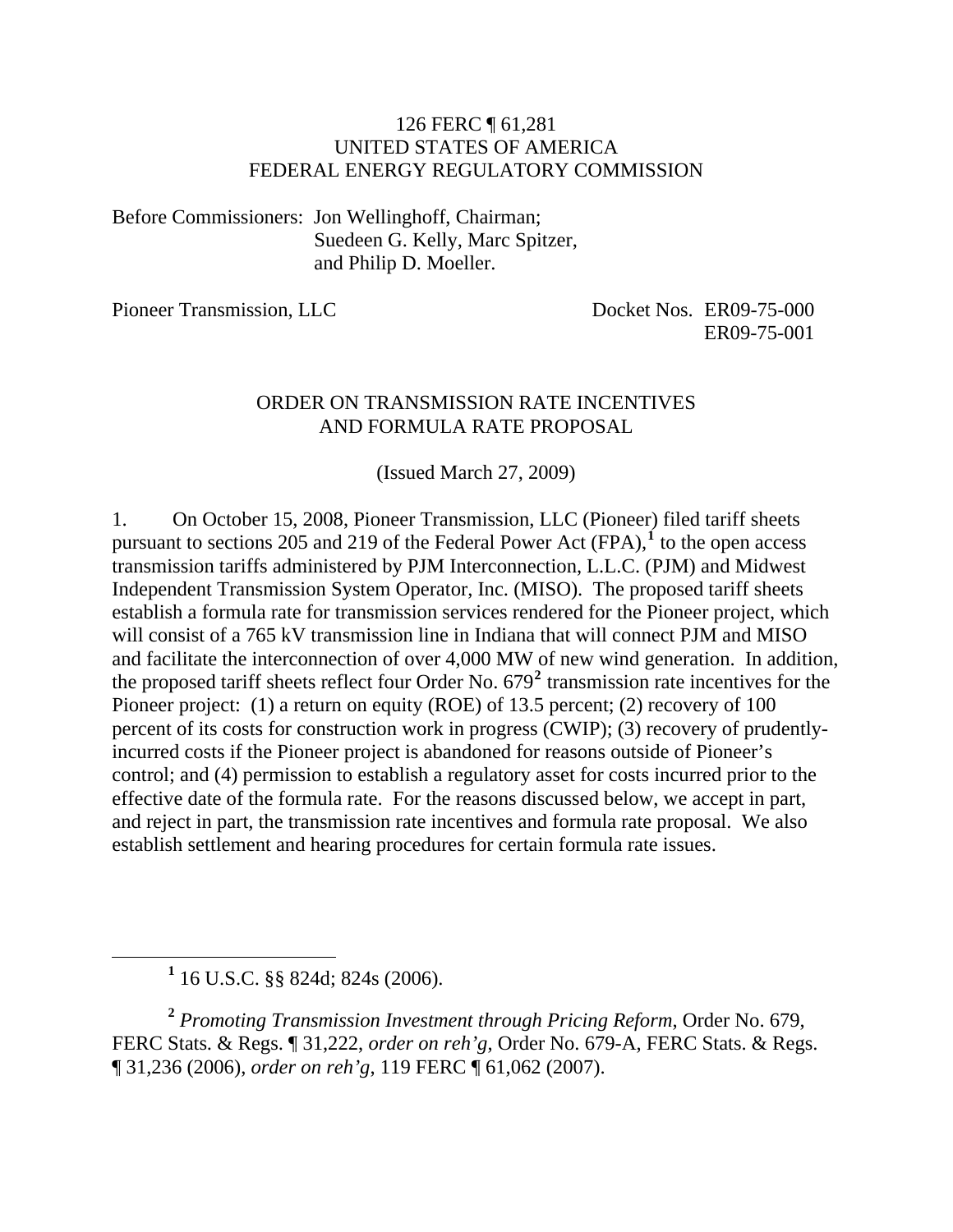#### **I. Proposal**

2. The Pioneer project is a 240 mile 765 kV transmission line and related facilities that will interconnect southwestern Indiana with central and northern Indiana. The project will run between two existing substations in Indiana, the Rockport Station in the south (in PJM) and the Greentown Station in the north (in MISO). The 765 kV transmission line will traverse through central Indiana, which is experiencing substantial development of wind-powered generation.**[3](#page-1-0)** The project is expected to have a capacity of over 4,000 MW, an estimated cost of \$1.0 billion, and an expected in service date of 2014-2015.**[4](#page-1-1)**

3. Pioneer, a limited liability company, is a joint venture between subsidiaries of American Electric Power Company, Inc. (AEP) and Duke Energy Corporation (Duke). Although Pioneer will have no employees of its own, it will have access to the utility expertise of its parent companies, including American Electric Power Service Corporation, which has experience in developing high-voltage transmission facilities in the same regions as the proposed Pioneer project. Pioneer states that it will receive services from its affiliates under cost-based contracts,<sup>[5](#page-1-2)</sup> and will be capitalized through a combination of equity contributions from AEP and Duke and through debt obtained by Pioneer itself.

4. Pioneer states that the project is in its early phases of development and has not been approved by the regional transmission expansion plan procedures of either PJM or MISO. Further, Pioneer states that, as of the filing date, neither PJM nor MISO has filed a proposal to allocate the cost of economic cross-border projects between one another.**[6](#page-1-3)** Pioneer states that once its project is included in both the regional transmission expansion

<span id="page-1-2"></span><span id="page-1-1"></span>**<sup>5</sup>** *Id*. at 60 (citing *Cross-Subsidization Restrictions on Affiliate Transactions*, Order No. 707, FERC Stats. & Regs. ¶ 31,264 (2008)).

<span id="page-1-3"></span>**6** On January 28, 2009, in Docket Nos. ER05-6-108, *et al*., PJM and MISO submitted a filing that includes revisions to their Joint Operating Agreement on the allocation of economic cross-border projects between one another. The proposal is pending before the Commission.

<span id="page-1-0"></span>**<sup>3</sup>** <sup>3</sup> Pioneer states that the project will facilitate the interconnection and transmission of at least 4,000 MW of the proposed 6,000 MW of new wind generation in Indiana that is currently in the MISO and PJM interconnection queues. *See* Pioneer October 15, 2008 Transmittal Letter at 23-24; Ex. PNR-200 at 11.

**<sup>4</sup>** Pioneer October 15, 2008 Transmittal Letter at 10.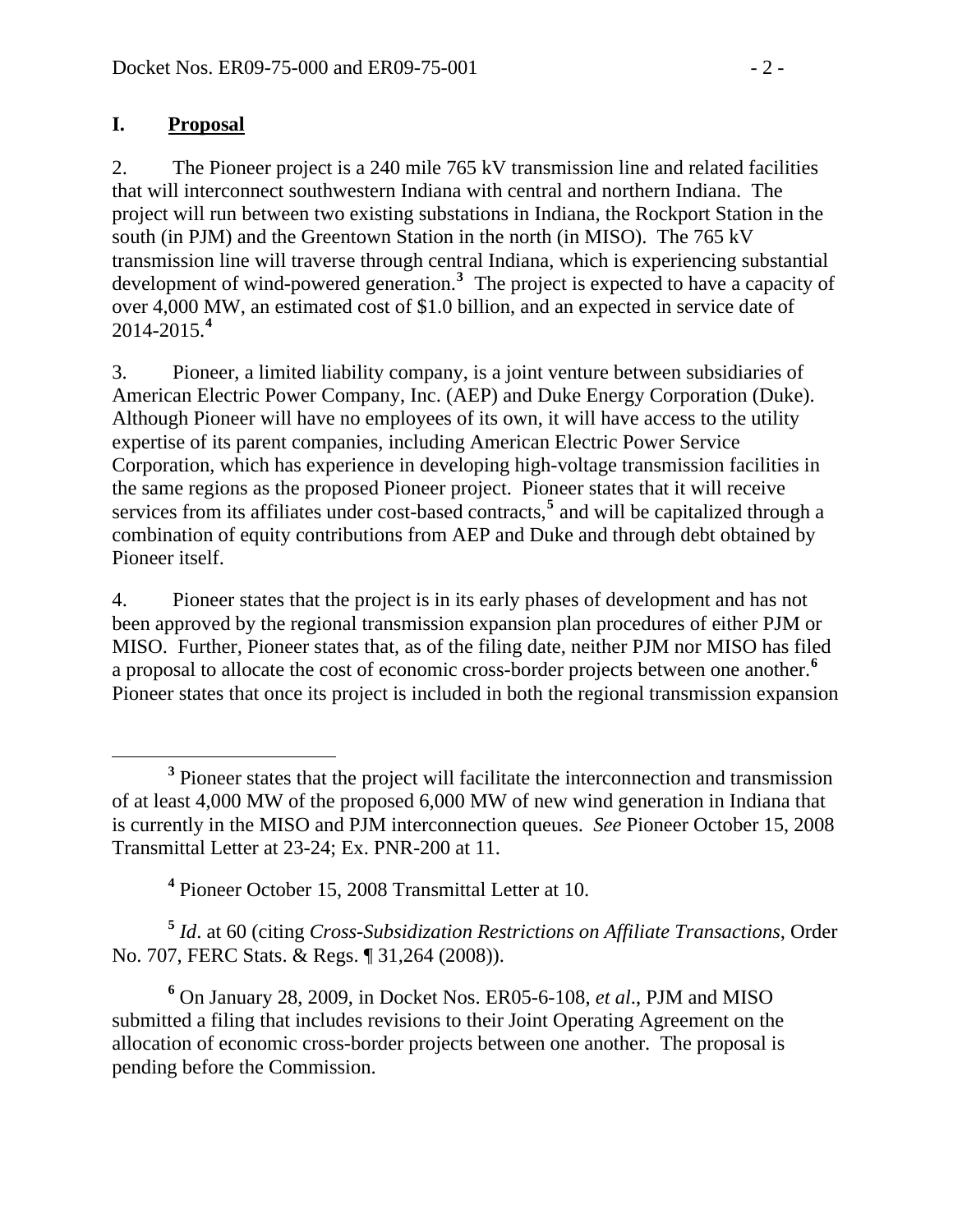plans of PJM and MISO and the Commission has accepted a cross-border cost allocation methodology, Pioneer will become a member of the two RTOs.

5. Pioneer requests an effective date of December 15, 2008, for the abandonment incentive and the regulatory asset incentive. For the formula rates and the other incentives, Pioneer requests that the effective date be deferred until PJM and MISO have included mechanisms in their tariffs for allocating the cost of cross-border projects between one another.

# **A. Request for Incentives**

6. Pioneer requests four transmission rate incentives pursuant to Order No. 679. First, Pioneer requests an ROE of 13.5 percent, which has a base ROE of 11.0 percent plus ROE adders of: (1) 50 basis points for RTO membership; (2) 50 basis points for the use of advanced transmission technology; and (3) 150 basis points for investment in new transmission. Pioneer states that its ROE proposal is based on a traditional discounted cash flow analysis, which results in a zone of reasonableness of 8.2 percent to 15.2 percent and a median of 11.0 percent.**[7](#page-2-0)** Pioneer contends that an ROE of 13.5 percent is needed to help attract capital investment for the project.

7. Second, Pioneer seeks authorization for 100 percent CWIP in rate base during the development and construction period of the project. Pioneer states that it faces financial challenges as a start-up company, and 100 percent CWIP recovery will alleviate further downward pressures on its financial condition by ensuring adequate cash flow.**[8](#page-2-1)**

8. Third, Pioneer requests approval to recover 100 percent of its prudently-incurred costs associated with the Pioneer project in the event the project must be abandoned for reasons outside of its control. Pioneer states that because PJM or MISO may not approve the project in their regional transmission expansion plans, Pioneer might fail to obtain regulatory approvals or the necessary rights-of-way.

9. Fourth, Pioneer seeks authorization to establish a regulatory asset consisting of all project expenses that are not capitalized and included in CWIP prior to the date the formula rate becomes effective. Pioneer also requests authorization to amortize the regulatory asset over five years from the effective date of the formula rate, which should correspond closely with the period during which the Pioneer project is constructed. In addition, Pioneer seeks permission to accrue carrying charges on the regulatory asset

**<sup>8</sup>** *Id*. at 33.

<span id="page-2-1"></span><span id="page-2-0"></span>**<sup>7</sup>** Pioneer October 15, 2008 Transmittal Letter at 44-45.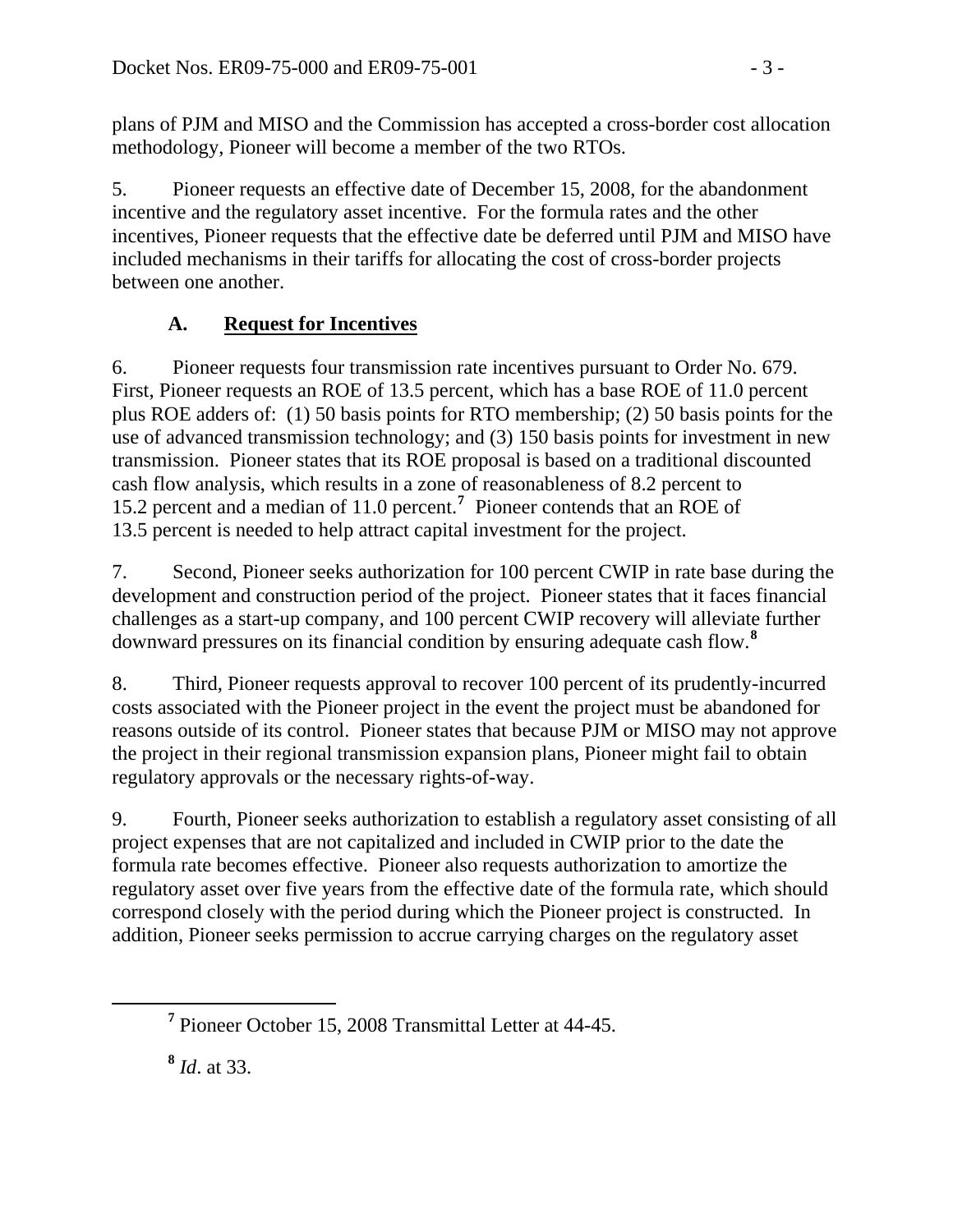balance at its cost of capital from the date that the Commission accepts the regulatory asset until the date the regulatory asset is fully amortized.

10. Pioneer states that its project will improve reliability, facilitate the interconnection of new generation that would otherwise require substantial upgrades to the existing lower-voltage networks, eliminate existing and anticipated congestion on the transmission system, reduce losses, and permit the interconnection of substantial quantities of wind generation.<sup>[9](#page-3-0)</sup> Pioneer cites the following risks regarding the projects: (1) the project is non-routine because it will cost approximately \$1 billion and will connect two RTOs; (2) Pioneer is a start-up company with no business history, no credit rating, no debt repayment history, and no guarantees from its members; (3) the State of Indiana does not have a formal siting process; and (4) the implementation of new transmission technologies requires specialized knowledge that is not always readily available within the industry.**[10](#page-3-1)**

11. Pioneer states that each of the requested incentives is designed to alleviate a different risk. It further explains that the requested incentives were selected as a package of incentives to work together to ensure that the project is completed in a timely manner.

# **B. Formula Rate Proposal**

12. Pioneer proposes to establish formula rates to recover the costs associated with the project. Because the project will be located in two RTOs, Pioneer proposes to include the tariff sheets containing the formula rate in the tariffs of both PJM and MISO. The formula rate consists of an annual transmission revenue requirement, a formulaic spreadsheet, and protocols. Pioneer states that its proposed formula rate provides for the recovery of: (1) a return on rate base and associated taxes; (2) taxes other than income taxes; (3) depreciation expense; and (4) operations and maintenance expenses, less revenue credits. Pioneer requests that the effective date for the tariff sheets containing the formula rate be deferred until the tariffs of PJM and MISO have mechanisms for allocating the cost of cross-border projects between each other.

## **C. Technology Statement**

13. Pioneer states that it is entitled to an ROE incentive of at least 50 basis points because it is employing new advanced transmission technologies that are among those described in section 1223 of the Energy Policy Act of 2005 (EPAct 2005).**[11](#page-3-2)** Pioneer

**<sup>10</sup>** *Id*. at 26-29.

**<sup>11</sup>** Energy Policy Act of 2005, Pub. L. No. 109-58, 119 Stat. 594, 953 (2005).

<span id="page-3-2"></span><span id="page-3-1"></span><span id="page-3-0"></span>**<sup>9</sup>** Pioneer October 15, 2008 Transmittal Letter at 12.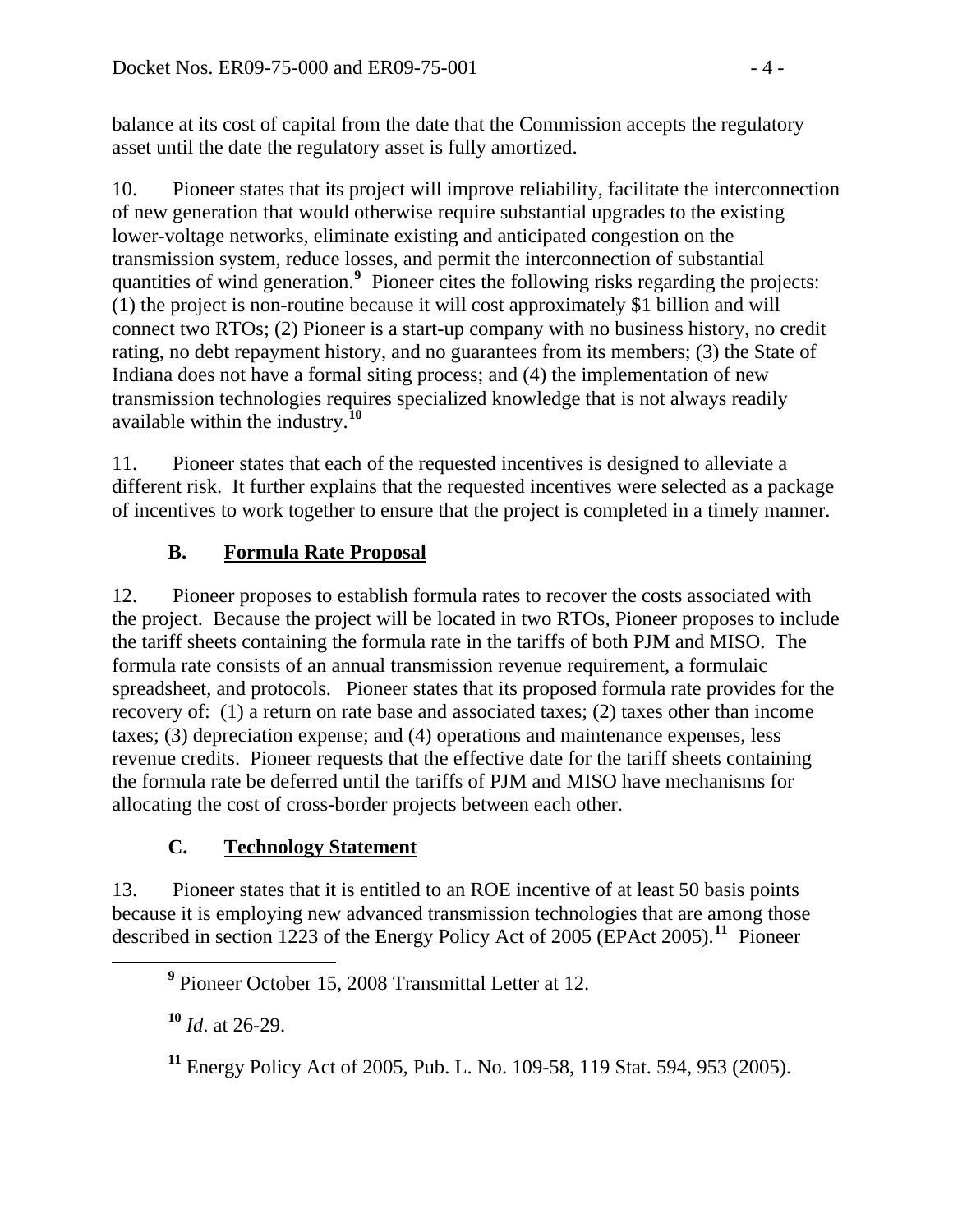asserts that it will use a number of advanced transmission technologies to enhance the performance of the Pioneer project, which include: (1) advanced conductor design; (2) phase and shield wire transposition; (3) fiber-optic shield wires; (4) wide-area monitoring and control; (5) remote station equipment diagnostics and security; (6) independent phase operation; and (7) switchable shunt reactors. Pioneer states that it considered other advanced technologies for the project, but determined that they were not appropriate.**<sup>12</sup>**

14. According to Pioneer, use of a six-conductor, as opposed to a four-conductor, bundle limits noise and offers an added benefit of reduced levels of radio interference, and offers approximately 40 percent lower line losses than other alternatives. Pioneer explains that it is committed to using an advanced compact aluminum conductor design for the project, and is also considering the feasibility of a more advanced core design conductor.

15. Pioneer explains that due to the long transmission distances and high loading levels anticipated in the project, system imbalance needs to be addressed in the design and construction of the project. Therefore, Pioneer plans to transpose phases on the new line, which Pioneer asserts will moderate system imbalance, enhance reliability of the line protection and reduce line losses. Pioneer states that additional line loss reduction also will be achieved by transposing the shield wires of the new 765 kV line.

16. Pioneer states that shield wires with fiber-optic cores will be used to enable the novel application of differential line protection that reliably detects short circuits. According to Pioneer, fiber-optic shield wires will provide high-capacity, high-speed communication channels allowing system dispatchers to switch facilities remotely and reliably for voltage control and to maintain reliable grid operation and security, as well as aid engineering and maintenance staff in performing diagnostics of the remotely-located equipment.

17. For wide-area monitoring and control, Pioneer states that phasor measurement units will be installed to communicate real-time data via the optical channels on the transmission line and thereby provide enhanced system state intelligence. Further, with respect to remote station equipment diagnostics and security, Pioneer states that the equipment's physical status and health will be monitored remotely on a continuous basis. Pioneer asserts that because the equipment is highly specialized, special remote sensors, detectors, and/or audio/video devices – linked via optical channels to computers/databases – will be installed to obtain the necessary equipment diagnostics and ensure the physical security of the equipment. Pioneer also explains that incoming data will be analyzed using experience-based algorithms designed to identify unusual trends in

**<sup>12</sup>** Pioneer October 15, 2008 Transmittal Letter at 59.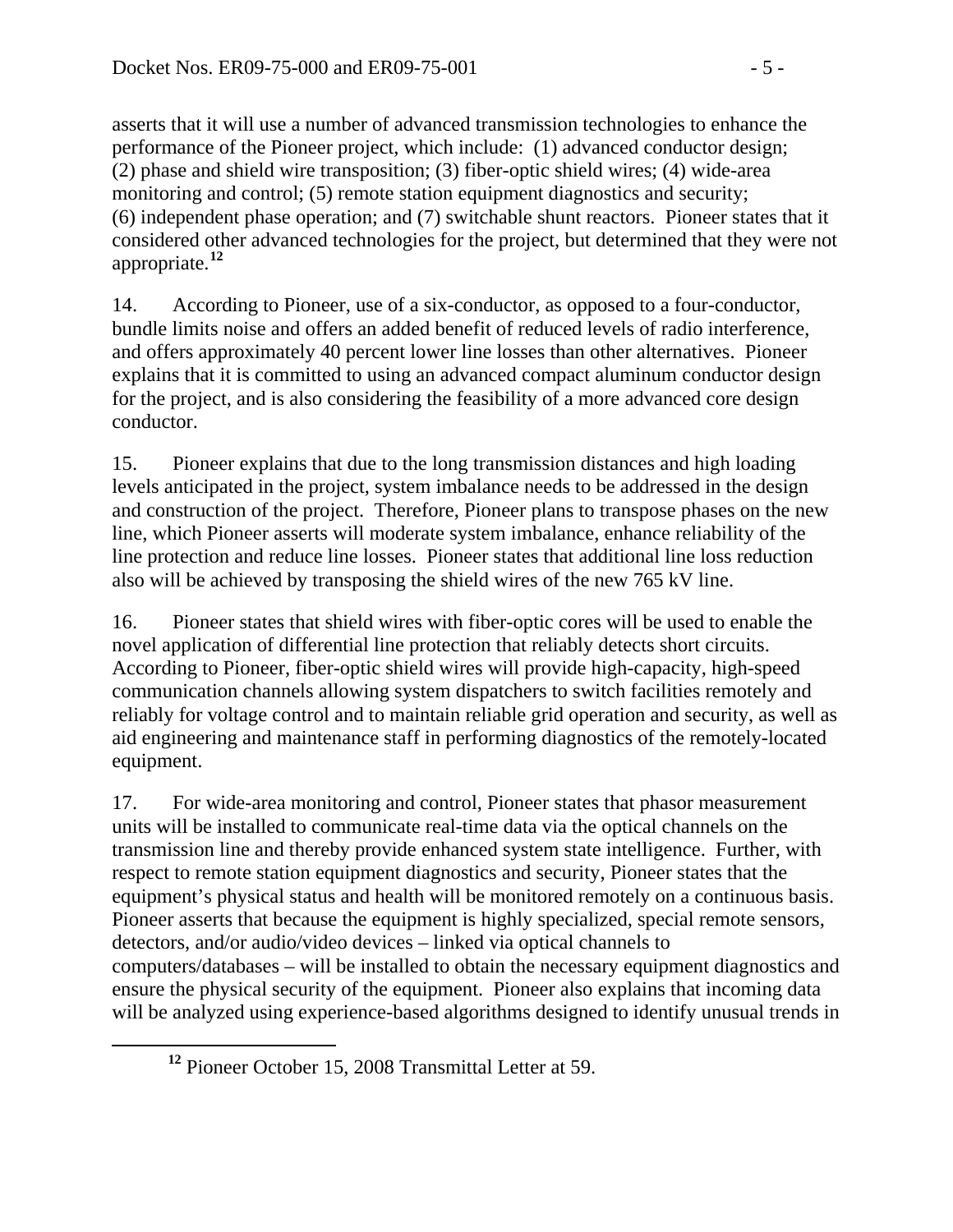equipment condition, providing early warning indications and information for operations and maintenance decisions.

18. For independent phase operation, Pioneer argues that opening only the faulted phase with a technique known as single-phase operation can improve system reliability. Thus, according to Pioneer, use of enhanced single-phase operation and the fact that 765 kV equipment components are built as single-phase units allows Pioneer to achieve more reliable independent phase operation to improve line reliability substantially. In addition, Pioneer explains that a further enhancement of single-phase operation includes a concept that is presently being explored as part of AEP's technology alliance with ABB Inc. Pioneer states that following a permanent single phase to ground fault, the two unfaulted phases would remain in service long enough to allow for reliable dispatch of the system before the affected circuit must be fully removed from service for repair. According to Pioneer, if this concept proves to be feasible, it will be employed on the project's 765 kV line, effectively achieving the contingency performance comparable to two circuits strung on common towers.

19. Pioneer states that advanced circuit breakers with power electronics have been successfully applied on a limited basis in the AEP 765 kV system to disconnect reactors without de-energizing the line. It explains that similar circuit breakers will be used as part of the Pioneer project to permit de-energization of these reactors automatically or by remote control without taking the line out of service. Pioneer states that this also will enhance operating flexibility and enable single-phase operation implementation.

## **D. Study on Reliability and Congestion Benefits**

20. On January 26, 2009, in response to the Commission staff's deficiency letter, Pioneer filed a study explaining how the project will ensure reliability and/or reduce the cost of delivered power by reducing transmission congestion. Pioneer's analyses demonstrate the benefits of the project through the use of various load flow models that illustrate system conditions under the assumed base cases and that show how those conditions change with the Pioneer project in service. Pioneer states that the analyses use MISO base cases and are consistent with the methodologies that PJM and MISO typically use to review projects of this type.

21. According to Pioneer, its study demonstrates that the project will permit the interconnection of numerous wind projects proposed in Indiana and will alleviate reliability issues by unloading the existing underlying 230 kV and 345 kV transmission infrastructure, thereby improving overall system reliability under contingency conditions. It explains that the analyses in the study indicate that the project will lower energy costs as a result of reducing transmission losses and congestion. To support this conclusion, Pioneer states that under the 2018 base case scenario, the project will reduce losses by approximately 80 MW–100 MW. Pioneer states that using conservative net present value assumptions, the project results in estimated energy savings of \$320 to \$430 million as a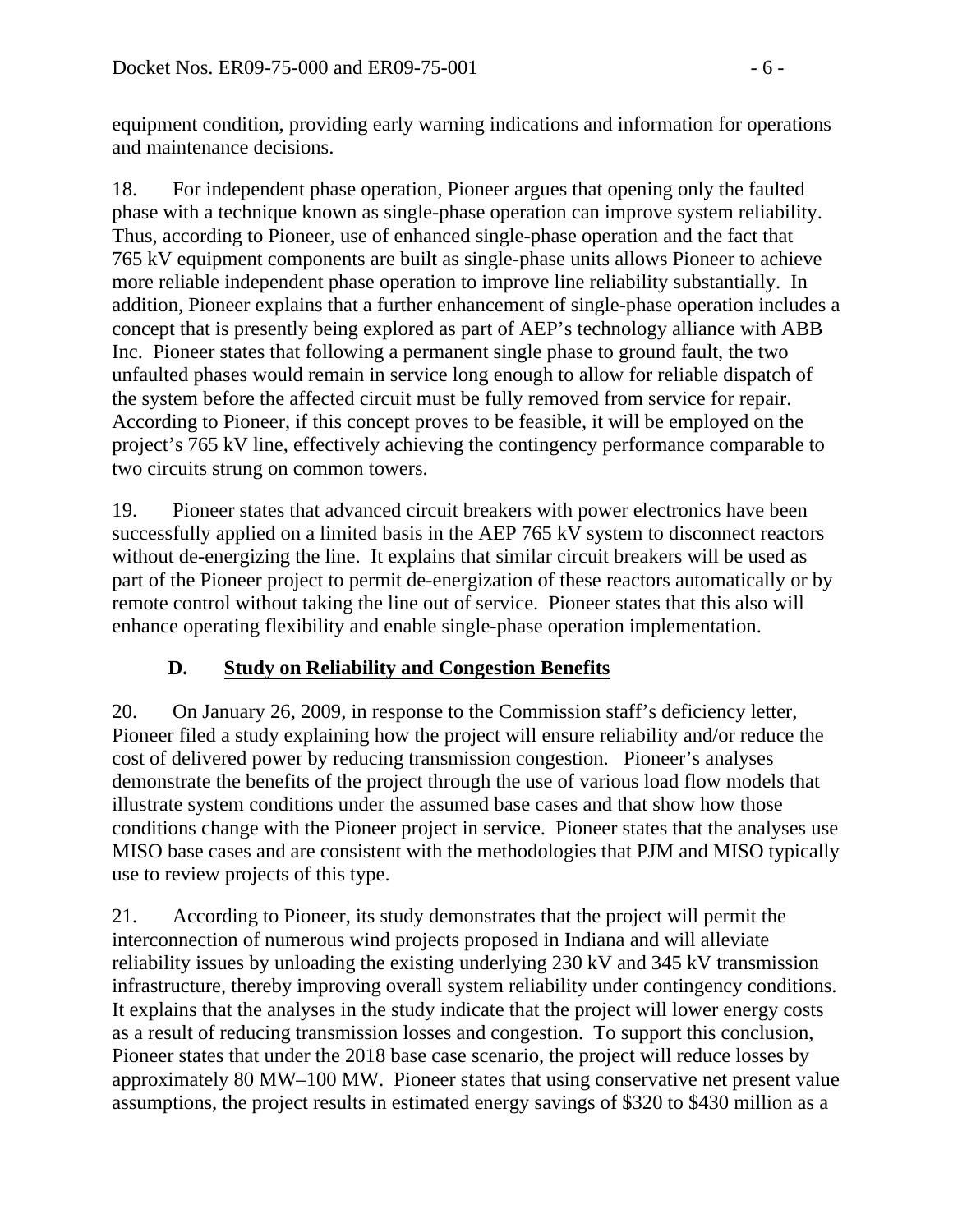result of loss reductions.**<sup>13</sup>** Pioneer states that it has not calculated the precise level of congestion savings because projected generator pricing data available to PJM and MISO are not available to AEP or Duke. Therefore, to demonstrate the potential congestion savings, the study analyzes a range of possible outcomes from as little as a ten percent reduction in congestion costs up to a 75 percent reduction, and estimates that the project will result in an annual reduction in congestion costs of as much as \$20 to \$150 million.

#### **II. Notice of Filings and Responsive Pleadings**

22. Notice of Pioneer's October 15 filing in Docket No. ER09-75-000 was published in the *Federal Register*, 73 Fed. Reg. 63,465 (2008), with interventions and comments due on or before November 5, 2008. Timely motions to intervene were filed by: Baltimore Gas & Electric Company; Constellation Energy Commodities Group Inc., Constellation NewEnergy, Inc., and Constellation Power Source Generation, Inc.; Consumers Energy Company; Dominion Resources Services, Inc.; Exelon Corporation; Jersey Central Power & Light Company, Metropolitan Edison Company, and Pennsylvania Electric Company; Midwest ISO Transmission Owners;**[14](#page-6-0)** MISO; Office of the Ohio Consumers' Counsel; Pepco Holdings, Inc.; PPL Electric Utilities Corp.; Public Service Commission of Maryland; Public Service Electric and Gas Company; Rockland Electric Company; Wabash Valley Power Association, Inc.; and Wisconsin Electric

**<sup>13</sup>** Pioneer January 26, 2009 Transmittal Letter at 7.

<span id="page-6-0"></span>**<sup>14</sup>** The Midwest ISO Transmission Owners for this filing consist of: Ameren Services Company, as agent for Union Electric Company, American Transmission Company LLC; American Transmission Systems, Incorporated, a subsidiary of FirstEnergy Corp.; Central Illinois Public Service Company, Central Illinois Light Co., and Illinois Power Company; City of Columbia Water and Light Department (Columbia, MO); City Water, Light & Power (Springfield, IL); Great River Energy; Indianapolis Power & Light Company; International Transmission Company; ITC Midwest LLC; Michigan Electric Transmission Company, LLC; Michigan Public Power Agency; Minnesota Power (and its subsidiary Superior Water, L&P); Montana-Dakota Utilities Co.; Northern States Power Company, a Minnesota corporation, and Northern States Power Company, a Wisconsin corporation, subsidiaries of Xcel Energy Inc.; Northwestern Wisconsin Electric Company; Otter Tail Power Company; Southern Illinois Power Cooperative; Southern Indiana Gas & Electric Company; Southern Minnesota Municipal Power Agency; and Wolverine Power Supply Cooperative, Inc.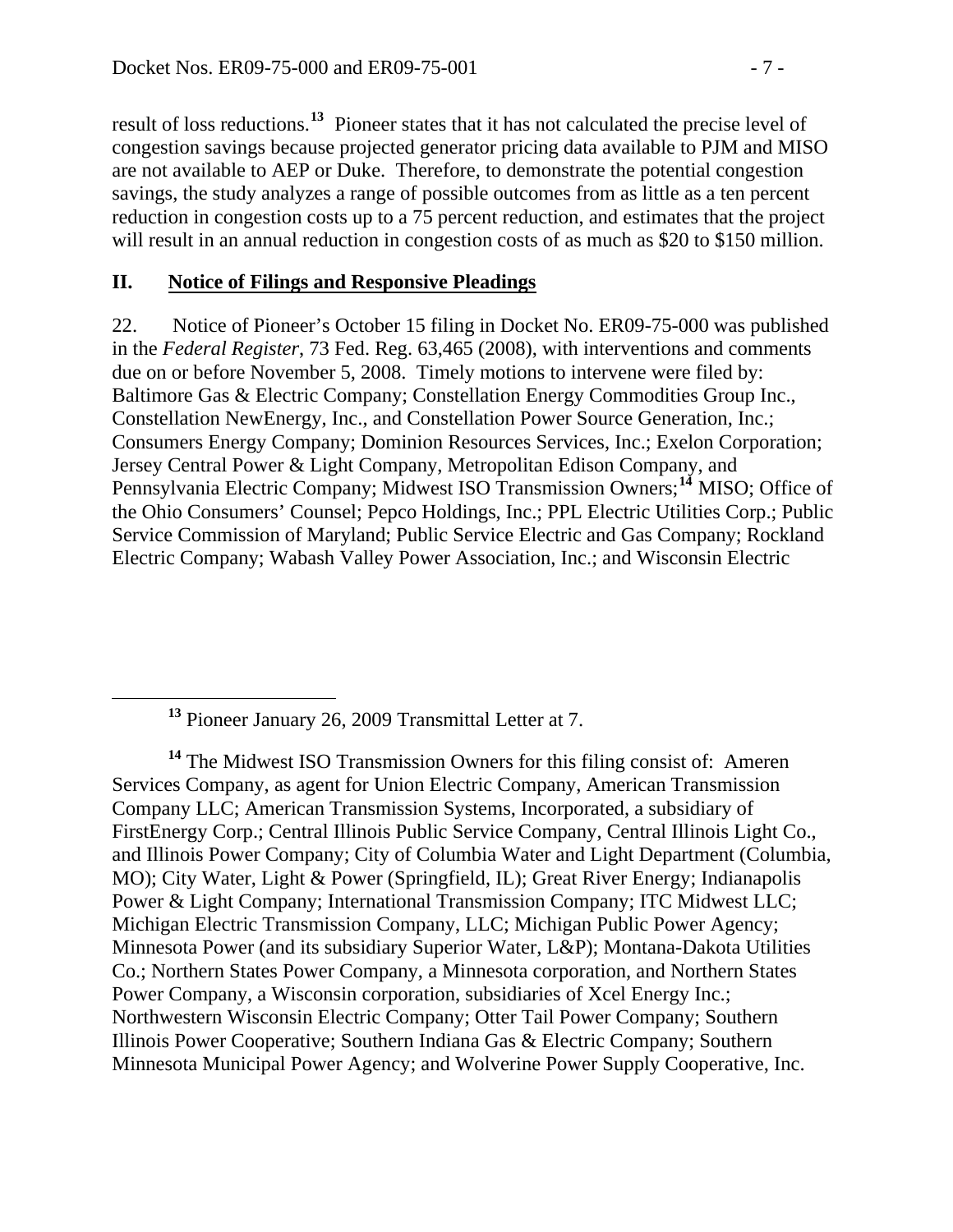Power Company. Late motions to intervene were filed by Allegheny Power, Dayton Power and Light Company and the Organization of MISO States.**<sup>15</sup>**

23. Timely motions to intervene or notices of intervention and comments were filed by: Indiana Office of Utility Consumer Counselor (Indiana Consumer Counselor); Indiana Utility Regulatory Commission (Indiana Commission); Northern Indiana Public Service Company (Northern Indiana PSC); and PJM. Comments were filed by the PJM Transmission Owners Group (PJM Transmission Owners).**[16](#page-7-0)**

24. In addition, timely motions to intervene and protests were filed by: American Municipal Power – Ohio, Inc. (AMP-Ohio); Coalition of Midwest Transmission Customers and PJM Industrial Customer Coalition (Industrial Coalitions); Hoosier Energy Rural Electric Cooperative, Inc. (Hoosier); Madison Gas & Electric Company, Missouri Joint Municipal Electric Utility Commission, Missouri River Energy Services, and Wisconsin Public Power Inc. (Midwest TDUs); and Old Dominion Electric Cooperative (ODEC).

25. On November 20, 2008, Pioneer filed an answer to the comments and protests.

26. On December 11, 2008, the Commission staff issued a deficiency letter requesting studies on how the project would ensure reliability and/or reduce the cost of delivered power by reducing transmission congestion. On January 26, 2009, Pioneer submitted a report in response to the deficiency letter.

27. Notice of Pioneer's January 26, 2009 report in Docket No. ER09-75-001 was published in the *Federal Register*, 74 Fed. Reg. 6406 (2009), with interventions and comments due on or before February 13, 2009. LS Power Associates, L.P. filed a timely motion to intervene. The Indiana Commission and PJM Transmission Owners filed

**<sup>15</sup>** The Organization of MISO States is a non-profit, self-governing organization of representatives from each state with regulatory jurisdiction over entities participating in the MISO.

<span id="page-7-0"></span>**<sup>16</sup>** Jersey Central Power & Light Company, Metropolitan Edison Company, and Pennsylvania Electric Company (FirstEnergy Companies); Pepco Holdings, Inc. and its affiliates Atlantic City Electric Company, Delmarva Power & Light Company, and Potomac Electric Power Company; PPL Electric Utilities Corporation; Baltimore Gas and Electric Company; Rockland Electric Company; Monongahela Power Company, The Potomac Edison Company and West Penn Power Company, all doing business as Allegheny Power; Exelon Corporation on behalf of its operating company affiliates Commonwealth Edison Company (and its wholly-owned subsidiary, Commonwealth Edison Company of Indiana, Inc.) and PECO Energy Company; and Public Service Electric and Gas Company.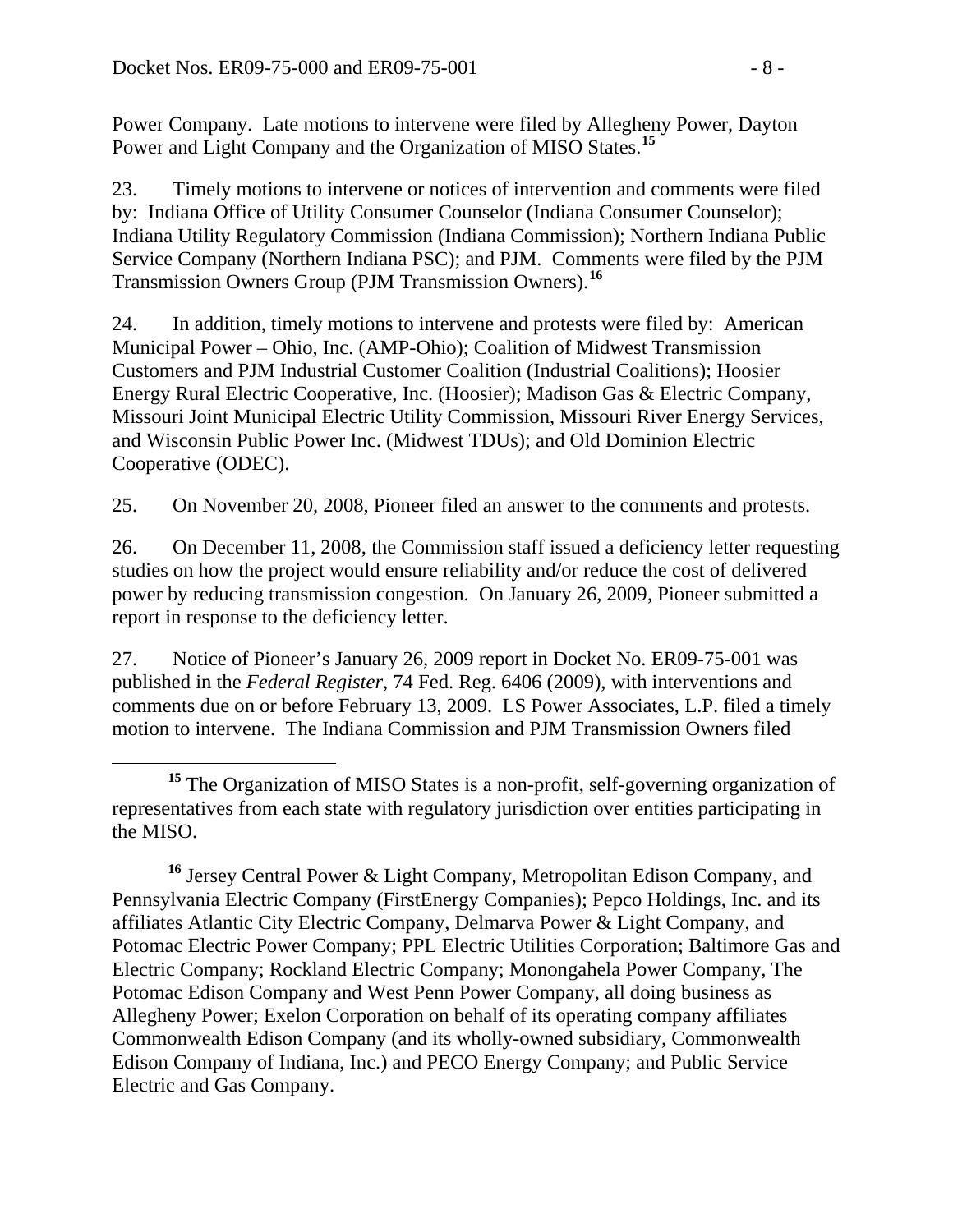#### **III. Discussion**

#### **A. Procedural Matters**

28. Pursuant to Rule 214 of the Commission's Rules of Practice and Procedure, 18 C.F.R. § 285.214, the notices of intervention and timely, unopposed motions to intervene serve to make the entities that filed them parties to this proceeding. Pursuant to Rule 214(d) of the Commission's Rules of Practice and Procedure, 18 C.F.R. 385.214(d) (2008), the Commission will grant the late-filed motions to intervene of Allegheny Power, Dayton Power and Light Company, and the Organization of MISO States given their interest in the proceeding, the early stage of the proceeding, and the absence of any undue prejudice or delay.

29. Rule 213(a)(2) of the Commission's Rules of Practice and Procedure, 18 C.F.R. § 385.213(a)(2) (2008), prohibits an answer to a protest, unless otherwise ordered by the decisional authority. We are not persuaded to accept Pioneer's answers and will, therefore, reject them.

#### **B. Section 219 Requirements**

30. In the EPAct 2005,**[17](#page-8-0)** Congress added section 219 to the FPA, directing the Commission to establish, by rule, incentive-based rate treatments to promote capital investment in transmission infrastructure. The Commission subsequently issued Order No. 679, which sets forth processes by which a public utility may seek transmission rate incentives pursuant to section 219, including the incentives requested here by Pioneer.

31. Pursuant to section 219, an applicant must show that "the facilities for which it seeks incentives either ensure reliability or reduce the cost of delivered power by reducing transmission congestion."<sup>[18](#page-8-1)</sup> Also, as part of this demonstration, "section 219(d) provides that all rates approved under the Rule are subject to the requirements of sections 205 and 206 of the FPA, which require that all rates, charges, terms and conditions be just and reasonable and not unduly discriminatory or preferential."**[19](#page-8-2)**

<span id="page-8-2"></span>**<sup>19</sup>** *Id*. P 8 (citing 16 U.S.C. §§ 824(d) and 824(e)).

<span id="page-8-0"></span>**<sup>17</sup>** Pub. L. No. 109-58, 119 Stat. 594, § 1241.

<span id="page-8-1"></span>**<sup>18</sup>** Order No. 679, FERC Stats. & Regs. ¶ 31,222 at P 76.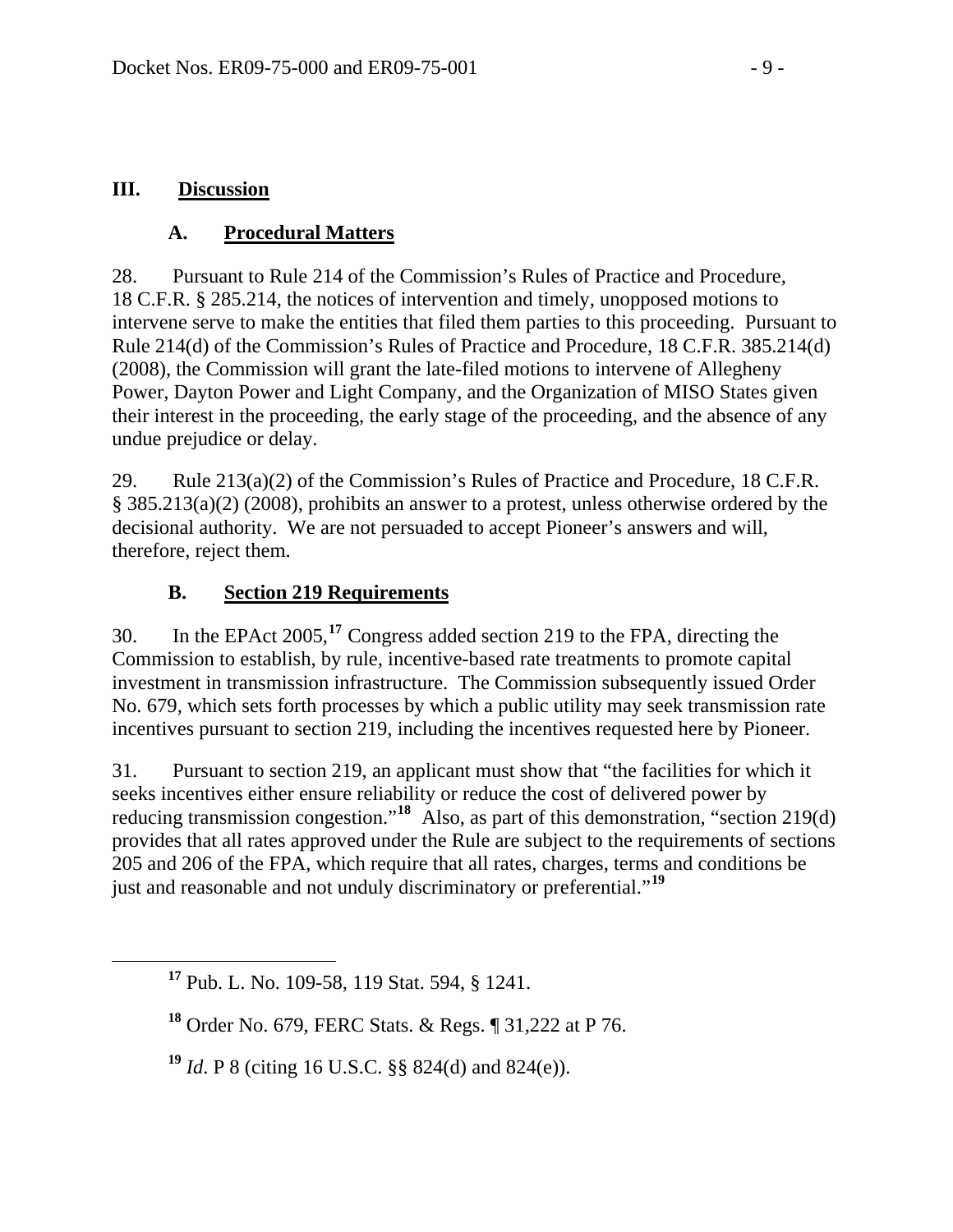32. Order No. 679 provides that a public utility may file a petition for declaratory order or a section 205 filing to obtain incentive rate treatment for transmission infrastructure investment that satisfies the requirements of section 219, i.e., the applicant must demonstrate that the facilities for which it seeks incentives either ensure reliability or reduce the cost of delivered power by reducing transmission congestion.**[20](#page-9-0)** Order No. 679 established a process for an applicant to follow to demonstrate that it meets this standard, including a rebuttable presumption that the standard is met if: (1) the transmission project results from a fair and open regional planning process that considers and evaluates projects for reliability and/or congestion and is found to be acceptable to the Commission; or (2) a project has received construction approval from an appropriate state commission or state siting authority.<sup>[21](#page-9-1)</sup> Order No. 679-A clarifies the operation of this rebuttable presumption by noting that the authorities and/or processes on which it is based (i.e., a regional planning process, a state commission, or siting authority) must, in fact, consider whether the project ensures reliability or reduces the cost of delivered power by reducing congestion.**[22](#page-9-2)**

#### **1. Proposal**

33. Pioneer states that it is eligible for incentives under section 219. It states that incentives are appropriate because the Pioneer project will: (1) provide significant benefits associated with the use of 765 kV transmission; (2) increase reliability by tying together load centers in central and northern Indiana with generation centers in the southwestern part of the state; (3) reduce costs associated with line losses by \$320-\$430 million; (4) increase capacity savings by \$60-70 million; and (5) provide enhanced access to wind generation. Pioneer argues that the Pioneer project should be eligible for the abandonment and regulatory asset incentives without relying on its inclusion in the PJM and MISO regional transmission expansion plans. However, Pioneer notes that absent such inclusion, the Pioneer project will not realistically be able to move forward. Finally, Pioneer notes that it meets the standards established in *PG&E* for receiving policy-based incentives outside of the guidelines established by Order No. 679.**[23](#page-9-3)**

<span id="page-9-0"></span>**<sup>20</sup>** 18 C.F.R. § 35.35(i) (2008).

**<sup>21</sup>** Order No. 679, FERC Stats. & Regs. ¶ 31,222 at P 58.

**<sup>22</sup>** Order No. 679-A, FERC Stats. & Regs. ¶ 31,236 at P 49.

<span id="page-9-3"></span><span id="page-9-2"></span><span id="page-9-1"></span>**<sup>23</sup>** Pioneer October 15, 2008 Transmittal Letter at 24-25 (citing *Pacific Gas and Electric Co.*, 123 FERC ¶ 61,067 (2008) (*PG&E*))*.*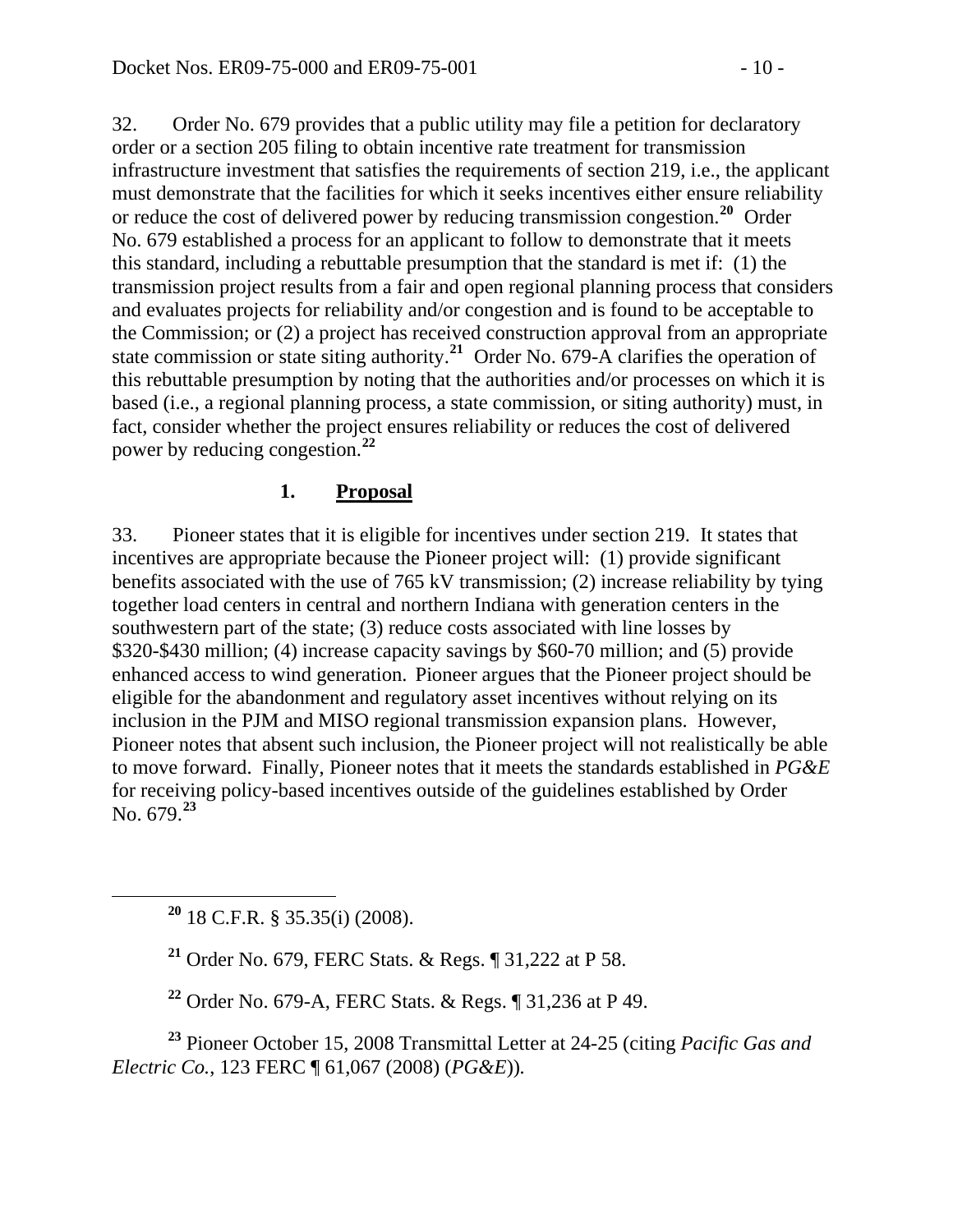#### **2. Protests and Comments**

34. Protestors contend that because the project has not been submitted to or approved by a regional transmission expansion planning process, Pioneer has not met the rebuttable presumption set forth in FPA section 219. They further argue that the Pioneer project is premature and that the Commission should decline to act on the project pending further development of the PJM and MISO stakeholder processes. Alternatively, they request that Commission approval of the incentives be conditioned upon the Pioneer project being formally included in a regional transmission planning process.

35. AMP-Ohio disputes Pioneer's contention that the Commission's findings in *PG&E* apply in this case because the PG&E project is of a much larger magnitude. AMP-Ohio notes that the PG&E project is a \$3.2 billion, 1,000-mile long international project whereas the Pioneer project is a \$1 billion, 240 mile long project totally within the state of Indiana.**[24](#page-10-0)** AMP-Ohio therefore requests that the Commission deny Pioneer's requested incentives.

36. Midwest TDUs and PJM note that PJM's regional transmission expansion planning process is an open, transparent and independent process. PJM is concerned that a Commission finding on the reliability or economic benefits of the Pioneer project could undermine or prejudice the outcome of the PJM regional transmission expansion process. To prevent the need to litigate or dispute the benefits of the Pioneer project in more than one forum and to balance the need for prompt consideration of incentive proposals against prejudging the results of the stakeholder process, PJM requests that the Commission clarify the sequencing of events for the approval process for incentives.

### **3. Commission Determination**

37. Our policy is to review each request for transmission incentives on its own merits and on a case-by-case basis.**[25](#page-10-1)** Pioneer does not qualify for the rebuttable presumption under FPA section 219 because the Pioneer project has not been approved as part of either PJM's or MISO's regional transmission expansion plans. Further, Pioneer does not qualify for the rebuttable presumption under Order No. 679 because the State of Indiana does not have a formal siting process that would evaluate the project in terms of the section 219 requirements. The Commission will, however, evaluate a project's eligibility for incentives if the applicant can demonstrate that the project meets section 219 requirements of ensuring reliability and/or reducing the cost of delivered power by

<span id="page-10-1"></span><span id="page-10-0"></span>**<sup>25</sup>** *PG&E*, 123 FERC ¶ 61,067 (2008); *Central Maine Power Co.*, 125 FERC ¶ 61,079 (2008).

**<sup>24</sup>** AMP-Ohio Protest at 6-7 (citing *PG&E*, 123 FERC ¶ 61,067).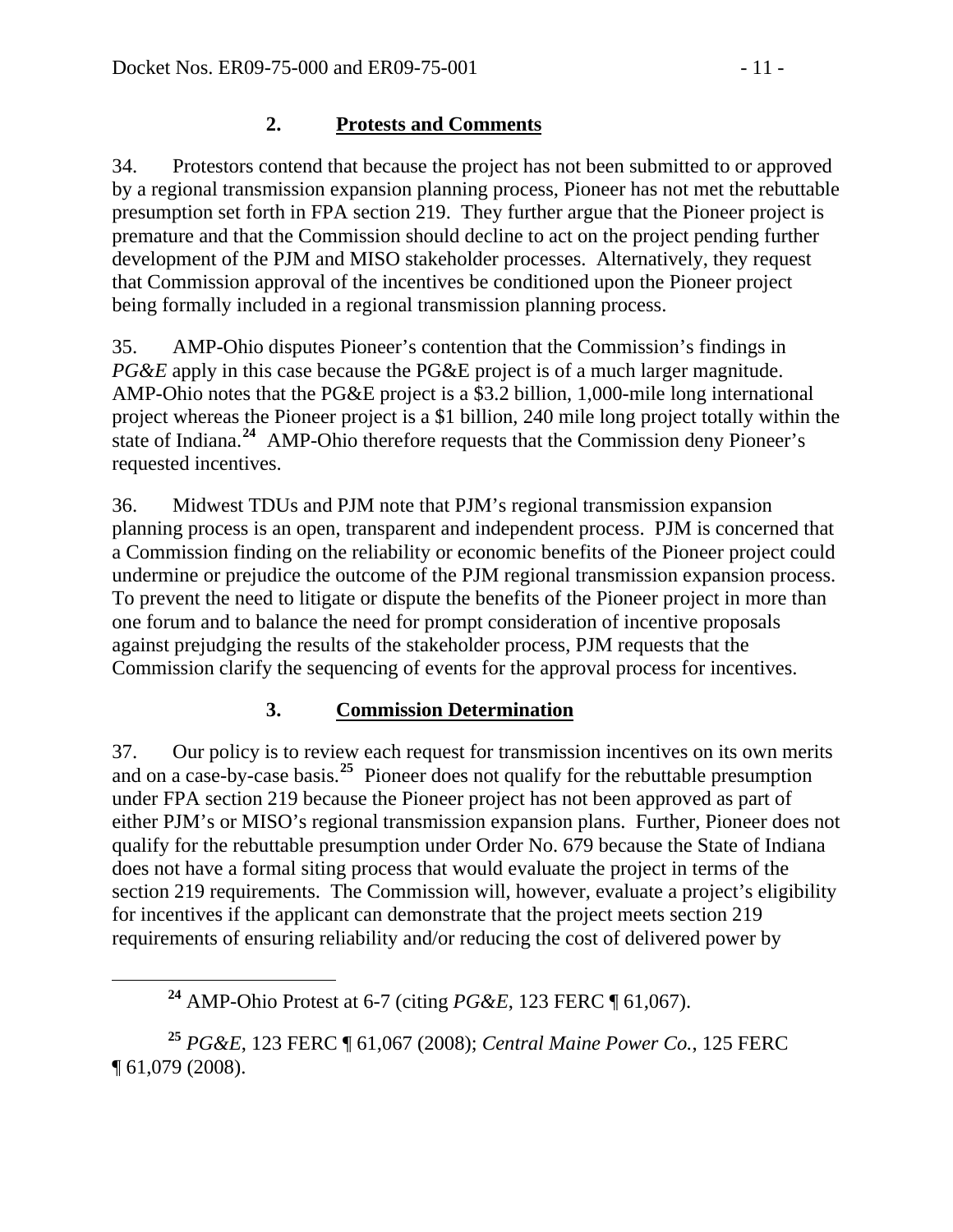reducing congestion. Our review of the record indicates that Pioneer has demonstrated that the Pioneer project meets these section 219 requirements.

38. In response to staff's deficiency letter, Pioneer submitted a study based on MISO's projected summer peak conditions for 2018 in the region of the proposed project. Pioneer's study includes the results of a powerflow and contingency analysis that shows the potential system benefits of the project, including reliability and congestion benefits, and facilitating the interconnection of wind energy in Indiana. Based on our analysis of Pioneer's study, we find that the Pioneer project satisfies section 219's criteria of ensuring reliability and/or reducing the cost of delivered power by reducing transmission congestion. As noted in Pioneer's filing,**[26](#page-11-0)** the Department of Energy has identified Indiana as a conditional congestion area. Pioneer's study provides a reasonable basis to conclude that the Pioneer project: (1) will reduce congestion in the future by facilitating integration and delivery of low-cost wind energy in Indiana; and (2) will ensure reliability by enhancing the voltage profile and reducing thermal loadings on many lower voltage facilities<sup> $27$ </sup> by as much as 20 percent for some facilities.<sup>[28](#page-11-2)</sup>

39. In addition, we find that with regard to the impact on wind generation, the Pioneer project, as configured in the study, will allow for the integration of approximately 4,000 MW of wind thereby accelerating the integration of clean, reliable renewable energy resources. Our analysis shows that with the addition of wind generation to the base case, the existence of the project will mitigate overloads of certain transmission facilities that are expected to occur during both normal and single contingency conditions.

40. We recognize but disagree with protestors' concerns that the project is premature because it has not been approved by the regional transmission expansion plans of PJM and MISO. We find that granting incentives as discussed in this order will not undermine the MISO or PJM stakeholder processes. Nothing here changes the manner in which MISO or PJM evaluates projects, nor do our findings regarding Pioneer's satisfaction of

**<sup>26</sup>** Ex. PNR-300 at 10-11.

**<sup>27</sup>** Pioneer January 26, 2009 Transmittal Letter at 5-6.

<span id="page-11-2"></span><span id="page-11-1"></span><span id="page-11-0"></span>**<sup>28</sup>** Although we make a finding here that the project will ensure reliability, we note that Pioneer's study itself shows that even with the addition of the Pioneer project, some overloads exist under certain contingencies, which must be addressed by MISO and PJM once the Pioneer project is integrated into their regional transmission planning processes.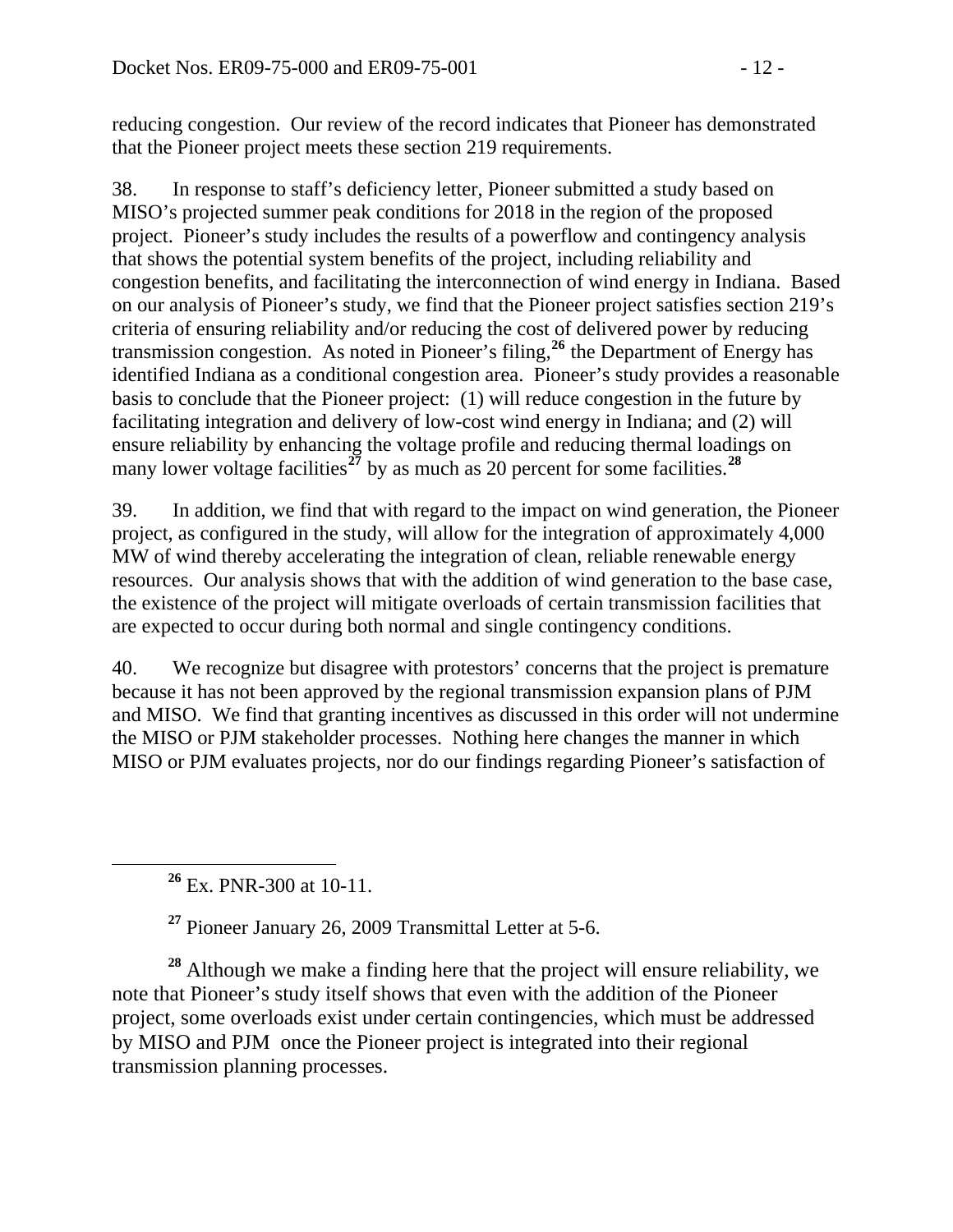the requirements under section 219 prejudge the determinations of the regional transmission expansion plans of PJM or MISO.**<sup>29</sup>**

41. With respect to AMP-Ohio's argument that the Commission's findings in *PG&E* do not apply in this case, we find that we need not address whether Pioneer's project meets the standards established in *PG&E* for receiving policy-based incentives outside of the guidelines established by Order No. 679. As explained above, based on our review of the record in this case, we find that Pioneer has demonstrated that its project meets section 219's criteria regarding the enhancement of reliability and/or the reduction of the cost of delivered power by reducing transmission congestion. Further, as discussed below, we find that Pioneer's project meets the nexus requirement that the Commission established in Order No. 679. For these reasons, we need not evaluate whether Pioneer should be granted policy-based incentives outside of the guidelines established by Order No. 679.

## **C. The Nexus Requirement**

42. In addition to satisfying the section 219 requirement of ensuring reliability and/or reducing the cost of delivered power by reducing congestion, an applicant must demonstrate that there is a nexus between the incentive sought and the investment being made. In Order No. 679-A, the Commission clarified that the nexus test is met when an applicant demonstrates that the total package of incentives requested is "tailored to address the demonstrable risks or challenges faced by the applicant."**[30](#page-12-0)** The Commission noted that this nexus test is fact-specific and requires the Commission to review each application on a case-by-case basis.

43. As part of this evaluation, the Commission has found the question of whether a project is routine to be particularly probative.<sup>[31](#page-12-1)</sup> In *BG&E*, the Commission clarified how it will evaluate projects to determine whether they are routine. Specifically, to determine whether a project is routine, the Commission will consider all relevant factors presented by an applicant. For example, an applicant may present evidence on: (1) the scope of the project (e.g., dollar investment, increase in transfer capability, involvement of multiple entities or jurisdictions, size, effect on region); (2) the effect of the project (e.g.,

 **<sup>29</sup>** *See Tallgrass Transmission, LLC*, 125 FERC ¶ 61,248, at P 43 (2008) (*Tallgrass*).

**<sup>30</sup>** Order No. 679-A, FERC Stats. & Regs. ¶ 31,236 at P 40.

<span id="page-12-1"></span><span id="page-12-0"></span>**<sup>31</sup>** *Baltimore Gas and Electric Co.*, 120 FERC ¶ 61,084, at P 48 (2007) (*BG&E*), *order granting incentive proposal*, 121 FERC ¶ 61,167 (2007), *reh'g denied*, 122 FERC ¶ 61,034 (2008), *reh'g denied*, 123 FERC ¶ 61,262 (2008).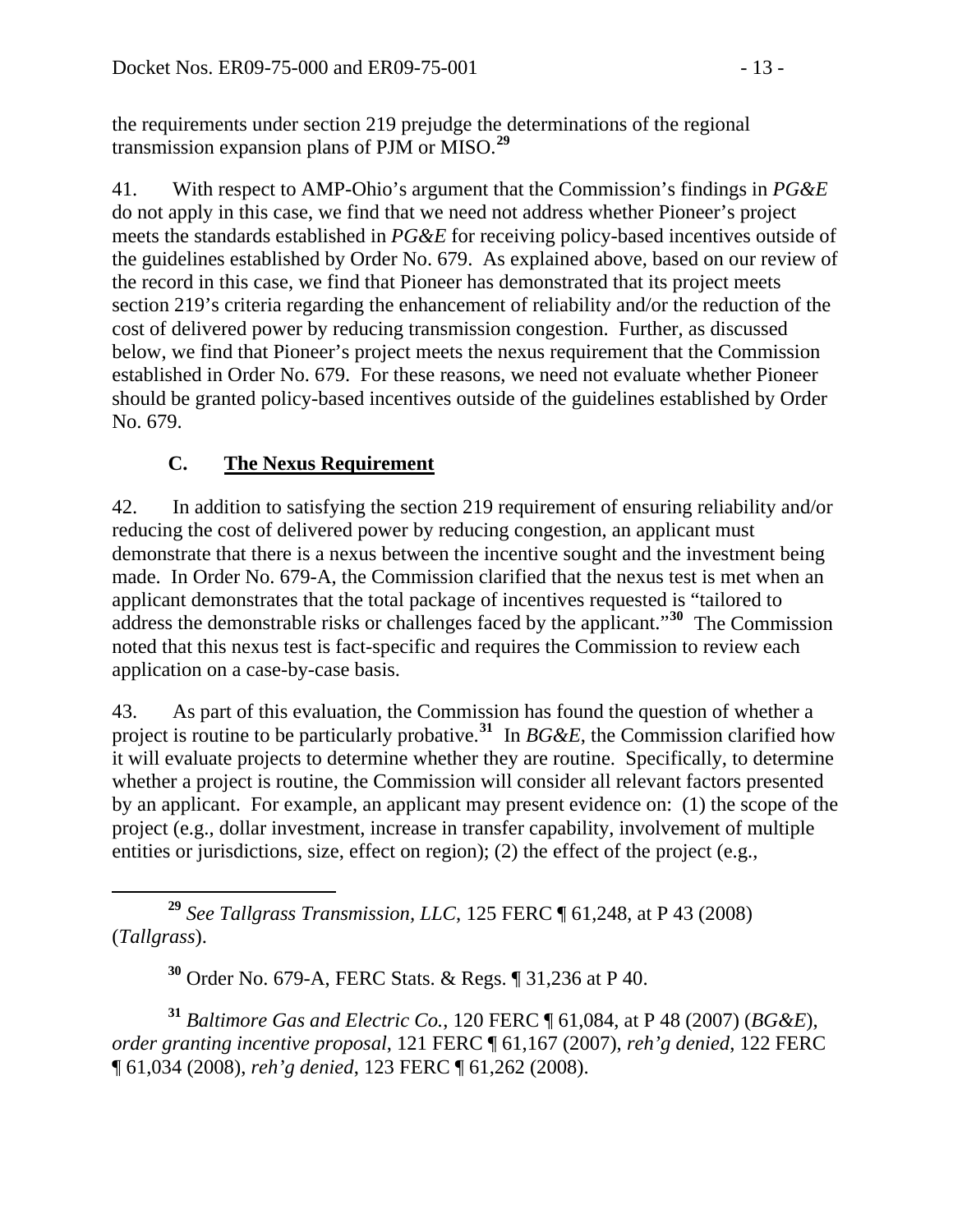improving reliability or reducing congestion costs); and (3) the challenges or risks faced by the project (e.g., siting, internal competition for financing with other projects, long lead times, regulatory and political risks, specific financing challenges, other impediments).**<sup>32</sup>** Additionally, the Commission clarified that "when an applicant has adequately demonstrated that the project for which it requests an incentive is not routine, that applicant has, for purposes of the nexus test, shown that the project faces risks and challenges that merit an incentive."**<sup>33</sup>**

#### **1. Proposal**

44. Pioneer states that there is a nexus between its requested incentives (an ROE of 13.5 percent, and incentives for CWIP, abandonment and regulatory assets) and the risks and challenges it faces in developing the Pioneer project. Specifically, Pioneer states the project will produce numerous benefits, such as: (1) improving reliability; (2) facilitating the interconnection of new generation that would otherwise require substantial upgrades to the existing lower-voltage networks; (3) eliminating existing and anticipated congestion on the transmission system; (4) reducing transmission losses; and (5) permitting the interconnection of substantial quantities of wind generation. Pioneer states that the project is non-routine. It further states its estimated cost is \$1 billion and it will be the first time that 765 kV facilities will be constructed across the boundary of two RTOs. Finally, Pioneer states that the Pioneer project faces financial risk and routing and need challenges.

### **2. Protests and Comments**

45. AMP-Ohio and Hoosier contend that the Pioneer project has not satisfied the nexus test and therefore does not qualify for Order No. 679 incentives. For example, AMP-Ohio states that there is nothing exceptional about either the size of a 240 mile, \$1 billion transmission project to be built by two utilities with a combined 55,000 miles of transmission lines where these companies expect to invest more than \$30 billion of capital in the next few years. AMP-Ohio further states that Pioneer's attempt to obtain a panoply of incentives at this very early stage is based largely on allegations that the project is so risky that these incentives are necessary to move it forward. AMP-Ohio contends that the allegations of risks are undermined by the failure of AEP and Duke to offer participation in the project to others, such as municipal entities with lower financing costs, to retain an excessive return for themselves. AMP-Ohio further contends that AEP and Duke have no intention of raising equity capital in the market but instead are willing to assume all of the alleged "risks" themselves. Finally, AMP-Ohio argues that the

**<sup>32</sup>** *Id.* P 52-55.

**<sup>33</sup>** *Id.* P 54.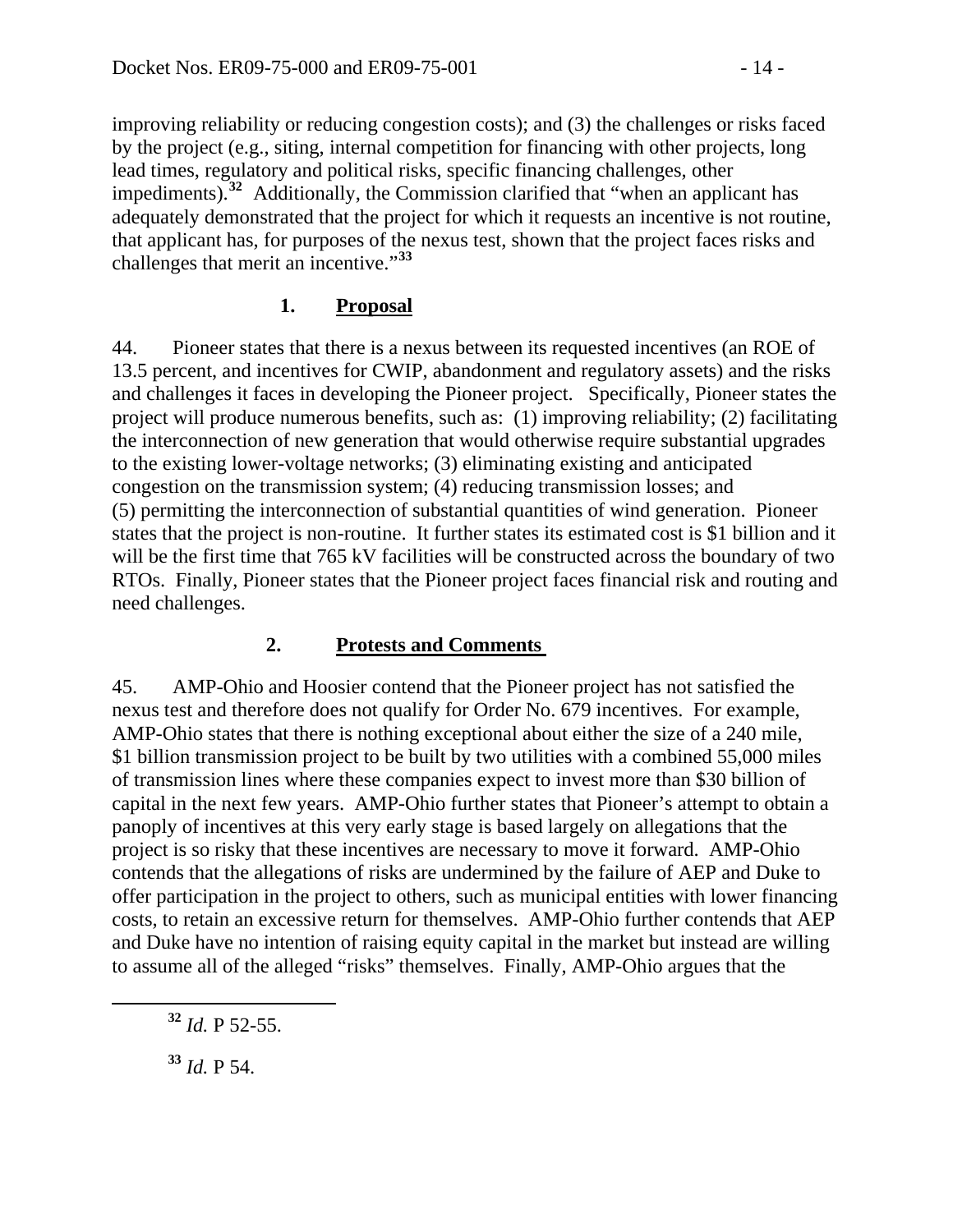project will shift both the risks and the costs of responding to risk to ratepayers, while providing all compensation rewards to AEP and Duke.

46. Hoosier states that Pioneer exaggerates the riskiness of investment in the Pioneer project. Hoosier asserts that what Pioneer cites as project-specific risks are risks common to the entire electric industry. Further, Hoosier asserts that the formula rate provides significant protection from escalating costs. In addition, Hoosier disagrees with Pioneer's contention that the absence of a formal siting process in Indiana may expose Pioneer to expensive litigation regarding the routing of the project, especially because Pioneer has presented no examples of such litigation or any estimate of what expenses it may face.

#### **3. Commission Determination**

47. We find that Pioneer has sufficiently demonstrated a nexus between the considerable risks and challenges it is undertaking to develop and construct this project and the incentives it has requested.

48. We find that the Pioneer project is not routine based on the project's scope, effects, and risks and challenges. The scope of the project is significant. First, the 240 mile 765 kV transmission line will cost approximately \$1 billion, one of the highestcost transmission projects in the region.**[34](#page-14-0)** Second, the project will connect two RTOs using 765 kV facilities. Third, the project will facilitate the interconnection and transport of at least 4,000 MW of the proposed 6,000 MW**[35](#page-14-1)** of new wind generation in Indiana that is currently in the MISO and PJM interconnection queues, without requiring substantial upgrades to the underlying lower-voltage networks. Specifically, the project will assist in unloading lower-voltage facilities through the enhanced carrying capability of the 765 kV facilities coupled with the addition of strategically-located "collector"**[36](#page-14-2)** stations. Further, we agree with Pioneer that adding the Pioneer project to the transmission network may allow more economic interconnections for currently propose d generation projects, and may incent additional wind projects to locate in the area to take advantage of the ease of interconnection.<sup>37</sup>

**<sup>35</sup>** *Id*. at 23; Ex. PNR-200 at 10.

<span id="page-14-2"></span><span id="page-14-1"></span><span id="page-14-0"></span>**<sup>36</sup>** A "collector" station is a strategically located transmission substation that will provide an easy connection for wind projects. *Id*. at 11.

**<sup>37</sup>** Pioneer October 15, 2008 Transmittal Letter at 23-24; Ex. PNR-200 at 11.

**<sup>34</sup>** Pioneer October 15, 2008 Transmittal Letter at 27.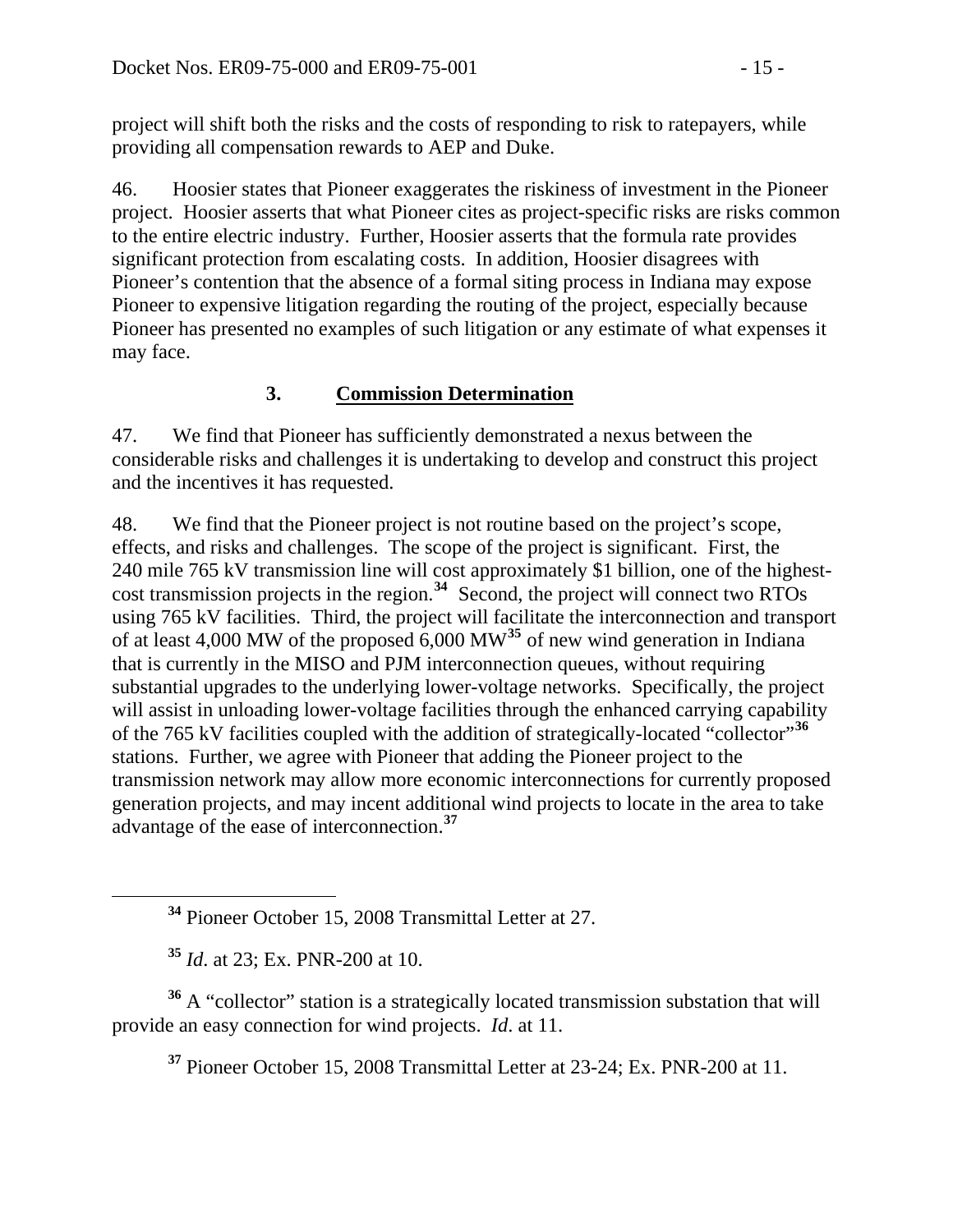49. We find that Pioneer faces significant risks and challenges in developing the project. For example, because Indiana does not have a formal siting process, Pioneer will have to obtain rights-of-way for the 240 mile line by negotiating with individual landowners.<sup>[38](#page-15-0)</sup> If such negotiations are unsuccessful, Pioneer will have to initiate eminent domain proceedings in the circuit court for each county traversed by the project that may result in inconsistent circuit court rulings and appeals.

50. Since we have found that the project is non-routine and eligible for incentives, we discuss below Pioneer's request for specific incentives.

# **D. ROE Adders**

# **1. Proposal**

51. Pioneer requests the following ROE adders: (1) 50 basis points for participation in a regional transmission organization; (2) 50 basis points for the use of advanced technologies; and (3) 150 basis points for investment in new transmission facilities.**[39](#page-15-1)** Pioneer requests that the ROE adders, when added to its base ROE, produce an ROE of 13.5 percent.

## **2. Protests and Comments**

52. AMP-Ohio contends that Pioneer has not justified approval of any incentive at this time. AMP-Ohio further argues that any claim that the use of 765 kV technology for the project is "exceptional" is belied by Pioneer's contention that AEP already operates more than 2,100 miles of 765 kV transmission, which, according to Pioneer, is more than any other utility in the country.

53. The Industrial Coalitions argue that customers should not have to pay for "lone wolf" transmission projects and incentive projects that have not been approved as part of an RTO's regional planning process.

54. AMP-Ohio contends that Pioneer has not adequately supported an additional 150 basis point incentive and a 50 basis point incentive for RTO participation. Hoosier argues that Pioneer has failed to justify incentive adders for RTO participation, the use of

**<sup>38</sup>** *Id*. at 28.

<span id="page-15-1"></span><span id="page-15-0"></span>**<sup>39</sup>** In its transmittal letter, Pioneer requests 150 basis points for new transmission based on the use of the median for establishing its base ROE. However, in its testimony, Pioneer requests 170 basis points for new transmission based on the use of the midpoint for establishing its base ROE. *See* Pioneer October 15, 2008 Transmittal Letter at 45; Ex. PNR-400 at 10.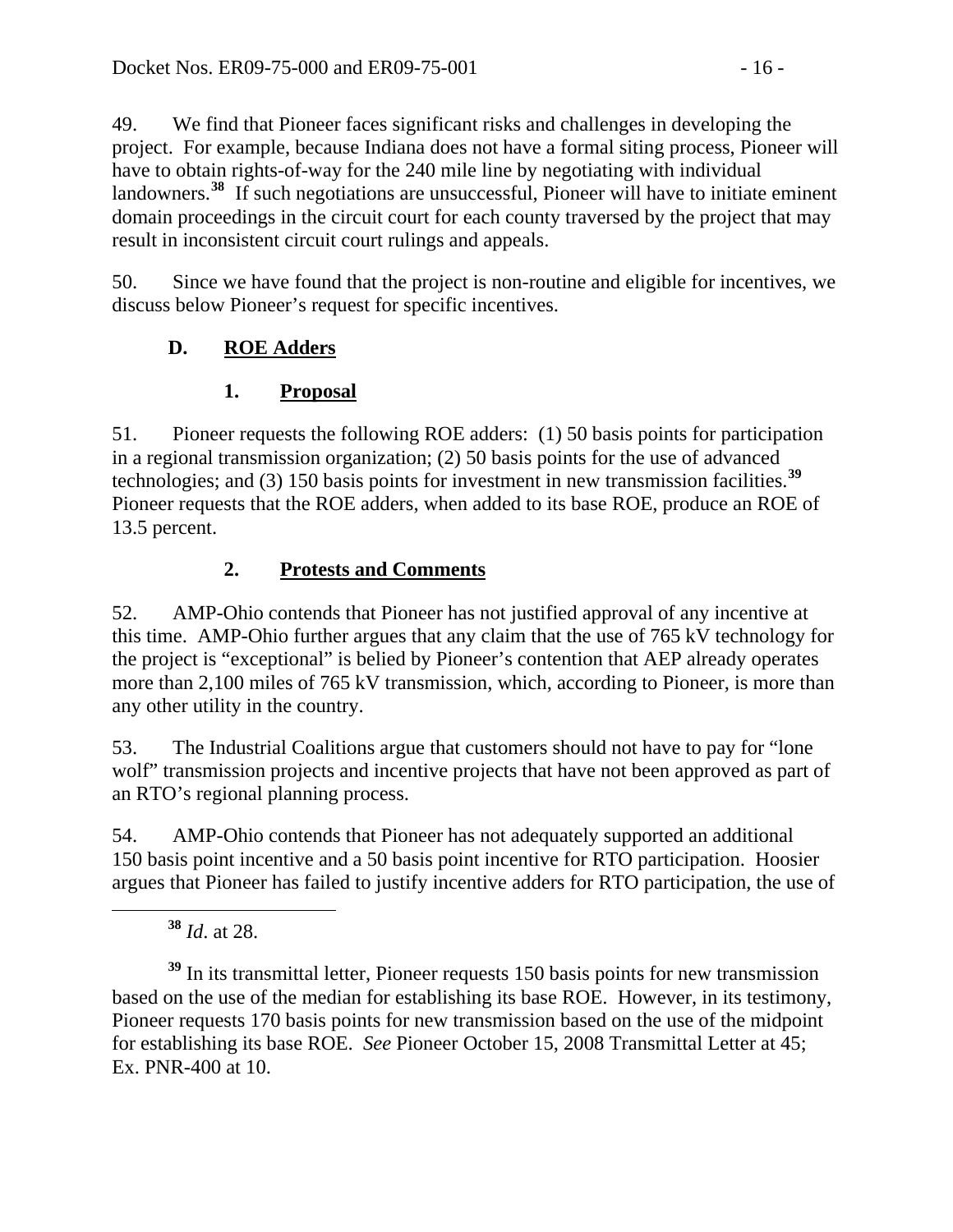advanced technologies and investment in new transmission facilities. Midwest TDUs argue that the Commission should consider, at most, only two of the requested incentives: creation of a regulatory asset for development costs and abandoned plant cost recovery. They also argue that Pioneer's requested ROE incentives are excessive and exceed the ROE adders granted in recent cases.

55. The Midwest TDUs contend that the Commission should not decide whether Pioneer merits an RTO participation adder until after Pioneer has actually joined an RTO. They also contend that Pioneer should not accrue CWIP for membership in an RTO before Pioneer becomes a member of an RTO. Further, Midwest TDUs state that Pioneer will be able to demand concessions from the RTOs as a price for joining them and that, because Pioneer is not currently a member of PJM or MISO, it will be able to play PJM off against MISO over which RTO will control specific portion of Pioneer's facility. Finally, Midwest TDUs state that Pioneer does not need inducement to join an RTO because Pioneer is owned by entities that are already receiving explicit or implicit inducements for their RTO participation. Midwest TDUs argue that this indicates there is no nexus that would justify an RTO participation bonus for Pioneer.

### **3. Commission Determination**

56. We will approve Pioneer's request for a 150 basis point adder for new transmission, but, as acknowledged by Pioneer, the ROE adder will not go into effect unless and until the project is approved by the regional transmission planning processes of PJM and MISO and there is a Commission-approved cost-allocation methodology in place.**[40](#page-16-0)** Pioneer has shown a nexus between the 150 basis points for new transmission adder and the size, scope, benefits, and risks and challenges of the Pioneer project. For example, Pioneer faces the difficult task of securing the project's approval in two RTOs' transmission planning processes and obtaining rights-of-way through several counties without the benefit of a state siting process. The 150 basis point adder will help Pioneer attract capital investment that will make it more likely that the project will be constructed.**[41](#page-16-1)**

57. In addition, we will grant a 50 basis points adder for Pioneer's participation in PJM and MISO, effective upon the date that Pioneer becomes a member of PJM and MISO and the project being placed under their operational control.**[42](#page-16-2)** The Commission's decision to grant the applicant an incentive ROE for participation in PJM and MISO is

<span id="page-16-0"></span>**<sup>40</sup>** Pioneer October 15, 2008 Transmittal Letter at 12.

<span id="page-16-1"></span>**<sup>41</sup>** Order No. 679, FERC Stats. & Regs. ¶ 31,222 at P 91.

<span id="page-16-2"></span>**<sup>42</sup>** *See, e.g*., *San Diego Gas & Elec. Co.*, 118 FERC ¶ 61,073, at P 25-26 (2007).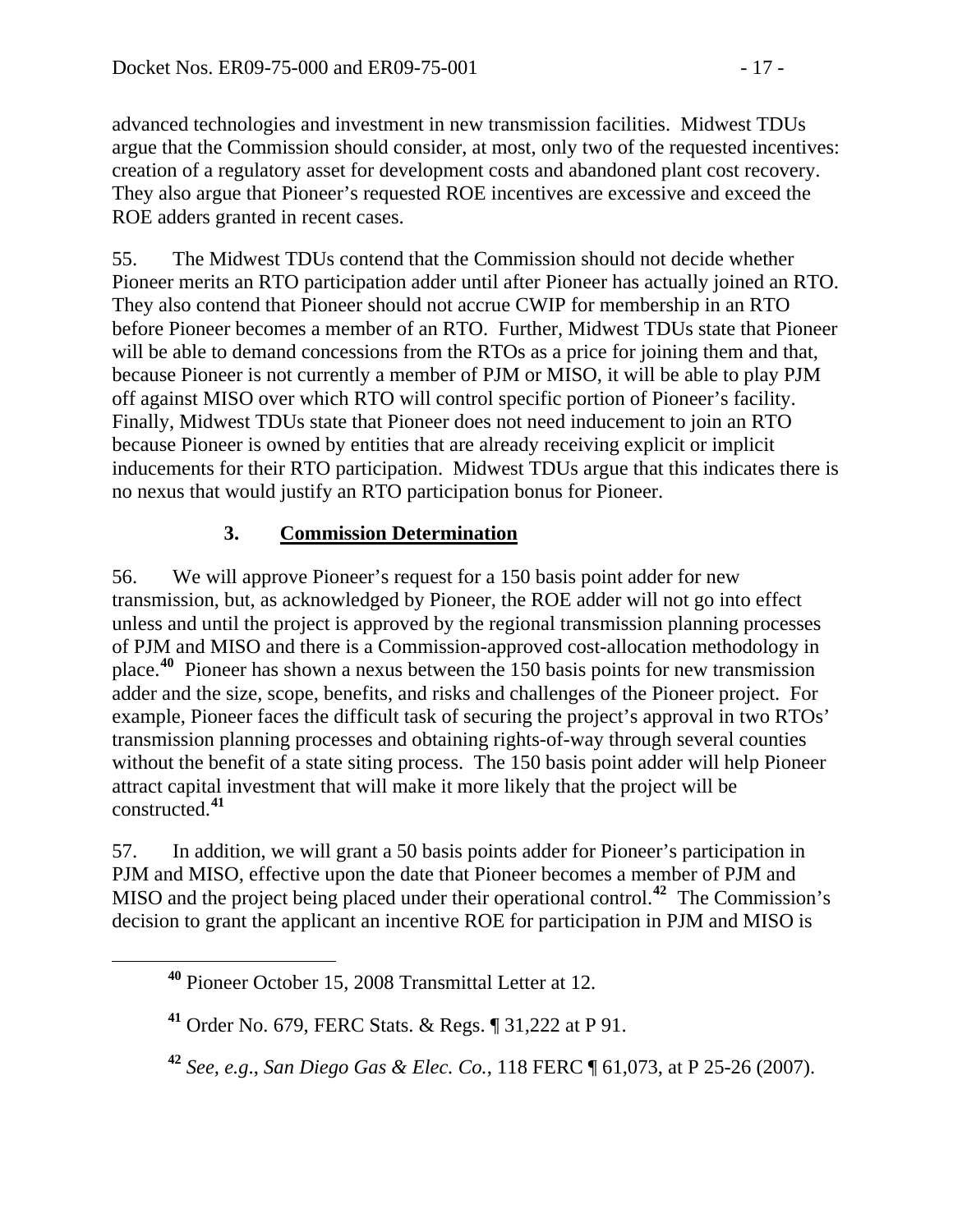consistent with the stated purpose of section 219. The incentive applies to all utilities joining an RTO and is intended to promote membership in RTOs.**<sup>43</sup>**

58. We deny without prejudice the request for a separate 50 basis point advanced transmission technology adder for the deployment of 765 kV facilities and use of the following technologies: (1) advanced conductor design; (2) phase and shield wire transposition; (3) fiber-optic shield wires; (4) wide-area monitoring and control; (5) remote station equipment diagnostics and security; (6) independent phase operation; and (7) switchable shunt reactors. Extra-high voltage transmission facilities have many well-documented benefits that are worthy of consideration in the overall nexus analysis, including significantly reduced line losses and land use requirements as compared with lower voltage facilities of equivalent transfer capacity. However, the 765 kV technologies and techniques proposed by Pioneer have been in use for many years, and do not warrant a separate advanced technology adder.**[44](#page-17-0)** In several instances, Pioneer simply states that the proposed technologies align with the types of technology enumerated in EPAct 2005 section 1223. For example, Pioneer argues that switchable shunt reactors align with the "modular equipment" listing under EPAct 2005 section 1223. However, while switchable shunt reactors can be modular and provide substantial benefits worthy of consideration in the overall nexus analysis, switchable shunt reactors with power electronic-equipped circuit breakers like those proposed here are common on the bulk power system and do not qualify for a separate advanced technology adder. Similarly, the concept of phase and shield wire transposition to remove imbalance between the phases has been in existence for decades and is a common practice to address this issue. If a project requires a more significant application of this technique than is commonly seen, the associated challenges could be incorporated into the overall nexus analysis, but the technique does not, in and of itself, appear to justify a separate advanced technology adder.

59. Pioneer also provides brief discussions of its plans for: (1) enhanced wide area monitoring and control; (2) subjecting all data received from their remote station equipment diagnostics and security systems to an automated real-time analysis by "experience-based algorithms designed to identify unusual trends in equipment condition" and provide early warning indications for operations and maintenance decisions; and (3) applying phasor measurement units as part of the project to communicate real-time data over fiber optics to provide enhanced state intelligence. **[45](#page-17-1)**

<span id="page-17-1"></span><span id="page-17-0"></span>**<sup>43</sup>** *Id*. P 26 (finding that there are considerable benefits associated with a utility's membership in a RTO); *Tallgrass*, 125 FERC ¶ 61,248 at P 58.

**<sup>44</sup>** *Tallgrass*, 125 FERC ¶ 61,248 at P 59.

**<sup>45</sup>** Ex. PNR-300 at 28-29.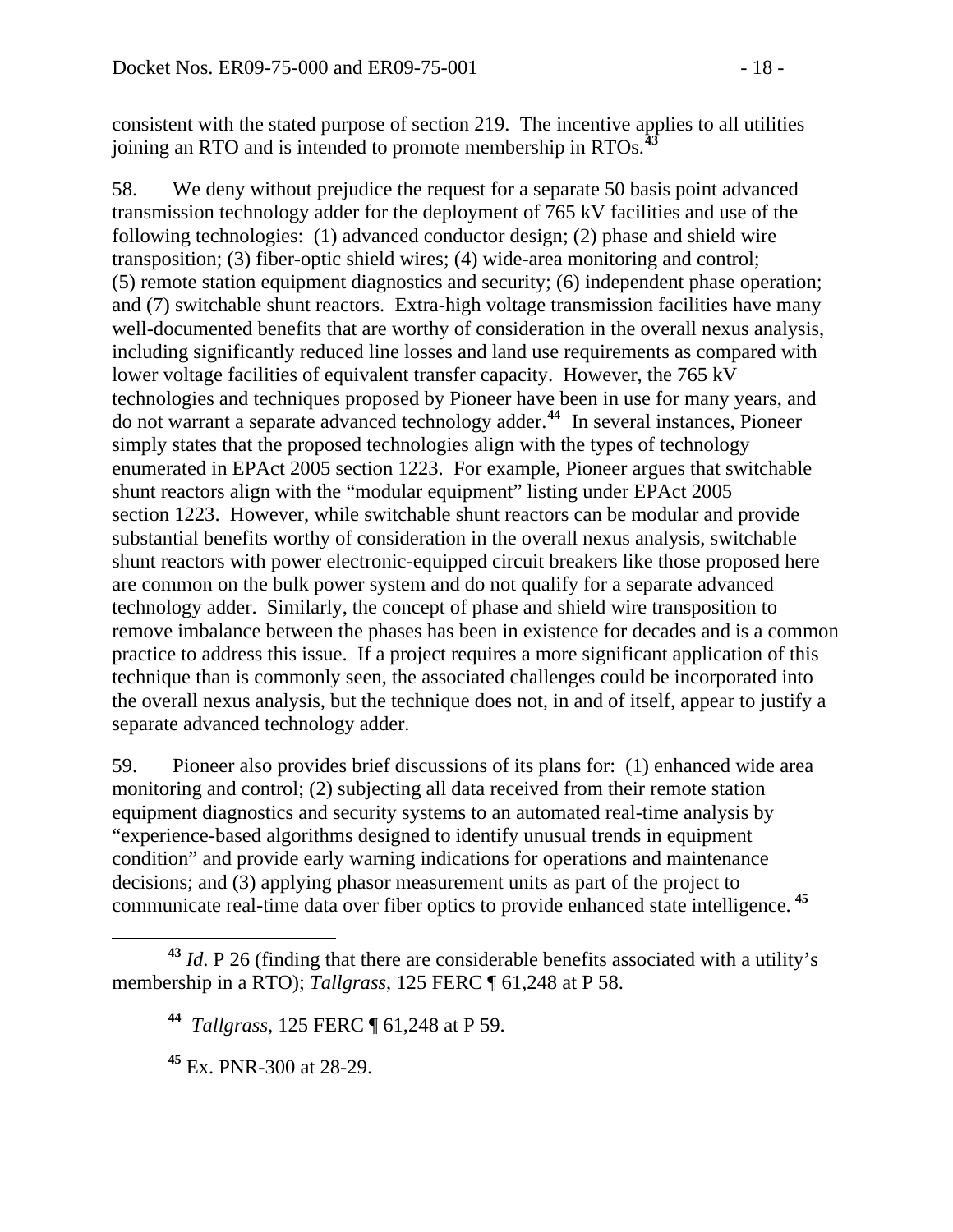These plans could conceivably represent an advanced technology consistent with the smart grid concept described in Title XIII of the Energy Independence and Security Act of 2007,**<sup>46</sup>** but Pioneer has failed to provide any discussion of the concerns that are relevant to that concept,**<sup>47</sup>** or how these plans will improve the project's performance over existing technologies. Thus, we deny without prejudice Pioneer's requested ROE incentive for the use of the advanced transmission technologies.

60. We disagree with the protesters who suggest the Commission should lower the ROE incentive adders if the Commission grants CWIP and abandonment incentives. If the Commission were to have a generic rule that requires a reduction in an ROE incentive adder whenever other incentives that mitigate risk, such as CWIP, are granted, then companies, anticipating such a reduction, would simply request a higher return on equity incentive to compensate for the reduction. We consider each case on an individual basis. As discussed further below, Pioneer's overall ROE including the incentives granted here is substantially below the top of the range of reasonableness. Given the size, scope and cost of the project, Pioneer faces risks and challenges that warrant the 150 basis points of ROE incentive for new transmission as well as the 50 basis point ROE adder for participation in PJM and MISO, without any reduction with respect to our determination below to grant the CWIP and abandonment incentives. We are not persuaded by the parties' protests that the 150 basis point new transmission incentive is unreasonable in these circumstances.**[48](#page-18-0)**

## **E. Incentive for Inclusion of 100 Percent of CWIP in Rate Base**

### **1. Proposal**

61. Pioneer requests 100 percent inclusion of CWIP costs in rate base. Pioneer states that the project is a major transmission project costing over \$1 billion that will require large capital expenditures during the construction period. Pioneer states that 100 percent inclusion of CWIP in rate base will alleviate downward pressures on its cash flow. It further states that without adequate cash flow, the cost of borrowing capital to finance construction can increase, which will ultimately increase the cost of the project for consumers.

<span id="page-18-0"></span>**<sup>46</sup>** Energy Independence and Security Act of 2007, Pub. L. No. 110-140, 121 Stat. 1492 (2007).

**<sup>47</sup>** *See*, *Pepco Holdings, Inc.* 125 FERC ¶ 61,130, at P 15-16 (2008).

**<sup>48</sup>** *Id.* P 75; *Tallgrass*, 125 FERC ¶ 61,248 at P 61.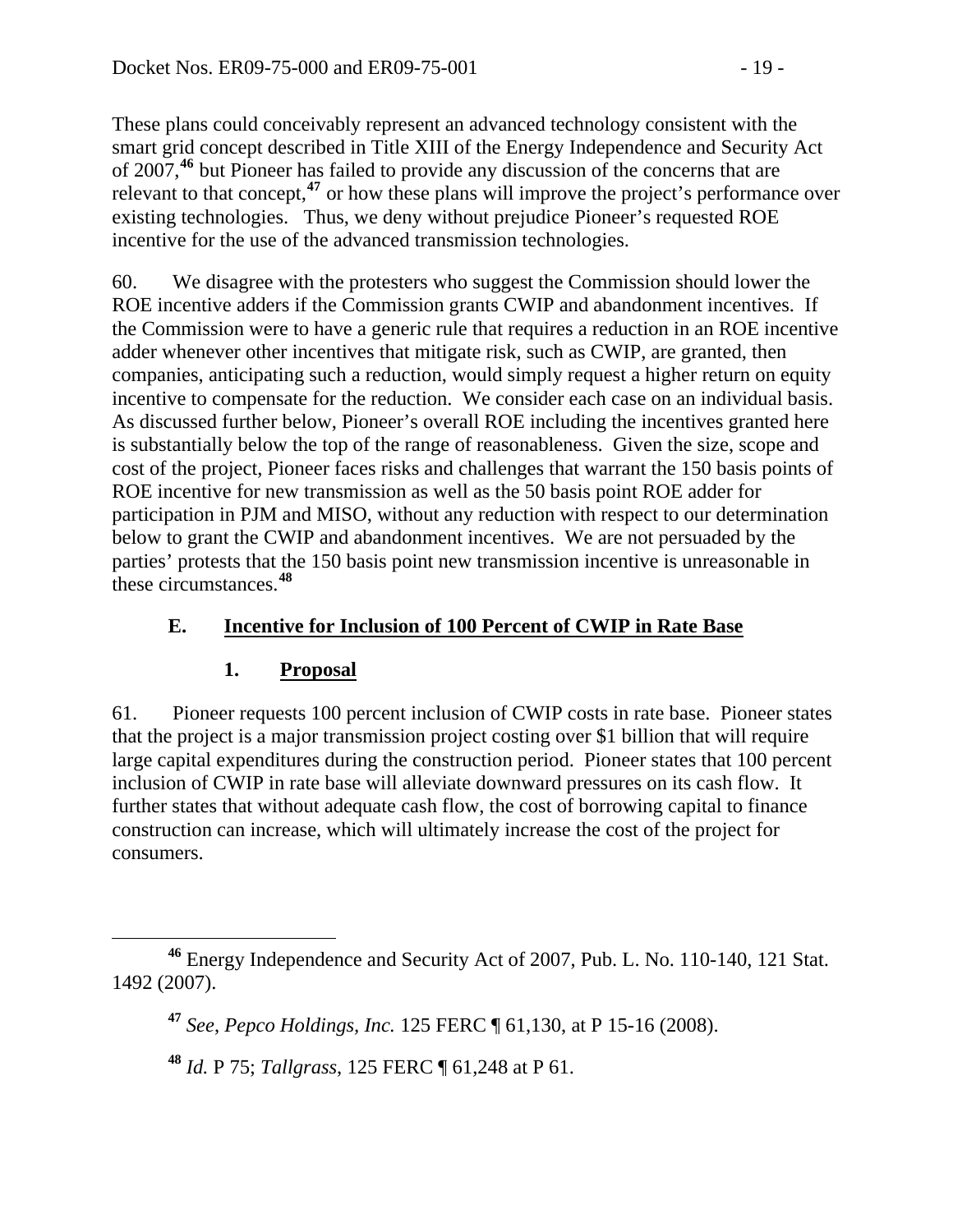62. Pioneer also contends that earning a return on CWIP would significantly improve cash flow stability and would quickly produce credit ratings of investment grade. In addition, a return on CWIP will allow Pioneer to begin generating cash with which to service debt, thereby reducing the amount of external capital Pioneer would be required to raise.

## **2. Protests and Comments**

63. ODEC, Hoosier, and Midwest TDUs request that the Commission reject Pioneer's CWIP incentive as premature, without prejudice to Pioneer re-filing its proposal if and when the project is approved for inclusion in the PJM and MISO regional transmission expansion plans. Additionally, ODEC requests that if the Commission does not defer consideration of Pioneer's CWIP incentive, it should condition approval of the incentive upon inclusion of the project in the regional transmission expansion plans. If Pioneer's proposal is not deferred, Hoosier requests that the issue of CWIP be set for hearing.

# **3. Commission Determination**

64. In Order No. 679, the Commission established a policy that allows utilities to include, where appropriate, 100 percent of prudently-incurred transmission-related CWIP costs in rate base.<sup>[49](#page-19-0)</sup> We noted that this rate treatment will further the goals of section 219 by providing up-front regulatory certainty, rate stability, and improved cash flow for applicants thereby reducing the pressures on their finances caused by investing in transmission projects.**[50](#page-19-1)** We find that Pioneer has shown a nexus between the proposed CWIP incentive and its investment in the Pioneer project.

65. Consistent with Order No. 679, we find that authorizing 100 percent inclusion of CWIP in rate base for the project will enhance Pioneer's cash flow, which will reduce the risk of a downgrade in its parents' debt ratings. Considering the relative size of Pioneer's \$1 billion investment, we find that authorization of the CWIP incentive is appropriate. However, as acknowledged by Pioneer, the 100 percent inclusion of CWIP in rate base will not go into effect unless and until the project is approved by the regional transmission planning processes of PJM and MISO and there is a Commission-approved cost-allocation methodology in place.**[51](#page-19-2)**

<span id="page-19-1"></span>**<sup>50</sup>** *Id.* P 115.

<span id="page-19-0"></span>**<sup>49</sup>** Order No. 679, FERC Stats. & Regs. ¶ 31,222 at P 29, 117.

<span id="page-19-2"></span>**<sup>51</sup>** Pioneer October 15, 2008 Transmittal Letter at 12.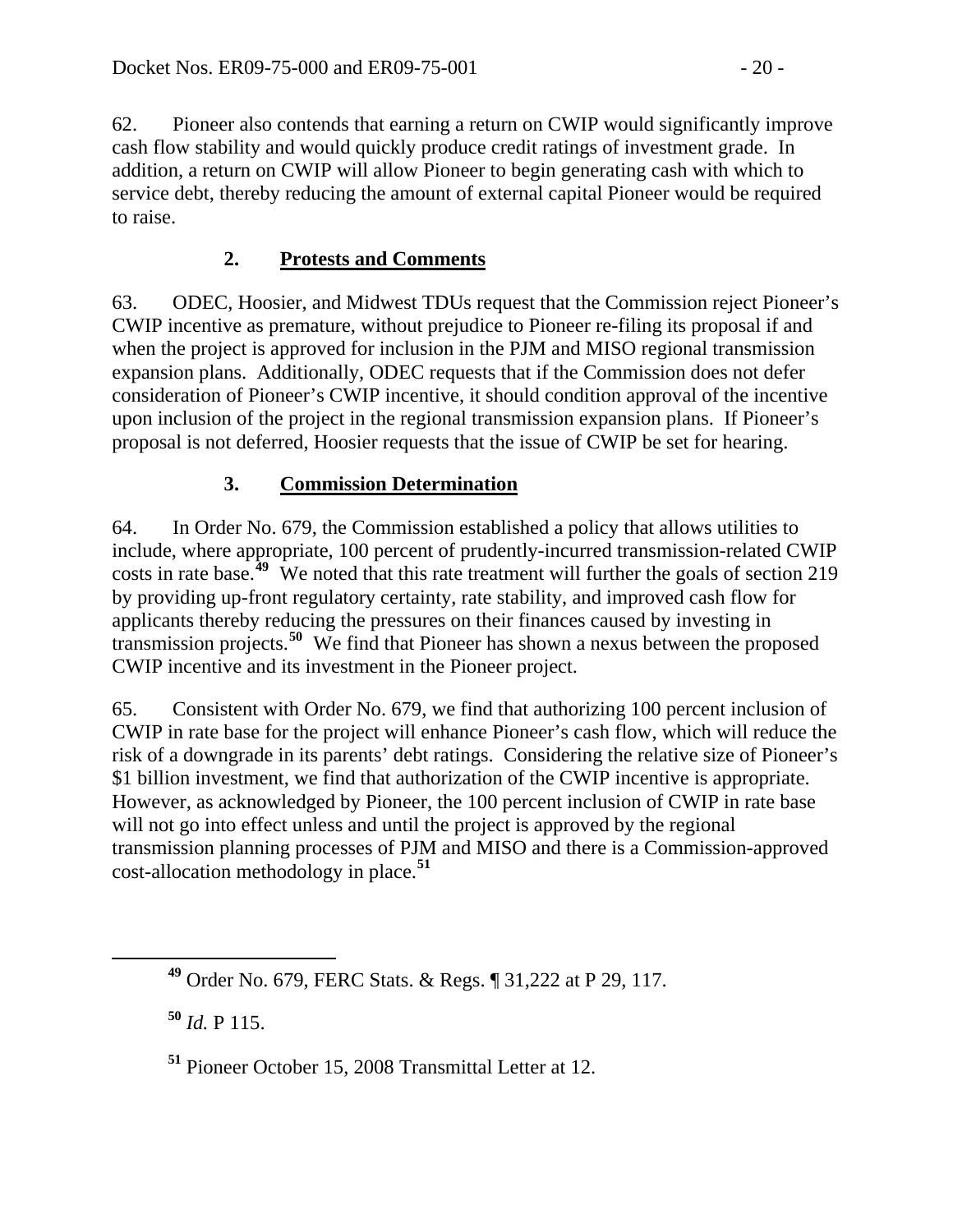66. We reject the protestors' requests that the incentive: (1) be rejected as premature, or (2) be set for hearing. We find that allowing Pioneer to include 100 percent of CWIP in its rate base will result in better rate stability for customers. As we have explained in prior orders,**[52](#page-20-0)** when certain large-scale transmission projects come on line, there is a risk that consumers may experience rate shock if CWIP is not permitted in rate base. By allowing CWIP in rate base, the rate impact of the project can be spread over the entire construction period and will help consumers avoid a return on the capitalized allowance for funds used during construction (AFUDC).**[53](#page-20-1)**

67. Under Order No. 679 and the Commission's regulations, an applicant must propose accounting procedures that ensure that customers will not be charged for both capitalized AFUDC and corresponding amounts of CWIP in rate base.**[54](#page-20-2)** To satisfy this requirement, Pioneer states that it will use the PowerPlant System to maintain its accounting records for CWIP electric plant assets both during construction and after its projects are placed in service.**[55](#page-20-3)** Pioneer indicates that the PowerPlant System includes the capability to identify specific work orders that should not be included in the calculation and capitalization of AFUDC. Moreover, it states that the work orders related to construction that are granted incentive rate treatment will be identified in the PowerPlant system and no AFUDC will be calculated on their balances. Pioneer indicates that this procedure will ensure that CWIP in the formula rate filing will not include AFUDC and will prevent a double-recovery of CWIP and capitalized AFUDC on the same rate base items. We find that the proposed procedures in Exhibit Nos. PNR-500 and PNR-501 demonstrate that Pioneer has accounting procedures and internal controls in place to prevent recovery of AFUDC to the extent Pioneer is allowed to include CWIP in rate base.

68. Public utilities that receive a current return on CWIP through rate base recover this cost in a different period than it would ordinarily be charged to expense under the general requirements of the Commission's Uniform System of Accounts (USofA). To promote comparability of financial information between entities, the Commission has required a specific accounting treatment or the use of footnote disclosures to recognize

**<sup>53</sup>** *Id*.

**<sup>54</sup>** 18 C.F.R. § 35.25 (2008) (recovery of CWIP in rate base).

<span id="page-20-3"></span>**<sup>55</sup>** *See* Ex. PNR-500 at 13; Ex. PNR-501*.*

<span id="page-20-2"></span><span id="page-20-1"></span><span id="page-20-0"></span>**<sup>52</sup>** *See, e.g.*, *AEP*, 116 FERC ¶ 61,059, at P 59 (2006), *order on reh'g*, 118 FERC ¶ 61,041, at P 27 (2007).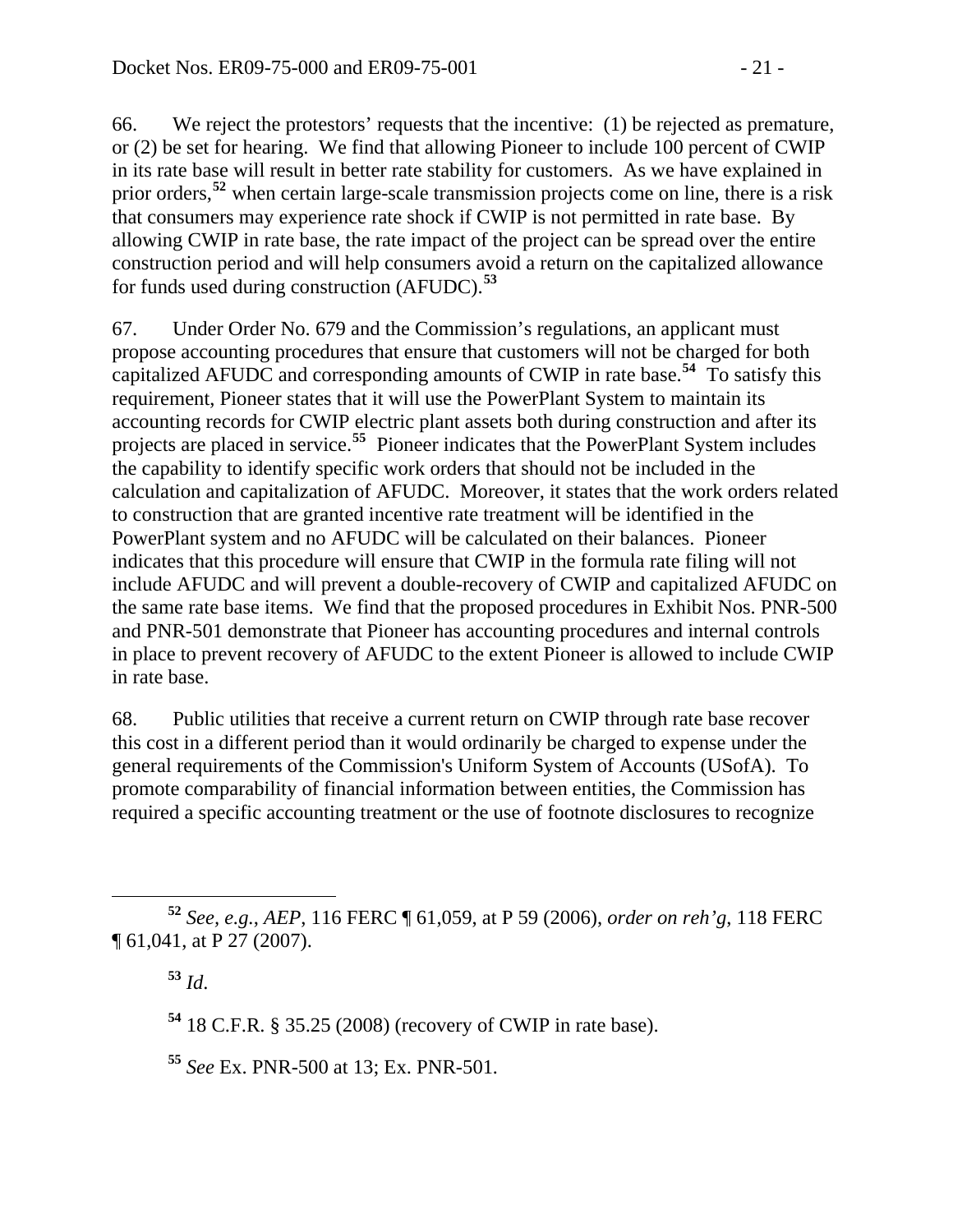the economic effects of having CWIP in rate base.**[56](#page-21-0)** Pioneer requests authorization to use footnote disclosures consistent with disclosures previously authorized by the Commission.**[57](#page-21-1)** We will authorize Pioneer to provide footnote disclosures in the notes to the financial statements of its annual FERC Form No. 1 and its quarterly FERC Form No. 3-Q that: (1) fully explain the impact of the CWIP in rate base; (2) include details of AFUDC not capitalized because of the CWIP in rate base for the current year, the previous two years, and the sum of all years; and (3) include a partial balance sheet consisting of the Assets and Other Debits section of the balance sheet to include the amount of AFUDC not capitalized because of the inclusion of CWIP in rate base.

### **F. Abandonment Incentive**

## **1. Proposal**

69. Pioneer requests the right to file to recover 100 percent of prudently incurred costs if the project, or any component thereof, were to be abandoned for any reasons outside of its control. Pioneer states that the reasons for possible abandonment of the project include: (1) failure to have the project included in either PJM's or MISO's regional transmission expansion plans; (2) failure to obtain regulatory approvals; and (3) failure to obtain the rights-of-way necessary to route the project. Pioneer notes that issues such as the exercise of eminent domain or a cross-RTO cost allocation methodology may expose it to protracted litigation. Therefore, Pioneer states that allowing the abandonment incentive will reassure the financial community by providing a source of funds to pay lenders in the event the project is cancelled for reasons beyond Pioneer's control. Finally, Pioneer states that if it files to recover abandonment costs, it will make a filing at the Commission with a proposal to allocate the costs between PJM and MISO.**[58](#page-21-2)**

<span id="page-21-1"></span>**<sup>57</sup>** *Id*.

<span id="page-21-0"></span> **<sup>56</sup>** *See, e.g.*, *American Transmission Company LLC*, 105 FERC ¶ 61,388 (2003), *order on reh'g,* 107 FERC ¶ 61,117 (2004); *Trans-Allegheny Interstate Line Co.*, 119 FERC ¶ 61,219 (2007) (*TrailCo*), *order on reh'g*, 121 FERC ¶ 61,009 (2007); *Southern California Edison Company,* 122 FERC ¶ 61,187 (2008), *order on compliance filing*, 125 FERC ¶ 61,337 (2008); *Potomac-Appalachian Transmission Highline, L.L.C.*, 122 FERC ¶ 61,188 (2008) (*PATH*); *Tallgrass*, 125 FERC ¶ 61,248.

<span id="page-21-2"></span>**<sup>58</sup>** Pioneer October 15, 2008 Transmittal Letter at 35 fn.33.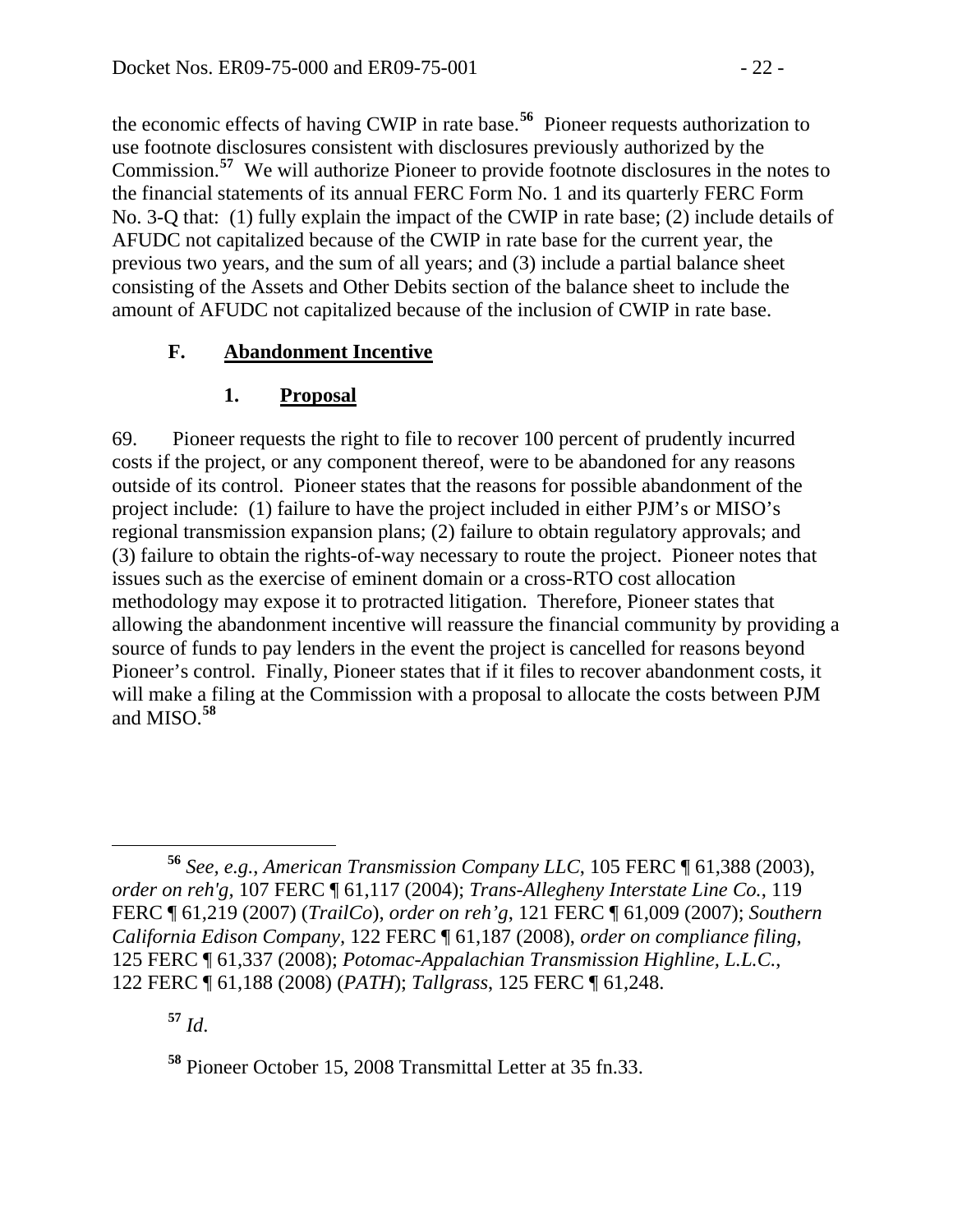#### **2. Protests and Comments**

70. Midwest TDUs state the Commission should consider, at most, only two of the requested incentives: creation of regulatory asset for development and abandoned-plant cost recovery. Midwest TDUs argue that Pioneer's abandoned plant recovery must be limited to costs prudently incurred, must be triggered only by events beyond its control, and if triggered, Pioneer's rates including such cancelled plant costs must be shown to be just and reasonable in a subsequent section 205 filing for recovery of abandoned plant. Further, Midwest TDUs, PJM Transmission Owners, and ODEC state that the Commission should make the abandonment and regulatory asset incentives conditional upon the Pioneer project being included in the PJM's and MISO's regional transmission planning processes. PJM Transmission Owners argue that if the Pioneer project is not approved through the regional planning process, it will not be eligible for recovery under schedule 12 of PJM's tariff.

71. AMP-Ohio argues that any risk that the Pioneer project will not be approved in the two RTO regional planning processes will be shifted to ratepayers if they are required to pay formula rates, abandonment costs, CWIP in rate base and for all non-CWIP, preformula rate expenses. AMP-Ohio therefore requests the Commission withhold approval of one or more of the non-ROE incentives.

72. Hoosier requests if the Commission grants Pioneer the abandonment incentive, it should not permit Pioneer to recover a return on the abandoned plant investment which includes any incentives. Hoosier states the Commission must consider from whom the costs of abandoned plant would be recovered. Hoosier asserts that if the project is abandoned before it enters service, for any reason, Pioneer will not actually have provided any service. Further, Hoosier protests that Pioneer has not explained in its filing why it believes it would be entitled to levy charges to entities it had never served.

73. PJM Transmission Owners request that the Commission condition Pioneer's request for recovery of abandonment costs on the approval of the project pursuant to schedule 6 of the PJM's Operating Agreement prior to any abandonment costs being authorized for recovery under schedule 12 of the PJM tariff. PJM Transmission Owners request that the Commission must condition approval of Pioneer's request for recovery of abandonment costs on the requirement that Pioneer submit a future section 205 filing seeking Commission acceptance of specific abandonment cost recovery. They also request that the Commission require that, in the section 205 filing, Pioneer demonstrate that the incurrence of the abandonment costs and the proposed method for allocating and recovering the costs are just and reasonable.

74. Midwest TDUs request that the Commission find that Pioneer would not be eligible for abandonment plant recovery for the Pioneer project if MISO and/or PJM fails to incorporate the project into its regional transmission expansion plan, and/or if crossborder cost allocation issues cannot be resolved in a satisfactory and timely manner.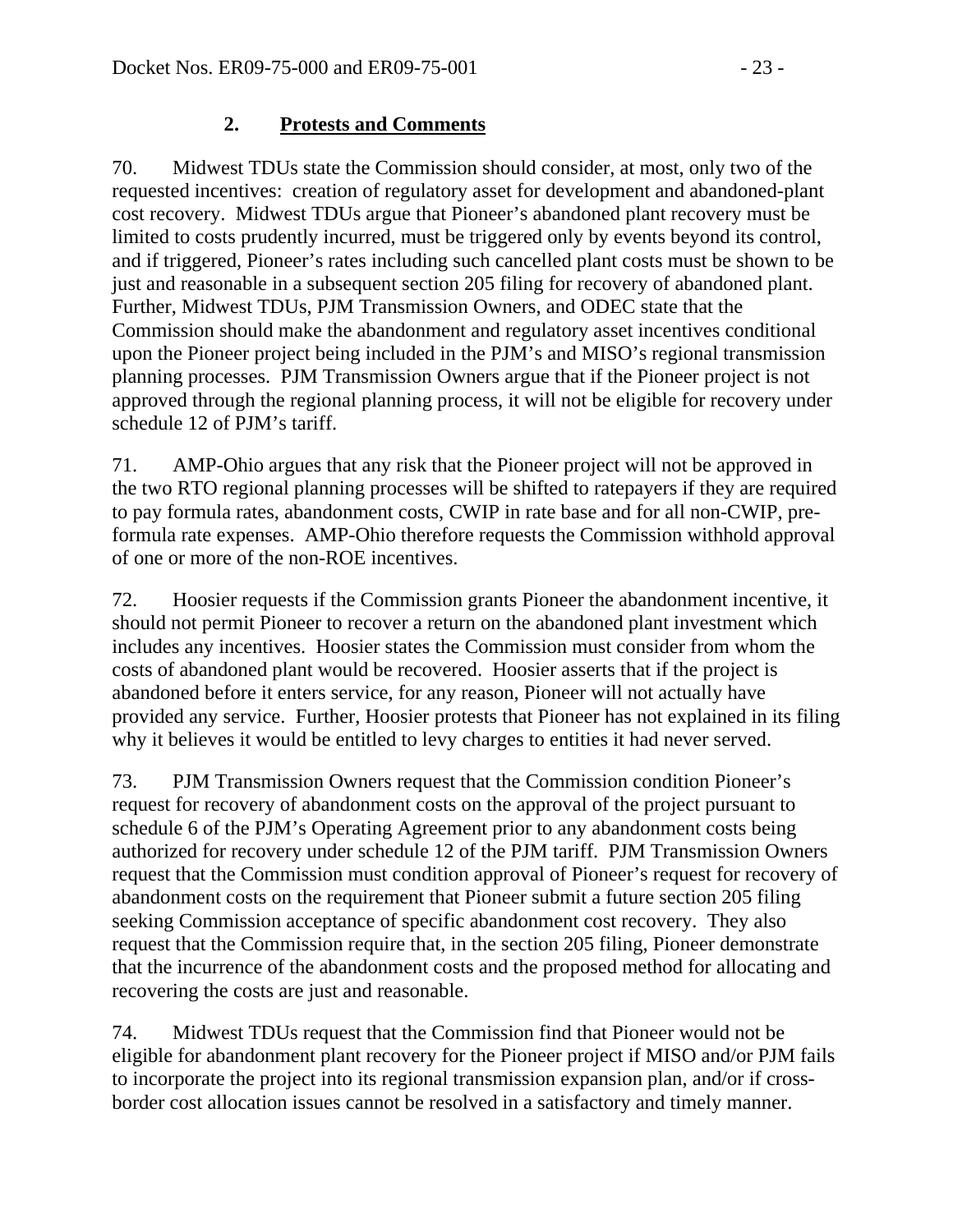### **3. Commission Determination**

75. We find that Pioneer has demonstrated a nexus between the risks of the project and the need to recover prudently incurred costs associated with abandonment of the project. As we have emphasized in other proceedings, an abandonment incentive is an effective means to encourage transmission development by reducing the risk of nonrecovery of costs.**[59](#page-23-0)** Accordingly, we will grant Pioneer's request for recovery of 100 percent of prudently-incurred costs associated with abandonment, provided that the abandonment is a result of factors beyond Pioneer's control. This incentive is effective December 15, 2008, as requested.

76. We note that, should the project be cancelled before it is completed, it is unclear whether Pioneer will have any customers from which to recover its abandonment incentive. At such time, Pioneer will be required to make a showing in a section 205 filing that the abandonment costs were prudently incurred and it must propose a rate and cost allocation method to recover the costs in a just and reasonable manner. Order No. 679 specifically requires every utility seeking abandonment recovery to submit such a section 205 filing.**[60](#page-23-1)**

### **G. Regulatory Asset Incentive**

#### **1. Proposal**

77. Pioneer requests permission to establish a regulatory asset that will include expenses not included in CWIP that are incurred in connection with the Pioneer project prior to the date that the formula rates are made effective under PJM's and MISO's tariffs, plus authorization to amortize the regulatory asset with interest over five years for cost recovery purposes.**[61](#page-23-2)** Pioneer also seeks permission to accrue carrying charges on the regulatory asset balance at its cost of capital. Pioneer states that in *PATH*, the Commission explained that such a rate proposal will be reviewed under Order No. 679 because it "achieves the same outcome as the Order No. 679 incentive for precommercial costs because such costs will be fully amortized (expensed) and recovered during the construction of the project."**[62](#page-23-3)**

<span id="page-23-0"></span>**<sup>59</sup>** Order No. 679, FERC Stats. & Regs. ¶ 31,222 at P 163.

<span id="page-23-1"></span>**<sup>60</sup>** Order No. 679, FERC Stats. & Regs. ¶ 31,222 at P 166.

<span id="page-23-2"></span>**<sup>61</sup>** Pioneer October 15, 2008 Transmittal Letter at 4.

<span id="page-23-3"></span>**<sup>62</sup>** *Id*. (citing *PATH*, 122 FERC ¶ 61,188 at P 9 n.8).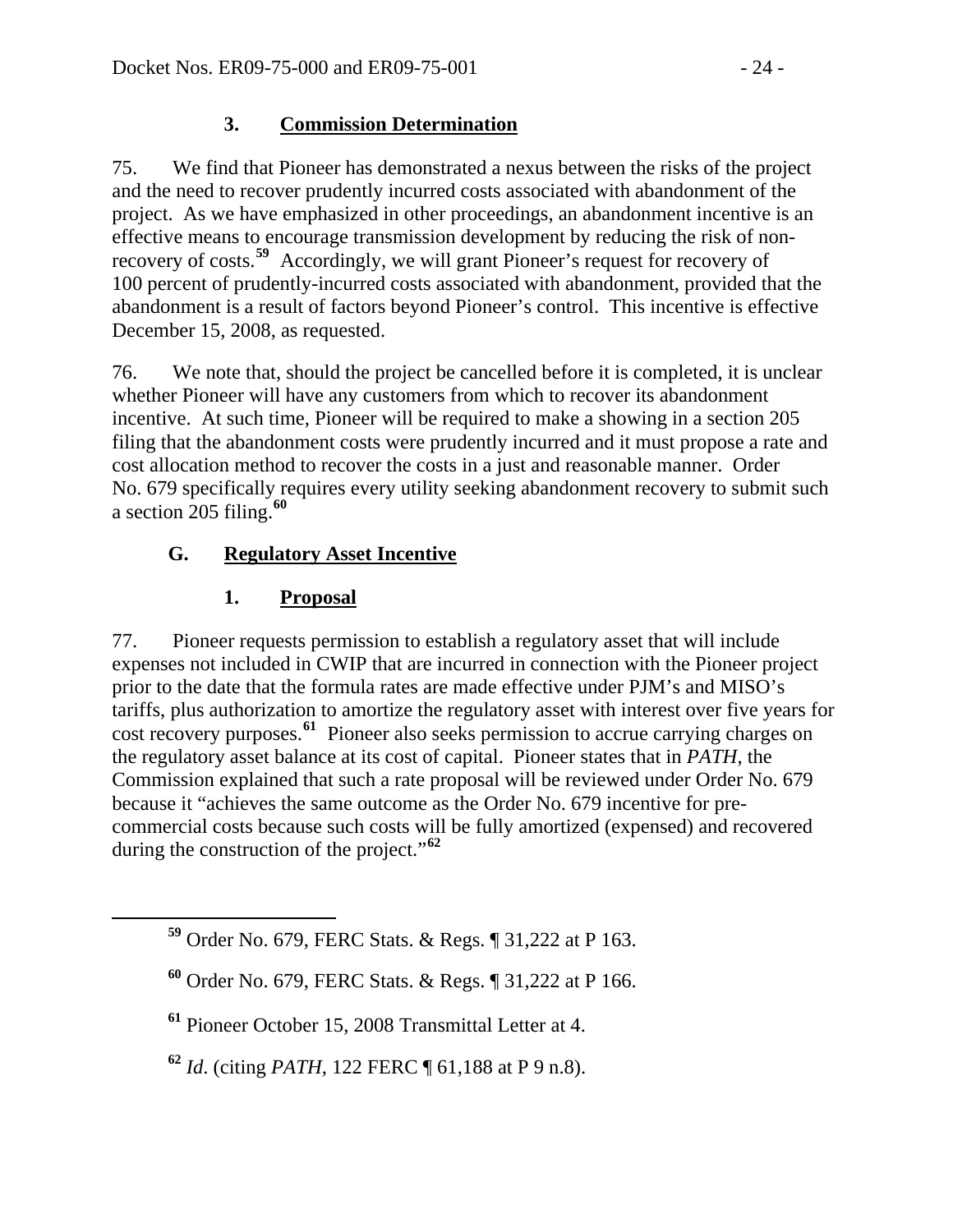78. Pioneer asserts that the regulatory asset incentive is needed because it provides the only means by which Pioneer can recover development costs it incurs before the formula rate is made effective.**[63](#page-24-0)** Pioneer also claims that in *PATH*, the Commission recognized that the recovery of this incentive would enhance PATH's cash flow, assist with financing, and improve coverage ratios used by rating agencies to determine credit quality.**[64](#page-24-1)**

79. Pioneer states that in *PG&E*, the Commission recognized that it has authority to grant policy-based incentives outside of Order No. 679, as such incentives involve matters of rate design and policy judgments that go to the core of the Commission's regulatory responsibilities.**[65](#page-24-2)** Pioneer argues that the abandonment and regulatory asset incentives were granted to PG&E in connection with a transmission project of significant scope, impact, and complexity to provide an incentive for the developers to invest significant sums of money to assess whether the project would ensure reliability and/or reduce congestion.**[66](#page-24-3)** Specifically, Pioneer argues that *PG&E* involved a project designed to transmit as much as 3,000 MW of new renewable power over 1,000 miles from British Columbia, Canada, through the Pacific Northwest, and into northern California.**[67](#page-24-4)** Pioneer states the project will be able to deliver in excess of 4,000 MW, improve reliability in Indiana by strengthening the grid and unloading lower-voltage networks, provide substantial energy savings resulting from reduced losses and congestion costs, and provide a lower-cost interconnection alternative for the nearly 6,000 MW of proposed wind generation in Indiana. Pioneer claims that it meets the standard established in *PG&E* for the abandonment and regulatory asset incentives.**[68](#page-24-5)**

### **2. Protests and Comments**

80. Midwest TDUs request that approval of the regulatory asset incentive be limited to prudently incurred costs. Further, Midwest TDUs contend that Pioneer must bear the burden of establishing that the costs were prudently incurred and will result in just and reasonable rates.

**<sup>63</sup>** Ex. PNR-400 at 15.

<span id="page-24-3"></span><span id="page-24-2"></span><span id="page-24-1"></span><span id="page-24-0"></span>**<sup>64</sup>** Pioneer October 15, 2008 Transmittal Letter at 36 (citing *PATH*, 122 FERC ¶ 61,188 at P 52).

**<sup>65</sup>** *Id*. at 24-25 (citing *PG&E*, 123 FERC ¶ 61,067 at P 33).

**<sup>66</sup>** *Id*.

<span id="page-24-4"></span>**<sup>67</sup>** *Id*. (citing *PG&E*, 123 FERC ¶ 61,067 at P 34).

<span id="page-24-5"></span>**<sup>68</sup>** Pioneer October 15, 2008 Transmittal Letter at 25.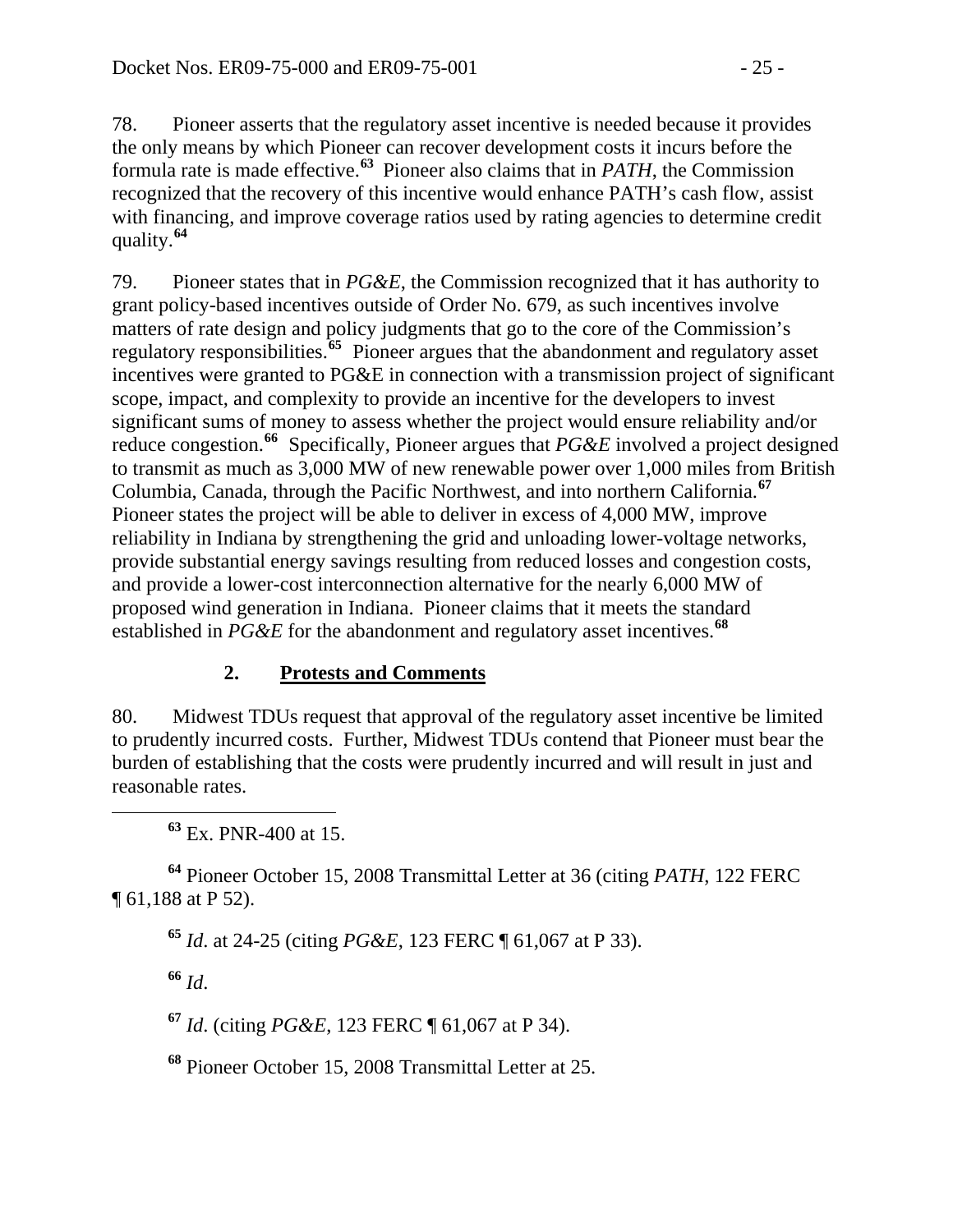81. ODEC and the PJM Transmission Owners request that the Commission make the regulatory asset incentive conditional upon the project being included in the regional transmission expansion plans of PJM and MISO.

82. Hoosier requests that the costs of initiation and implementation of the project, including all costs to place it in commercial operation, should be treated as capitalized costs. To the extent that the costs cannot be capitalized, Hoosier argues that Pioneer should identify the specific expenses that are purportedly recoverable on a current basis under the formula.

## **3. Commission Determination**

83. Pioneer proposes to record pre-construction costs not included in CWIP incurred prior to the effective date of its formula rate as a regulatory asset and to amortize and recover the regulatory asset during the construction period. We find that this incentive is tailored to Pioneer's risks and challenges because this incentive will provide Pioneer with added up-front regulatory certainty and can reduce interest expense, improve coverage ratios, and assist in the construction of the facility. Therefore, we find Pioneer's recovery of pre-construction costs during the construction period to be appropriate, and grant Pioneer's request to establish a regulatory asset, to be effective December 15, 2008.

84. Pioneer also seeks permission to accrue carrying charges on the regulatory asset balance at its cost of capital from the date that the Commission accepts the regulatory asset until the date the regulatory asset is fully amortized. We authorize Pioneer to accrue a carrying charge on the regulatory asset from the date of this order until the regulatory asset is included in rate base. Once the regulatory asset is included in rate base, Pioneer will be able to earn a return on the unamortized balance, therefore, it must stop accruing carrying charges on the regulatory asset in rate base.

85. Pre-construction costs deferred as a regulatory asset must be recorded in Account 182.3, Other Regulatory Assets, and may only include amounts that would otherwise be chargeable to expense in the period incurred, are not recoverable in current rates, and are probable for recovery in rates in a different period.**[69](#page-25-0)** Furthermore, the instructions to [Account 182.3](javascript:rJumpInDocTo() require that amounts deferred in this [account](javascript:rJumpInDocTo() are to be charged to expense concurrent with the recovery of the amounts in rates. If rate recovery of all or part of the

<span id="page-25-0"></span> $\overline{a}$  **<sup>69</sup>** The term "probable" as used in the definition of regulatory assets, refers to that which can reasonably be expected or believed on the basis of available evidence or logic but is neither certain nor proved. *Revisions to Uniform Systems of Accounts to Account for Allowances under the Clean Air Act Amendments of 1990 and Regulatory-Created Assets and Liabilities and to Form Nos. 1, 1-F, 2, and 2-A*, FERC Stats. & Regs., Regulations Preambles January 1991-June 1996 [¶ 30,967](javascript:rDoDocLink() (1993).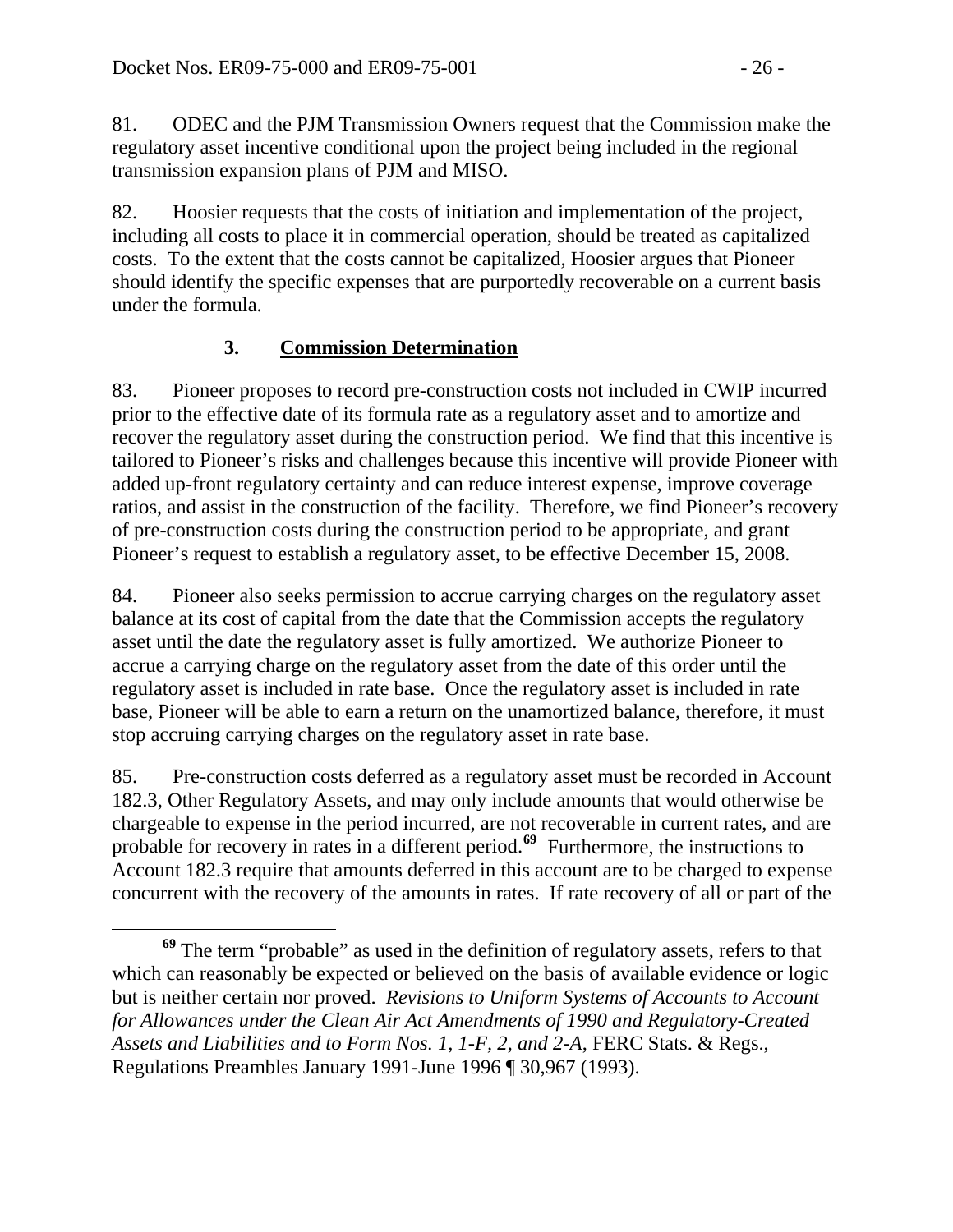costs deferred in Account 182.3 is later disallowed, the disallowed amount shall be charged to Account 426.5, Other Deductions, in the year of disallowance.

86. As explained above for the abandonment incentive, if the Pioneer project is cancelled before completion, it is unclear whether Pioneer will have any customers from which to recover its regulatory asset. Thus, while this order provides Pioneer with the ability to record pre-construction costs as a regulatory asset, Pioneer must make a section 205 filing when the formula rate becomes effective to demonstrate that the preconstruction costs are just and reasonable. Pioneer also will have to establish that the costs included in the regulatory asset are costs that would have otherwise been chargeable to expense in the period incurred. Parties will be able to challenge these costs at that time.

## **H. Return on Equity**

# **1. Proposal**

87. Pioneer requests an overall ROE of 13.5 percent. Pioneer argues that an overall ROE of 13.5 percent will eliminate any dispute as to whether the midpoint or median is the appropriate starting point to which Order No. 679 incentives will be added.**[70](#page-26-0)** Specifically, Pioneer proposes a base ROE of 11.00 percent, the median of its proposed zone of reasonableness of 8.2 percent to 15.2 percent.**[71](#page-26-1)** Pioneer states that a base ROE of 11.0 percent plus a 50 basis point adder for RTO participation, a 150 basis points for new transmission, and a 50 basis point advanced technology adder, for an overall ROE of 13.5 percent, keeps the overall ROE within its proposed zone of reasonableness.**[72](#page-26-2)** Pioneer contends that its requested ROE of 13.5 percent will be 170 basis points below the high end of the zone of reasonableness for the cost of its equity, if the median (instead of the midpoint) is used as the base ROE.**[73](#page-26-3)**

88. To arrive at its proposed base ROE, Pioneer applied a discounted cash flow analysis to a proxy group of transmission-owning utilities, which it states is consistent

**<sup>73</sup>** *Id.* at 46.

**<sup>70</sup>** Pioneer October 15, 2008 Transmittal Letter at 46.

<span id="page-26-3"></span><span id="page-26-2"></span><span id="page-26-1"></span><span id="page-26-0"></span>**<sup>71</sup>** If the midpoint were to be used as the base ROE, Pioneer states that the base ROE would be 11.7 percent.

**<sup>72</sup>** Pioneer October 15, 2008 Transmittal Letter at 44-45.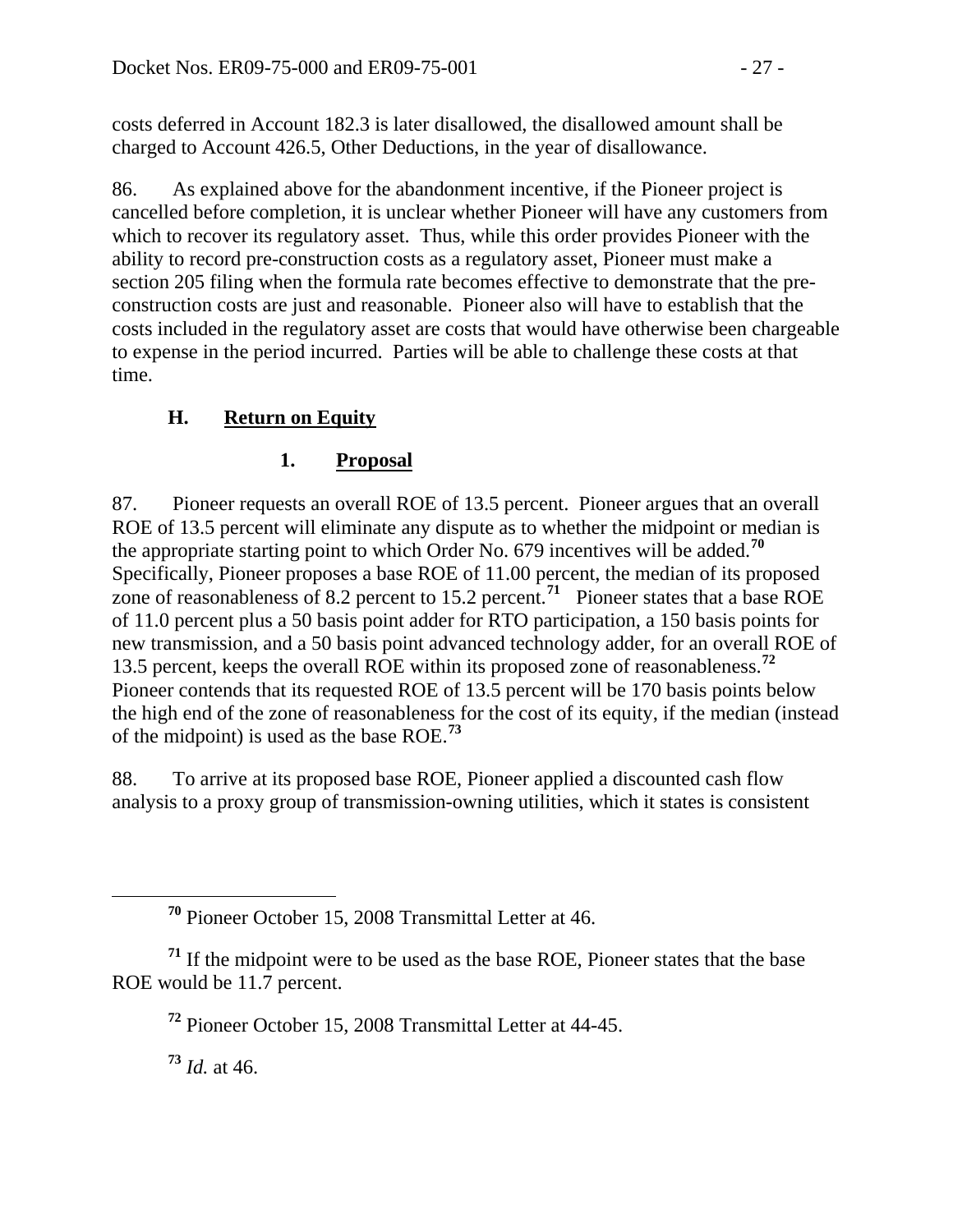with Commission methodology.<sup>[74](#page-27-0)</sup> Pioneer states that, consistent with the approach approved in *Westar*<sup>[75](#page-27-1)</sup> it used a starting sample of 21 transmission-owning members of PJM and MISO with publicly traded stock.<sup>[76](#page-27-2)</sup> In addition, Pioneer states that it evaluated its RTO proxy group through several risk measures, including Standard and Poor's (S&P) corporate credit rating.**[77](#page-27-3)** Because AEP's S&P credit rating is BBB and Duke's credit rating is A-, Pioneer excluded any companies with credit ratings more than one rating notch below BBB.

89. Pioneer states that it estimated its cost of equity in accordance with the guidance provided by the Commission in *Bangor Hydro*, *PATH*, and *VEPCO.***[78](#page-27-4)** Pioneer further states that it excluded from its proxy group: (1) companies that do not pay common dividends; (2) companies for which no Value Line data or IBES growth rate was currently available; (3) companies that have recently been involved in merger and acquisition activity; and (4) UGI Corporation. Pioneer states that the implementation of the above criteria resulted in its 21 company proxy group.**[79](#page-27-5)** Pioneer's final results excluded five companies in the proxy group because they had a low-end cost of equity

<span id="page-27-1"></span>**<sup>75</sup>** Ex. PNR-700 at 31 (citing *Westar Energy, Inc.*, 122 FERC ¶ 61,268, at P 94 (2008)).

<span id="page-27-2"></span>**<sup>76</sup>** Pioneer's proposed proxy group includes: Allegheny Energy Inc., ALLETE Inc., Alliant Energy Corp., Ameren Corp., American Electric Power Co. Inc., Consolidated Edison Inc., Dominion Resources Inc., DPL Inc., Duke Energy Corp., Exelon Corp., FirstEnergy Corp., Integrys Energy Group Inc., MDU Resources Group Inc., NiSource Inc., Otter Tail Corp., Pepco Holdings Inc., PPL Corp., Public Service Enterprise Group Inc., Vectren Corp., Wisconsin Energy Corp. and Xcel Energy Inc. *See* Ex. PNR-702.

<span id="page-27-3"></span>**<sup>77</sup>** Ex. PNR-700 at 31.

<span id="page-27-4"></span>**<sup>78</sup>** Pioneer October 15, 2008 Transmittal Letter at 44.

<span id="page-27-5"></span>**<sup>79</sup>** Ex. PNR-700 at 30.

<span id="page-27-0"></span>**<sup>74</sup>** *Id.* at 44 (citing *Bangor Hydro-Elec. Co*., 109 FERC ¶ 61,147, at P 3 (2004), Opinion No. 489, 117 FERC ¶ 61,129, at P 53-59 (2006), *order on rehearing*, 122 FERC ¶ 61,265 (2008), *order granting clarification*, 124 FERC ¶ 61,136 (2008) (*Bangor Hydro*); *PATH*, 122 FERC ¶ 61,188 at P 95; *Virginia Electric and Power Co.*, 123 FERC ¶ 61,098, at P 60 (2008) (*VEPCO*)).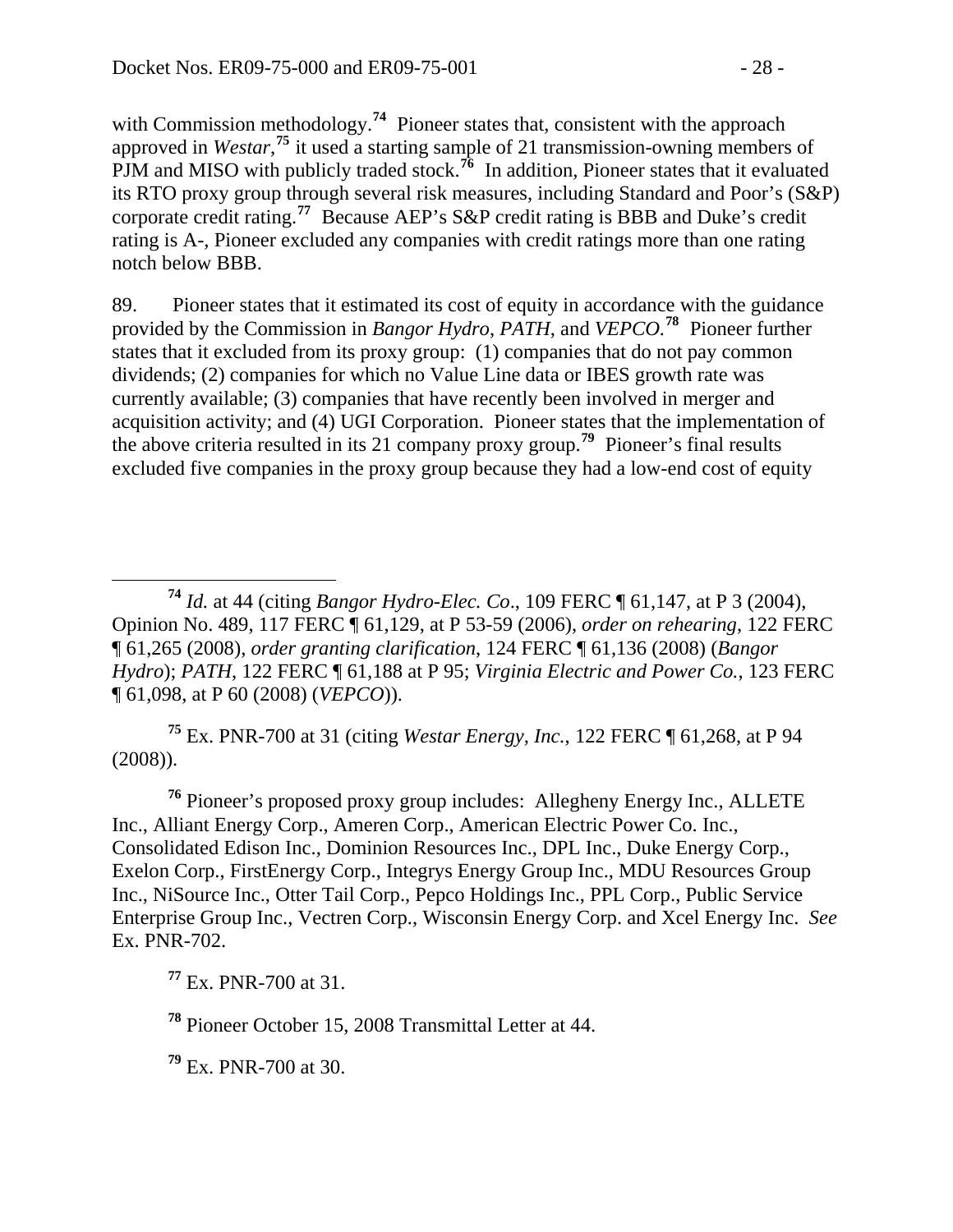less than 120 basis points above Moody's monthly yields on BBB bonds averaging 6.9 percent over the six-month period ending September 2008.**<sup>80</sup>**

#### **2. Protests**

90. Midwest TDUs, AMP-Ohio, Hoosier, and ODEC contend that Pioneer's request for an incentive ROE of 13.5 percent is: (1) premature and recommend that the Commission defer action on the project until after it is included in the regional transmission planning process for PJM and MISO; (2) overstated and request that the Commission limit Pioneer's overall ROE to no more than 12.88 percent; and/or (3) should be set for hearing. Protestors also contend that Pioneer's requested ROE raises issues of material fact, including the selection of utilities to be included in the proxy group, the exclusion of low-end DCF results, and whether the midpoint or median should be used for the base ROE.

### **3. Commission Determination**

91. The Commission grants Pioneer an overall ROE of 12.54 percent, which consists of a base return of 10.54 percent and ROE adders of 50 basis points for RTO participation and 150 basis points for investment in new transmission. The Commission finds that an ROE of 12.54 percent falls within the zone of reasonableness of 8.03 percent to 15.23 percent.

92. The Commission agrees with protestors that Pioneer's proposed ROE of 13.5 percent is not just and reasonable. However, the Commission finds that Pioneer's 21 company proxy group, which includes utilities in both PJM and MISO, is a good starting point to develop an individual proxy group that takes into account comparative risks.**[81](#page-28-0)** Protestors have not contested the use of PJM and MISO companies as the starting point for the analysis nor have they contested the application of the risk screens employed by Pioneer. The Commission also finds that the Corporate Credit Rating screen that Pioneer used is consistent with Commission precedent.<sup>82</sup>

93. Here, Pioneer relies on *Southern California Edison Co*., *Kern River Transmission Co*., and *Atlantic Path 15, LLC* to argue that companies whose low-end cost of equity is

**<sup>80</sup>** Ex. PNR-700 at 49-50.

 $\overline{a}$ 

**<sup>81</sup>** *VEPCO*, 123 FERC ¶ 61,098 at P 60.

<span id="page-28-0"></span>**<sup>82</sup>** *PATH*, 122 FERC ¶ 61,188 at P 95. While Pioneer has proposed Value Line's Safety Rank and Financial Strength Rating, the Commission finds the use of the Corporate Credit Rating to be sufficient.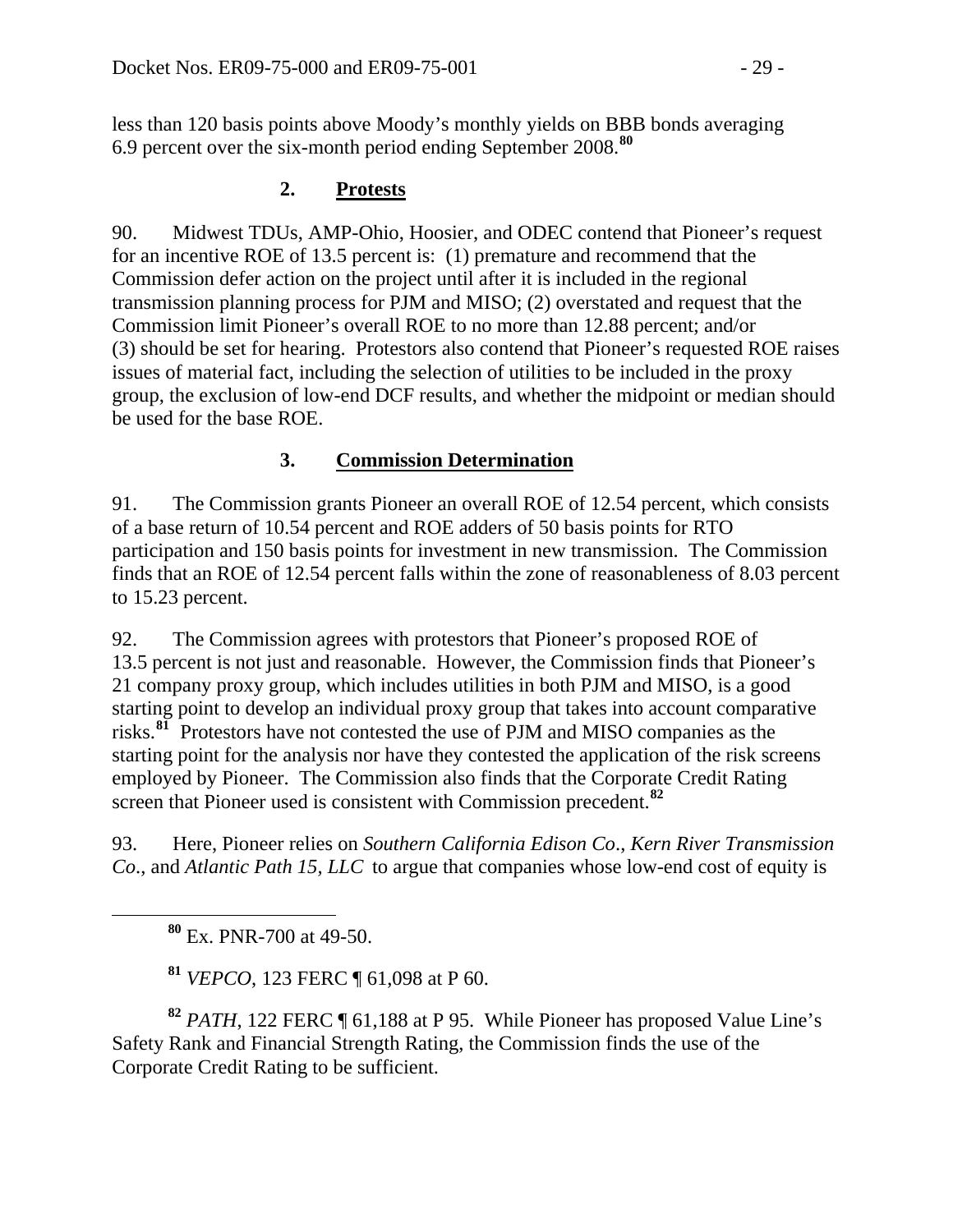up to 120 basis points above the average utility bond yield should be excluded from the proxy group.**<sup>83</sup>** Therefore, Pioneer proposes to exclude Consolidated Edison, Duke Energy, NiSource Inc., Otter Tail, and Vectren from the proxy group. The Commission finds that the exclusion of Duke, NiSource, and Otter Tail is consistent with Opinion No. 445, where the Commission found that "investors generally cannot be expected to purchase stock if debt, which has less risk than stock, yields essentially the same return."**<sup>84</sup>**

94. However, the Commission finds that Pioneer improperly removed Consolidated Edison and Vectren Corporation from the proxy group on the ground that their low-end ROEs were 113 and 117 basis points above the 6.9 percent average yields on public utility BBB bonds reported by Moody's for the six-month period ending September 2008.**[85](#page-29-0)** In Opinion No. 445 and subsequent precedent, the Commission excluded from the proxy group companies whose low-end ROEs fail to exceed the bond yield by at least some minimum number of basis points. For example, in *Atlantic Path 15*, cited by Pioneer, the Commission accepted the applicant's exclusion of companies with low-end ROEs about 90 basis points above the cost of debt.**[86](#page-29-1)** Thus, the Commission will exclude from the proxy group companies whose low-end ROE is within about 100 basis points above the cost of debt, taking into account the extent to which the excluded low-end

**<sup>84</sup>** In that case, the Commission excluded one company (PG&E) which had a lowend ROE that was 36 basis points above the average Moody's public utility bond yield, while the next lowest ROE among the proxy companies was 153 basis points above the relevant Moody's bond yield. The Commission concluded that PG&E's low-end ROE "cannot be considered reliable," and thus the Commission excluded "this single outlier." Opinion No. 445, 92 FERC ¶ 61,070 at 61,266.

<span id="page-29-0"></span>**<sup>85</sup>** The Commission's proxy group consists of the following companies: ALLETE, Alliant Energy Corp., Ameren Corp., American Electric Power Co. Inc., Consolidated Edison Inc., Dominion Resources Inc., DPL Inc., Exelon Corp., FirstEnergy Corp., Integrys Energy Group Inc., Pepco Holdings Inc., Public Service Enterprise Group, Vectren Corp., Wisconsin Energy Corp., and Xcel Energy Inc.

<span id="page-29-1"></span>**<sup>86</sup>** Companies that were excluded in *Atlantic Path 15* include Pinnacle West and Idacorp which had low-end ROEs of 89 and 90 basis points above the cost of debt, respectively.

**<sup>83</sup>** *Southern California Edison Co.*, 92 FERC ¶ 61,070, at 61,266 (2000) (Opinion No. 445); *Kern River Transmission Co.*, 117 FERC ¶ 61,077, at P 140 and n.227 (2006) (*Kern River*); *Atlantic Path 15, LLC*, 122 FERC ¶ 61,135, at P 20 (2008) (*Atlantic Path 15*).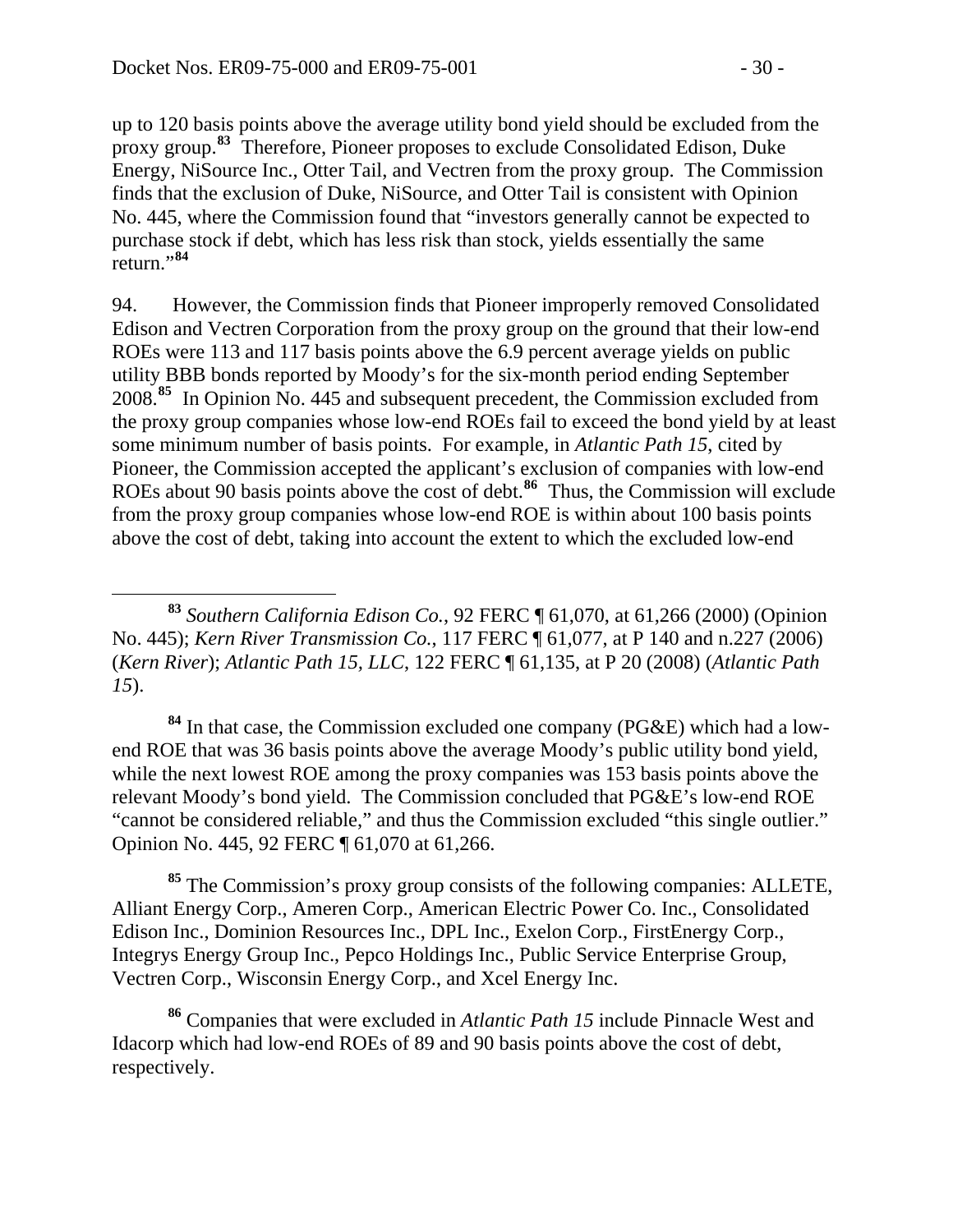ROEs are outliers from the low-end ROEs of other proxy group companies.**[87](#page-30-0)** Here, not only are Consolidated Edison's and Vectren's low-end ROEs more than 100 basis points above Moody's BBB bond yield, but they also do not appear to be significant outliers from the low-end ROEs of the other companies that remain in the proxy group, unlike the low-end ROEs of the three companies we are excluding from the proxy group.**[88](#page-30-1)** The Commission concludes that Pioneer has failed to show that the low-end ROEs of Consolidated Edison and Vectren are so low as to require the exclusion of those companies from the proxy group.

95. We conclude that Pioneer's base ROE should be 10.54 percent, the median of the expanded proxy group adopted in this order. **[89](#page-30-2)** With the addition of the ROE adders approved in this order, Pioneer's overall ROE is 12.54 percent.

### **I. Total Package of Incentives**

96. As noted above, in Order No. 679-A, the Commission clarified that its nexus test is met when an applicant demonstrates that the total package of incentives requested is tailored to address the demonstrable risks or challenges faced by the applicant. The Commission noted that this nexus test is fact-specific and requires the Commission to review each application on a case-by-case basis. Consistent with Order No. 679,**[90](#page-30-3)** the Commission has, in prior cases, approved multiple rate incentives for particular

<span id="page-30-1"></span>**<sup>88</sup>** Consolidated Edison and Vectren have low-end ROEs of 8.03 percent and 8.07 percent, which are only 18 and 14 basis points below the 8.21 percent low-end ROE of Ameren, which Pioneer has appropriately included in the proxy group. By contrast, the 5.99, 7.24, and 7.25 percent ROEs of Otter Tail, NiSource and Duke (the appropriately excluded companies) are between 222 and 96 basis points below Ameren's 8.21 percent low-end ROE.

<span id="page-30-3"></span><span id="page-30-2"></span>**<sup>89</sup>** *See Golden Spread Electric Cooperative, Inc. et al. v. Southwestern Public Service Co*., Opinion No. 501, 123 FERC ¶ 61,047, at P 62-63 (2008); *VEPCO*, 123 FERC ¶ 61,098 at P 66. The inclusion of Consolidated Edison and Vectren in the proxy group reduces the median 46 basis points below that proposed by Pioneer.

**<sup>90</sup>** Order No. 679, FERC Stats. & Regs. ¶ 31,222 at P 55.

<span id="page-30-0"></span>**<sup>87</sup>** *Kern River* was a natural gas pipeline rate case. The Commission uses a different DCF analysis in pipeline rate cases, which only produces a single ROE for each proxy company, rather than a low-end and a high-end ROE as here. Moreover, as we explained on rehearing in *Kern River*, the two companies excluded from the *Kern River* proxy group were properly excluded because their low ROEs resulted from losses in nonpipeline activities. *Kern River Transmission Co.*, 123 FERC ¶ 61,056, at P 189 (2008).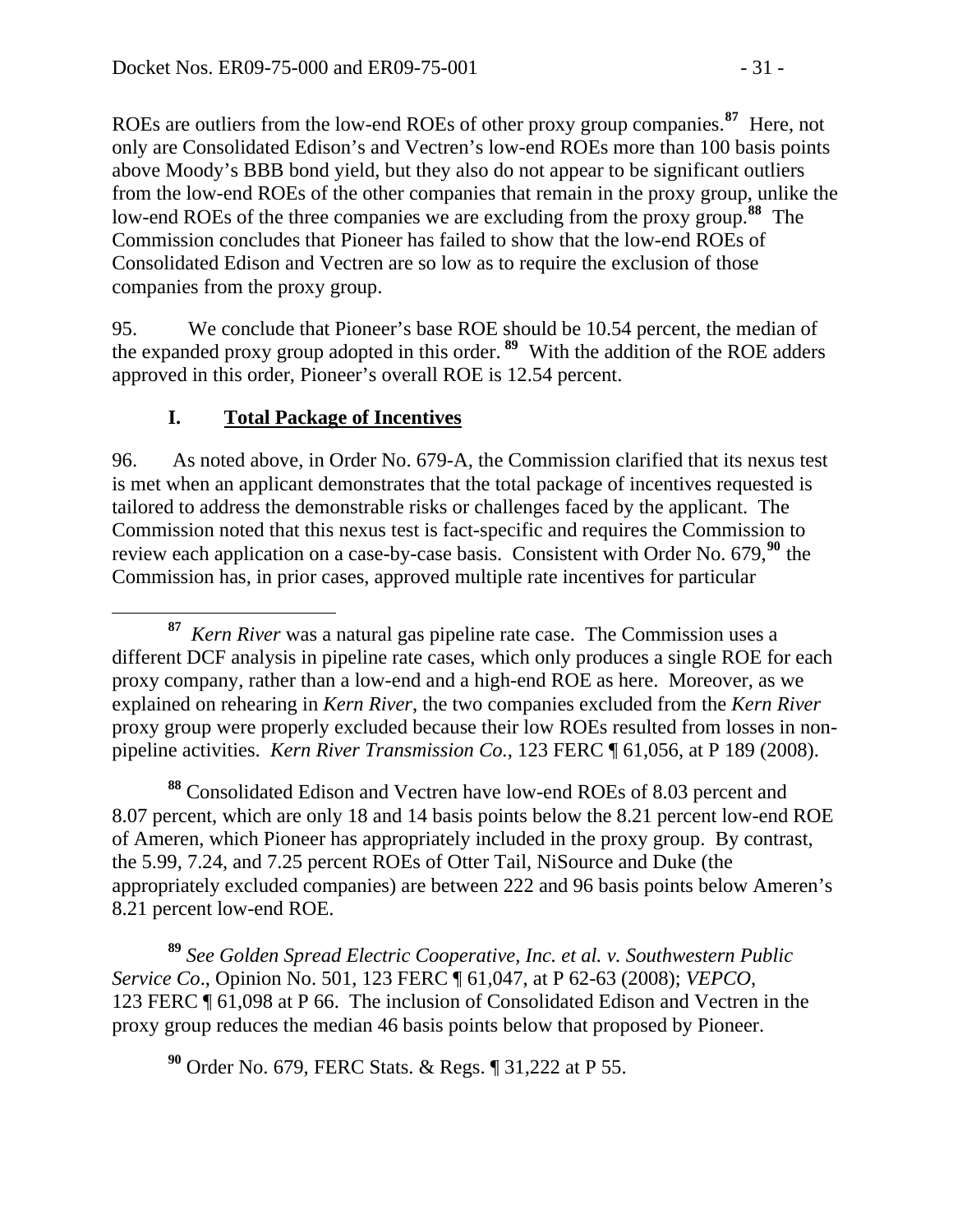projects.**<sup>91</sup>** This is consistent with our interpretation of FPA section 219 as authorizing the Commission to approve more than one incentive rate treatment for an applicant proposing a new transmission project, as long as each incentive is justified by a showing that it satisfies the requirements of section 219 and that there is a nexus between the incentives proposed and the investment made.

97. We find the total package of incentives that we are approving for Pioneer is tailored to address the risks or challenges faced by Pioneer. The 150 basis point ROE adder for new transmission, together with the 50 basis point adder for RTO membership, will facilitate Pioneer's ability to raise capital, given the challenges of securing the project's approval in two RTOs' transmission planning processes and obtaining rights-ofway through several counties without the benefit of a state siting process. The CWIP and regulatory asset incentives will provide Pioneer with up-front regulatory certainty, rate stability, and improved cash flow, thereby easing the pressures on its finances caused by transmission development programs. The abandonment incentive will encourage transmission development by reducing the risk of non-recovery of prudently incurred costs associated with abandoned transmission projects if such abandonment is outside of management's control.

# **J. Formula Rate**

# **1. Proposal**

98. Pioneer proposes to include as attachments to the tariffs of PJM (Attachment H-20) and MISO (Attachment O) its formula rate. Pioneer states that as a future PJM and MISO transmission owner, it has the exclusive right to submit the instant filing and establish an annual transmission revenue requirement (ATRR) for the Pioneer project. Pioneer states that it is tendering the formula rate for inclusion in the PJM and MISO tariffs to be effective upon the Commission's acceptance of an inter-RTO cost allocation methodology applicable to the project.

99. Pioneer explains that there are three parts of the formula rate – the ATRR, the formulaic spreadsheet, and the associated protocols. Pioneer states that for most inputs, it will populate the spreadsheet with forecasted values and then true-up the ATRR when actual data become available. Pioneer states that the true-up amount will include interest

**<sup>91</sup>** *See, e.g.*, *Allegheny Energy, Inc.*, 116 FERC ¶ 61,058, at P 60,122 (2006) (approving ROE at the upper end of the zone of reasonableness and 100 percent abandoned plant recovery), *order on reh'g*, 118 FERC ¶ 61,042 (2007); *Duquesne Light Co.*, 118 FERC ¶ 61,087, at P 55, 59, 61 (2007) (granting an enhanced ROE, 100 percent CWIP, and 100 percent abandoned plant recovery).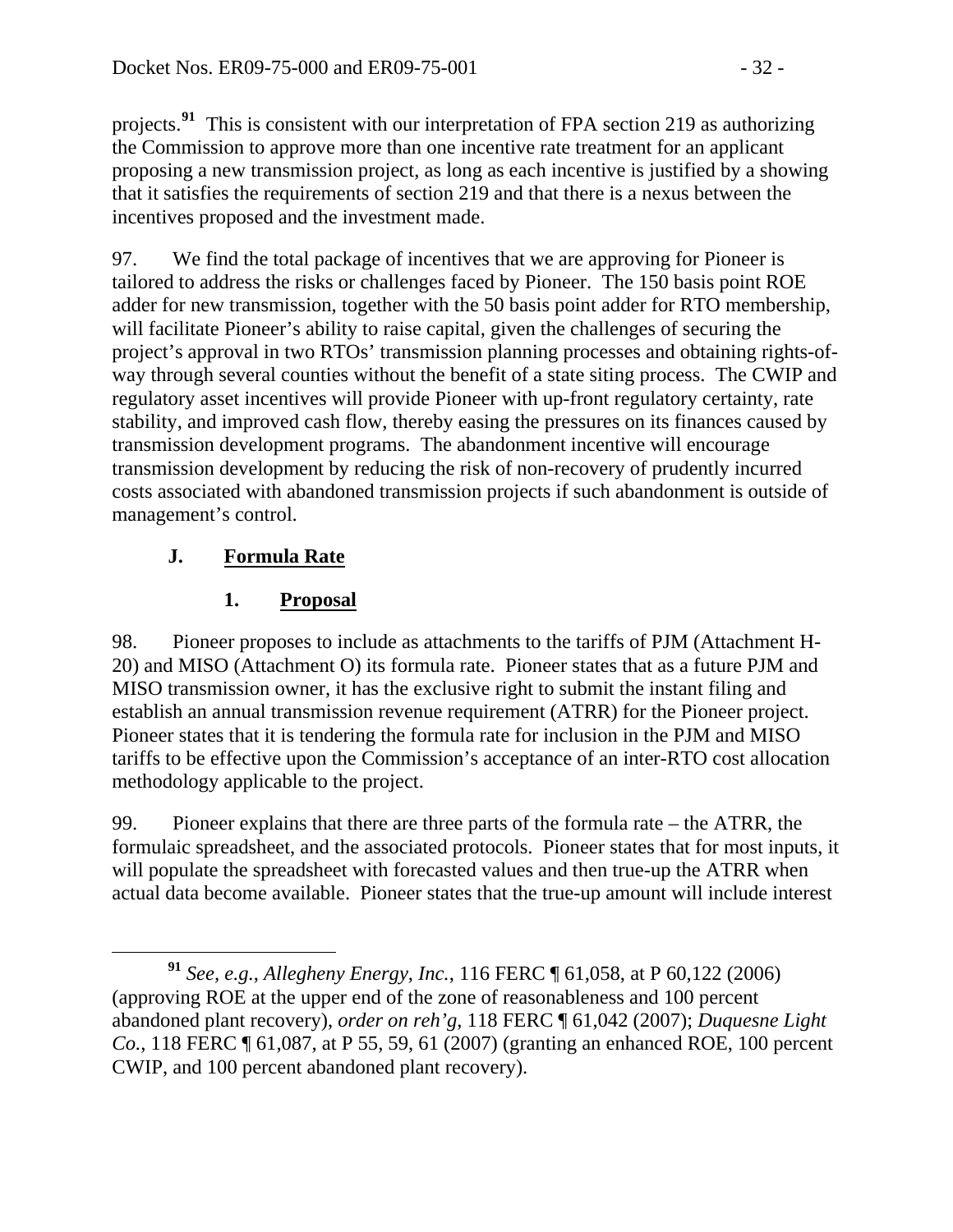computed in accordance with section 35.19a of the Commission's regulations.**<sup>92</sup>** Any difference between the forecasted ATRR and the actual ATRR will be reflected as a line item in the following year's ATRR. For certain inputs, such as ROE, capital structure during the construction period, and post-retirement benefits other than pension benefits, Pioneer has "stated" values that will require a FPA section 205 filing to change.

100. Pioneer states that for transmission and general plant balances, it uses the average of 13-monthly balances, whereas for accumulated deferred income taxes, land held for future use, and materials, supplies and prepayments, it uses the average of the beginning and end-of-year balances. Pioneer further states that because it is not subject to federal income taxes as a limited liability company, any tax obligations incurred through its operations will be passed through to AEP and Duke. However, for ratemaking purposes, Pioneer states that it is treated as a corporation and receives an income tax allowance. Pioneer states that its proposed treatment of taxes is consistent with Commission practice.**[93](#page-32-0)**

101. In addition to filing revised tariff sheets that include the non-populated formula template and protocols, Pioneer submitted spreadsheets showing its projected ATRRs for 2009 and 2010. Pioneer explains that if the tariff sheets become effective on any day other than January 1, the ATRR will be pro-rated so that it will correspond to the partial calendar year. Thereafter, the ATRR will correspond to calendar years.

102. Pioneer's proposed protocols provide that Pioneer post on the PJM and MISO websites its projected ATRR no later than October 15 for the following calendar or rate year. The protocols state that the posting should include sufficient detail to identify the components of the ATRR. Except for the first year, the true-up adjustment, with interest, will be included in the ATRR. The ATRR will then be allocated between PJM and MISO. Pioneer notes that the cross-border allocation methodology will be determined in a separate filing.

103. The protocols also provide for an annual update based on actual costs. On or before June 1 of the year subsequent to the rate year, Pioneer will file an annual update as an informational filing at the Commission and post the same information on the PJM and MISO websites. According to the protocols, the costs reflected in the annual update will be based upon Pioneer's FERC Form No. 1 data for the most recent calendar year or contain supporting documentation. Under the protocols, customers, regulatory agencies and consumer advocates have up to 150 days to serve "reasonable" information requests on Pioneer and Pioneer shall make a good-faith effort to respond to such requests within

**<sup>92</sup>** 18 C.F.R. § 35.19a (2008).

<span id="page-32-0"></span>**<sup>93</sup>** Pioneer October 15, 2008 Transmittal Letter at 41.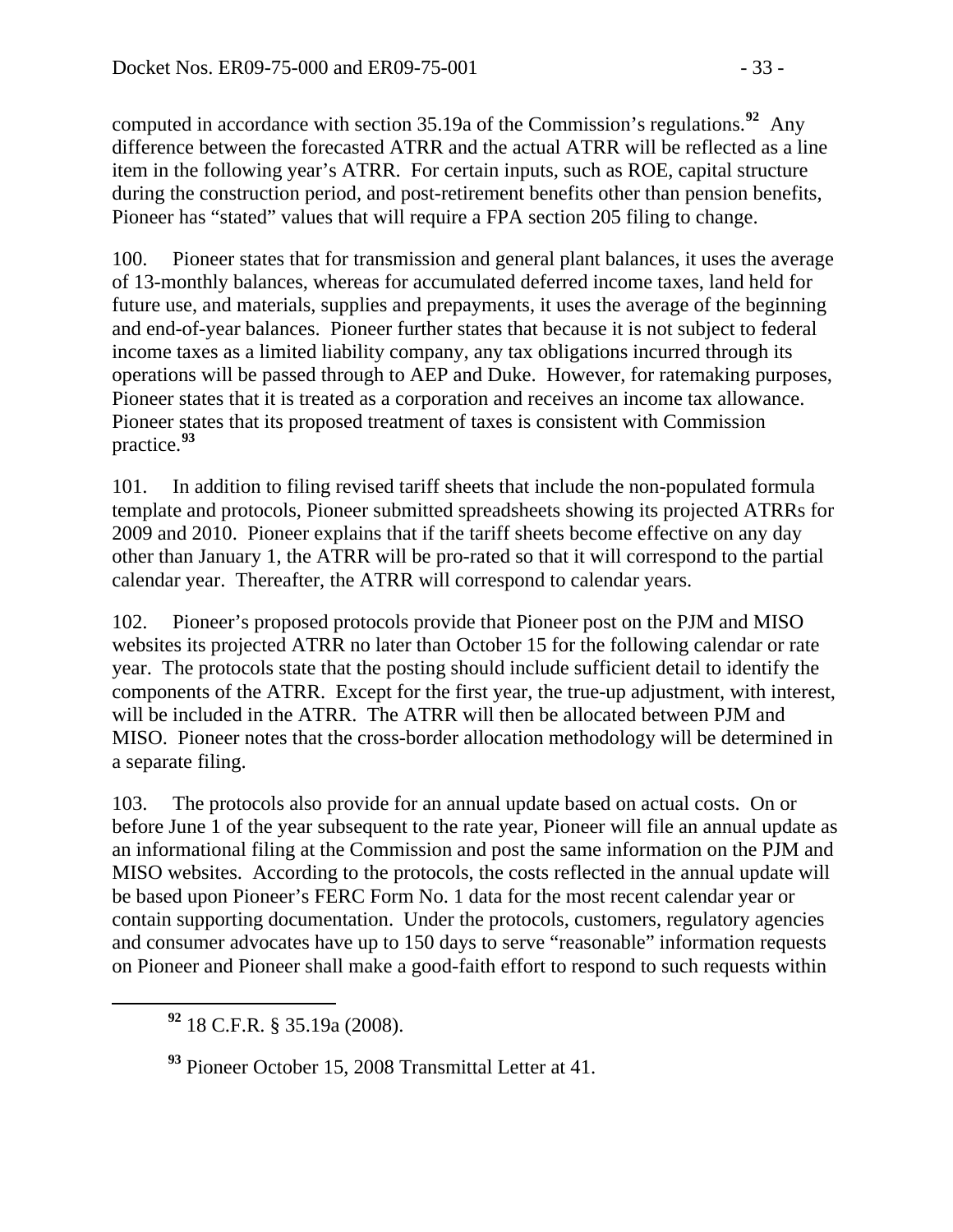15 business days. Parties may raise challenges to the annual update pursuant to the procedures set forth in the protocols or as a complaint under FPA section 206.

104. Pioneer states that the effective date for the formula rate must be deferred because the project has not yet been included in either PJM's or MISO's regional transmission expansion plans and because there currently is no mechanism under the PJM or MISO tariffs to allocate the costs of projects with cross-border economic and reliability components. Further, Pioneer argues that once the project is included in the regional transmission expansion plans and the Commission establishes an effective date for a cross-border RTO cost allocation mechanism for the project's costs, the formula rate can be made effective and Pioneer can begin recovering its revenue requirement on an ongoing basis under its proposed formula rate. However, Pioneer states that if PJM and MISO do not establish a cross-border cost-allocation methodology, Pioneer may submit its own cost-allocation methodology in a FPA section 206 filing.<sup>9</sup>

### **2. Protests and Comments**

105. Protestors contend that the Commission should dismiss, without prejudice, Pioneer's proposed formula rates and related protocols because there is no cost allocation methodology between PJM and MISO for cross-border facilities. Protestors contend that Pioneer's proposed formula rates and formula rate protocols are premature because Pioneer has no history and has not filed a FERC Form No. 1. Moreover, ODEC argues that it would be administratively inefficient and a waste of resources for the Commission to convene a hearing on proposed formula rates for a project that has not been accepted by either PJM or MISO.

106. AMP-Ohio states that Pioneer's proposed protocols are deficient and must be modified because they are unreasonably restrictive on the information requests that interested parties may submit concerning the Annual Update. ODEC argues that Pioneer's proposed protocols raise numerous issues that should be explored at hearing, including the data that Pioneer would provide in its Annual Update and the scope of matters that may be subject to review and challenge. Hoosier states that Pioneer's formula rate and protocols provide no opportunity for review or challenge and unjustifiably limit a party's right to obtain information. Further, Hoosier states, it is unclear whether the proposed method for applying interest on any over- or underrecovery of its actual net revenue requirement is consistent with the Commission's regulations. Midwest TDUs request that the Commission reject the time limits on challenges included in the proposed protocols and should require Pioneer to provide more time to allow customers to review the Annual Update materials.

<span id="page-33-0"></span>**<sup>94</sup>** Pioneer October 15, 2008 Transmittal Letter at 36-37; n.35.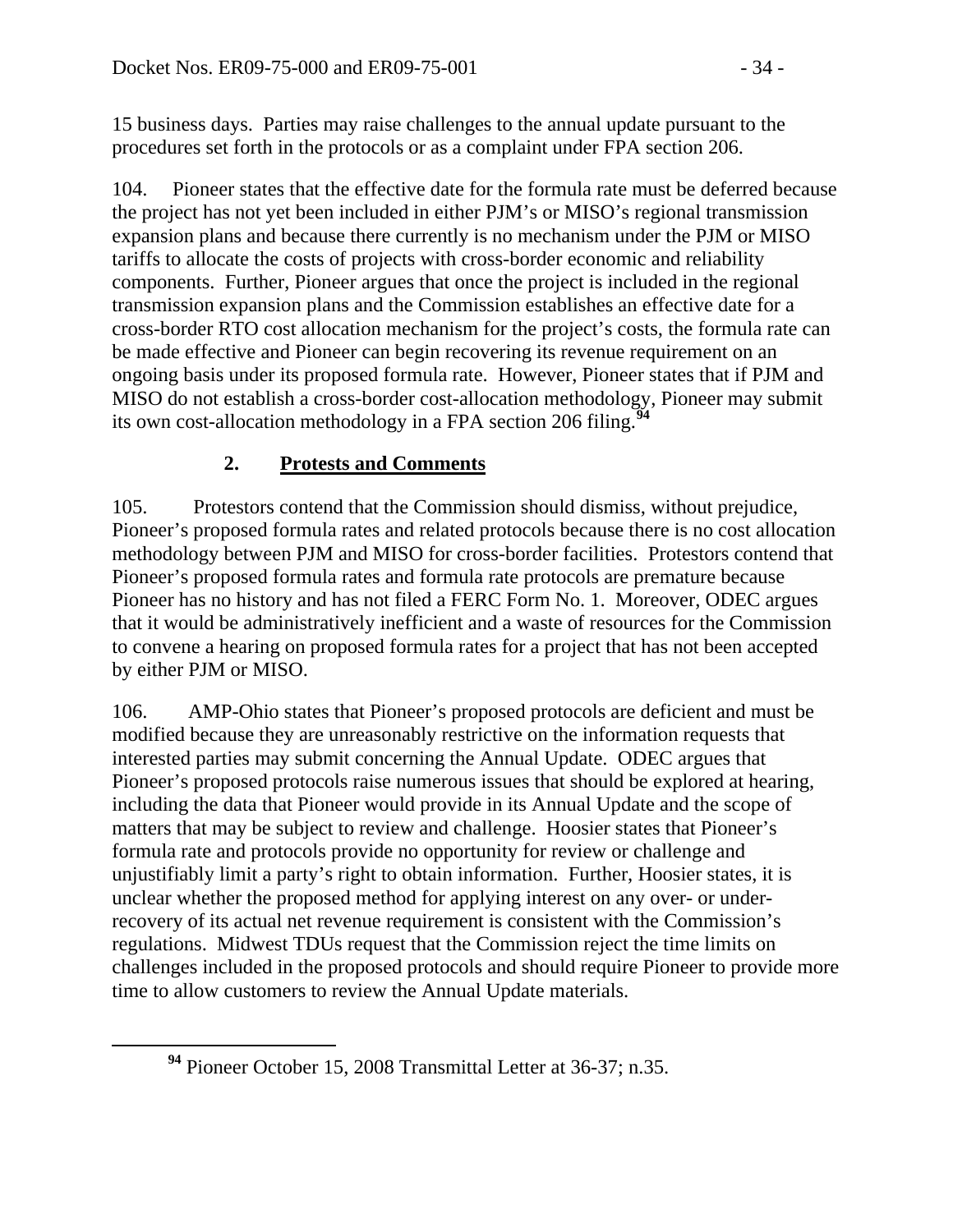107. AMP-Ohio also states that the proposed protocols' treatment of material accounting changes is confusing and appears to be too restrictive. AMP-Ohio argues that section 5.a of the proposed protocols would unreasonably preclude a party from making a formal challenge concerning any issue that the party had not raised in a preliminary challenge. AMP-Ohio states that the Commission has previously disallowed such a preliminary challenge prerequisite. Hoosier and Midwest TDUs similarly argue that the provision in the proposed protocols that bars a party's ability to challenge a material accounting change for an annual update unless that party filed a preliminary challenge for that annual update improperly limits a party's rights of review and challenge and is contrary to Commission precedent.

108. AMP-Ohio also argues that section 4.e of the proposed protocols imposes a burden of proof for changes to the formula rate that is more demanding than the burden of proof under section 206 of the FPA. Hoosier notes that there are several provisions in the proposed protocols that appear to attempt to shift the burden of proof from Pioneer to the party challenging the Annual Update.

### **3. Commission Determination**

109. Pioneer's formula rates and rate protocols for PJM and MISO raise issues of material fact that cannot be resolved based on the record before us, and are more appropriately addressed in the hearing ordered below. These issues include, but are not limited to: (1) inadequate time after the release of the Annual Update to review the proposal prior to a customer meeting; (2) the calculation of refunds on the true-up; (3) Pioneer's right to make "sole issue" filings to amend the formula rate; (4) the effect of the cross-border cost allocation between PJM and MISO on Pioneer's ATRR; (5) various components of the formula, including, but are not limited to, Net Salvage, Depreciation Rate and post employment benefits other than pensions (PBOPs); and (6) the allocation of various expenses between AEP and Duke. We also find that we can narrow the scope of the hearing because we make summary findings on (1) the base ROE of 10.54 percent; (2) ROE adders totaling 200 basis points; (3) incentives for CWIP, abandonment, and regulatory assets; (4) parties' rights to make formal challenges to Pioneer's rates; (5) the burden of proof for changes to the formula rate; (6) capital structure; and (7) income taxes. These issues are not set for hearing and settlement judge procedures.

110. Our preliminary analysis indicates that Pioneer's proposals have not been shown to be just and reasonable and may be unjust and unreasonable, unduly discriminatory or preferential, or otherwise unlawful. Therefore, we will accept Pioneer's formula rates and rate protocols for PJM and MISO for filing, suspend them for a nominal period, subject to refund, and set them for hearing and settlement judge procedures. At the hearing, Pioneer will be required to demonstrate the justness and reasonableness of its proposal except to the extent we have made summary findings herein.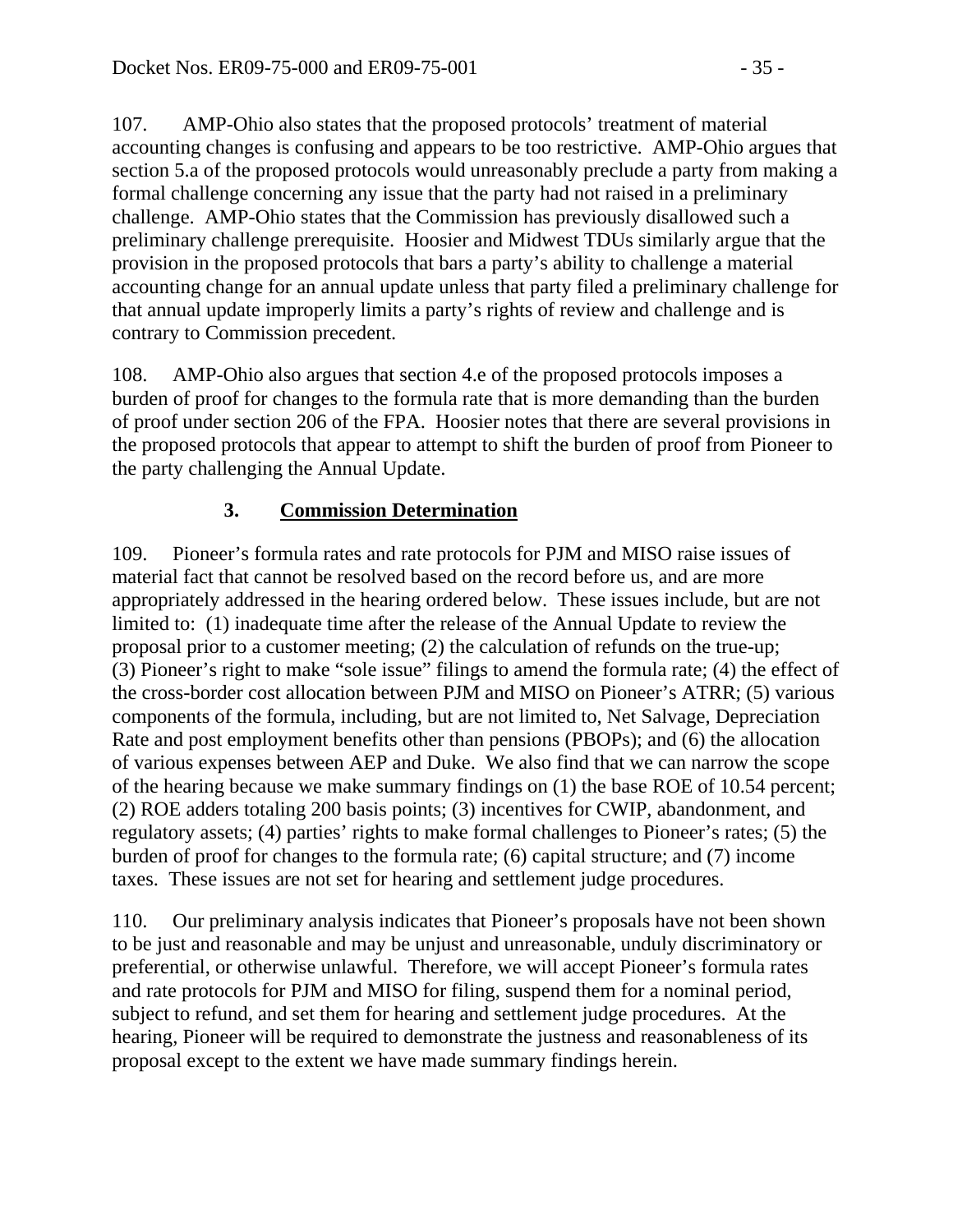111. While we are setting these matters for a trial-type evidentiary hearing, we encourage the parties to make every effort to settle their disputes before hearing procedures are commenced. To aid the parties in their settlement efforts, we will hold the hearing in abeyance and direct that a settlement judge be appointed, pursuant to Rule 603 of the Commission's Rules of Practice and Procedure.**[95](#page-35-0)** If the parties desire, they may, by mutual agreement, request a specific judge as a settlement judge in the proceeding; otherwise the Chief Judge will select a judge for this purpose.**[96](#page-35-1)** The settlement judge shall report to the Chief Judge and the Commission within 30 days of appointment of the settlement judge concerning the status of settlement discussions. Based on this report, the Chief Judge shall provide the parties with additional time to continue their settlement discussions or provide for the commencement of a hearing by assigning the case to a presiding judge.

112. We agree with AMP-Ohio and Hoosier that sections 4.d and 5.a of Pioneer's proposed protocols would unreasonably preclude a party from making a formal challenge concerning any issue that the party had not raised in a preliminary challenge. The Commission has previously disallowed such a preliminary challenge prerequisite.**[97](#page-35-2)** As the Commission explained in *VEPCO*, *PSE&G* and  $AEP$ <sup>58</sup>, the courts have recognized that FPA section 206 permits customers to challenge formula rates.**[99](#page-35-4)** The Commission's long-standing precedent is that, under formula rates, parties have the right to challenge the inputs to or the implementation of the formula at whatever time they discover errors

**<sup>95</sup>** 18 C.F.R. § 385.603 (2008).

<span id="page-35-1"></span><span id="page-35-0"></span><sup>96</sup> If the parties decide to request a specific judge, they must make their request to the Chief Judge by telephone at 202-502-8500 within five days of the date of this order. The Commission's website contains a listing of Commission judges and a summary of their background and experience (www.ferc.gov - click on Office of Administrative Law Judges).

**<sup>97</sup>** *VEPCO*, 123 FERC ¶ 61,098 at P 46.

<span id="page-35-3"></span><span id="page-35-2"></span>**<sup>98</sup>** *Id.*; *Pub. Serv. Elec. & Gas Co*., 124 FERC ¶ 61,303, at P 15-16 (2008) (*PSE&G*); *American Elec. Power Service Corp*., 124 FERC ¶ 61,306, at P 32 (2008).

<span id="page-35-4"></span>**<sup>99</sup>** *Public Utilities Commission of California v. FERC*, 254 F.3d 250, 258 (D.C. Cir. 2001) ("Because relief can be sought pursuant to section 206 in the event a pass through of … costs results in unjust and unreasonable rates, the Commission's acceptance of the ISO's formula rate without additional section 205 filings does not leave the [state public utilities commission] or ratepayers without any statutory recourse.").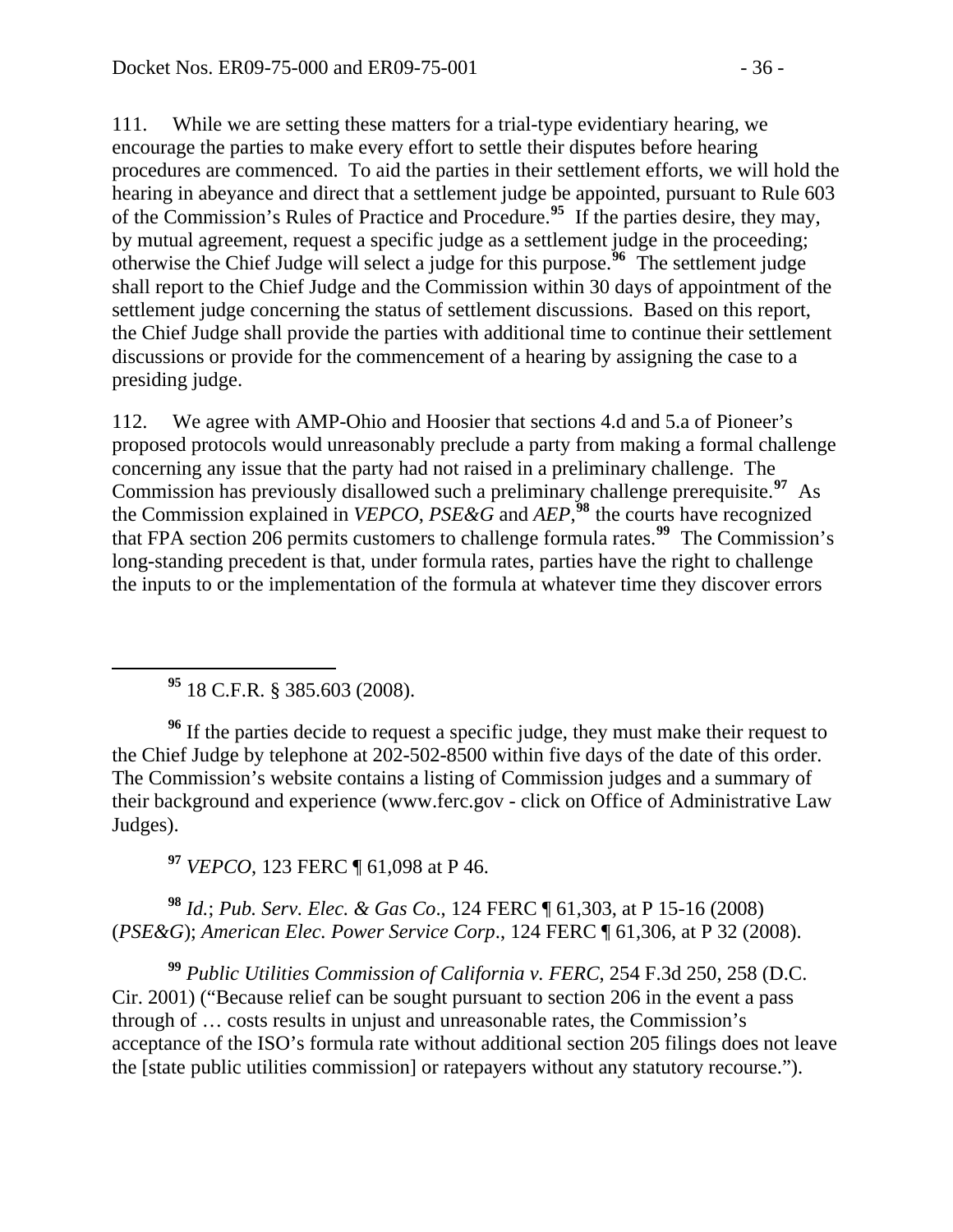in the inputs to or implementation of the formula.**[100](#page-36-0)** Indeed, customers may not uncover errors in data or imprudent or otherwise inappropriate costs until well after the challenge period.**[101](#page-36-1)**

113. The Commission has explained that it does not object to a utility's efforts to resolve matters with its customers before resorting to a section 206 complaint. However, that process may not impact the rights of any party that has standing to bring a complaint.**[102](#page-36-2)** Because we are concerned that that the tariff language in Pioneer's proposed protocols limits parties' and the Commission's rights to initiate a section 206 proceeding, Pioneer must revise its tariff to remove the provisions in sections 4.d and 5.a that prohibit parties from raising in a section 206 complaint any issues that were not raised in a preliminary challenge. Accordingly, we will require Pioneer to make a compliance filing within 30 days of the date of this order to revise the protocols so that they do not limit a customer's or the Commission's rights with respect to challenges to the inputs into the formula rate.

114. We also agree with the argument of AMP-Ohio that Pioneer may not impose a burden of proof for changes to the formula rate that is more demanding than the burden of proof under section 206 of the FPA. Accordingly, we will require Pioneer to make a compliance filing within 30 days of the date of this order to revise section 4.e of the protocols to remove the phrase "and consistent with the original intent of the Formula Rate and the procedures in these Protocols." Because we have determined that Pioneer must revise the protocols so that they do not limit a customer's or the Commission's

<span id="page-36-2"></span><span id="page-36-1"></span>**<sup>101</sup>** *See, e.g.*, *Yankee Atomic Electric Co.*, 60 FERC ¶ 61,316, at 62,096-97 (1992) (allowing review of potentially imprudent costs charged to customers in prior-year formula rates).

**<sup>102</sup>** *See VEPCO*, 123 FERC ¶ 61,098 at P 45.

<span id="page-36-0"></span>**<sup>100</sup>** *North Carolina Electric Membership Corp. v. Carolina Power & Light Co.*, 57 FERC ¶ 61,332, at 62,065 (1991) (rejecting the utility's efforts to limit the period of review to the prior 12 months by stating "[w]hile prompt identification of disputes is certainly a reasonable goal to strive for, the Commission cannot allow utilities to recover excessive rates through automatic adjustment clauses because the customer did not complain in as prompt a manner as the company believes the customer should have."). The Commission has held repeatedly that it may order refunds for past periods where a utility has either misapplied a formula rate or otherwise charged rates contrary to the filed rate. *See DTE Energy Trading, Inc. v. Midwest Independent Transmission System Operator, Inc.*, 111 FERC ¶ 61,062, at P 28, *order on reh'g*, 113 FERC ¶ 61,214 (2005), *reh'g denied*, 119 FERC ¶ 61,109 (2007); *Quest Energy, L.L.C. v. Detroit Edison Co.*, 106 FERC ¶ 61,227, at P 21 (2004).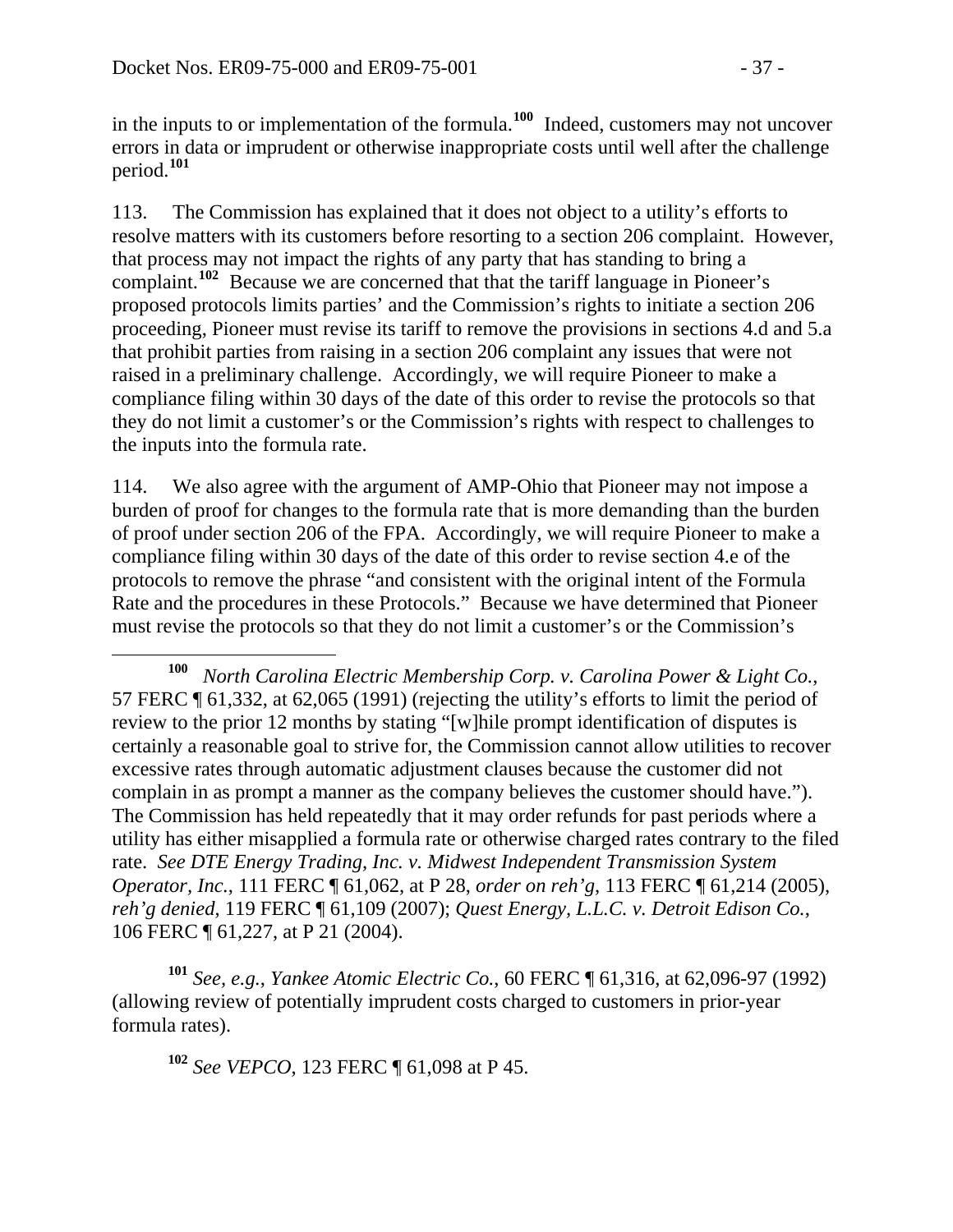rights with respect to challenges to the inputs into the formula rate and so that they do not impose a burden of proof for changes to the formula rate that is more demanding than the burden of proof under section 206 of the FPA, these issues are not included in the hearing and settlement procedures.

### **K. Capital Structure**

### **1. Proposal**

115. Pioneer proposes to reflect in its formula rate a hypothetical capital structure of 50 percent debt and 50 percent equity. Pioneer states that this capital structure is appropriate during both the construction period and after the project is placed into service.<sup>[103](#page-37-0)</sup> Pioneer further states that this capital structure will allow it to achieve an investment grade rating and therefore more easily access capital markets. In addition, Pioneer argues that if the Commission were to grant Pioneer authority to begin recovering costs during the pre-commercial period, it would have a higher likelihood of obtaining financing on reasonable terms and achieve its targeted capital structure.

116. Pioneer argues that its proposed hypothetical capital structure will facilitate servicing of the borrowings by Pioneer during the construction period by producing: (1) cash flows consistent with its final capital structure; (2) cash flow stability; and (3) enhanced ability to obtain the best financing terms. It states that it anticipates that financing for the project will come from AEP and Duke, as well as from loans from a syndicate of lenders. Pioneer states that once the Pioneer project is complete, it will likely seek to refinance the credit facility and term loan with traditional long-term debt (i.e., bonds or debentures) in the capital markets.

## **2. Protests and Comments**

117. Protestors state that Pioneer's initial 50/50 debt/equity capital structure is unsupported due to the lack of detailed information showing expected capital additions. Hoosier states that the calculation of long-term debt after the construction phase is not clear. Hoosier also argues that Pioneer should identify the specific expenses that purportedly are recoverable on a current basis under the formula rate and the types of costs that will be capitalized during the development and construction phase.**[104](#page-37-1)** Protestors therefore request that the appropriate capital structure be set for hearing.

<span id="page-37-1"></span>**<sup>104</sup>** *Id*. at 20.

<span id="page-37-0"></span>**<sup>103</sup>** Pioneer October 15, 2008 Transmittal Letter at P 47.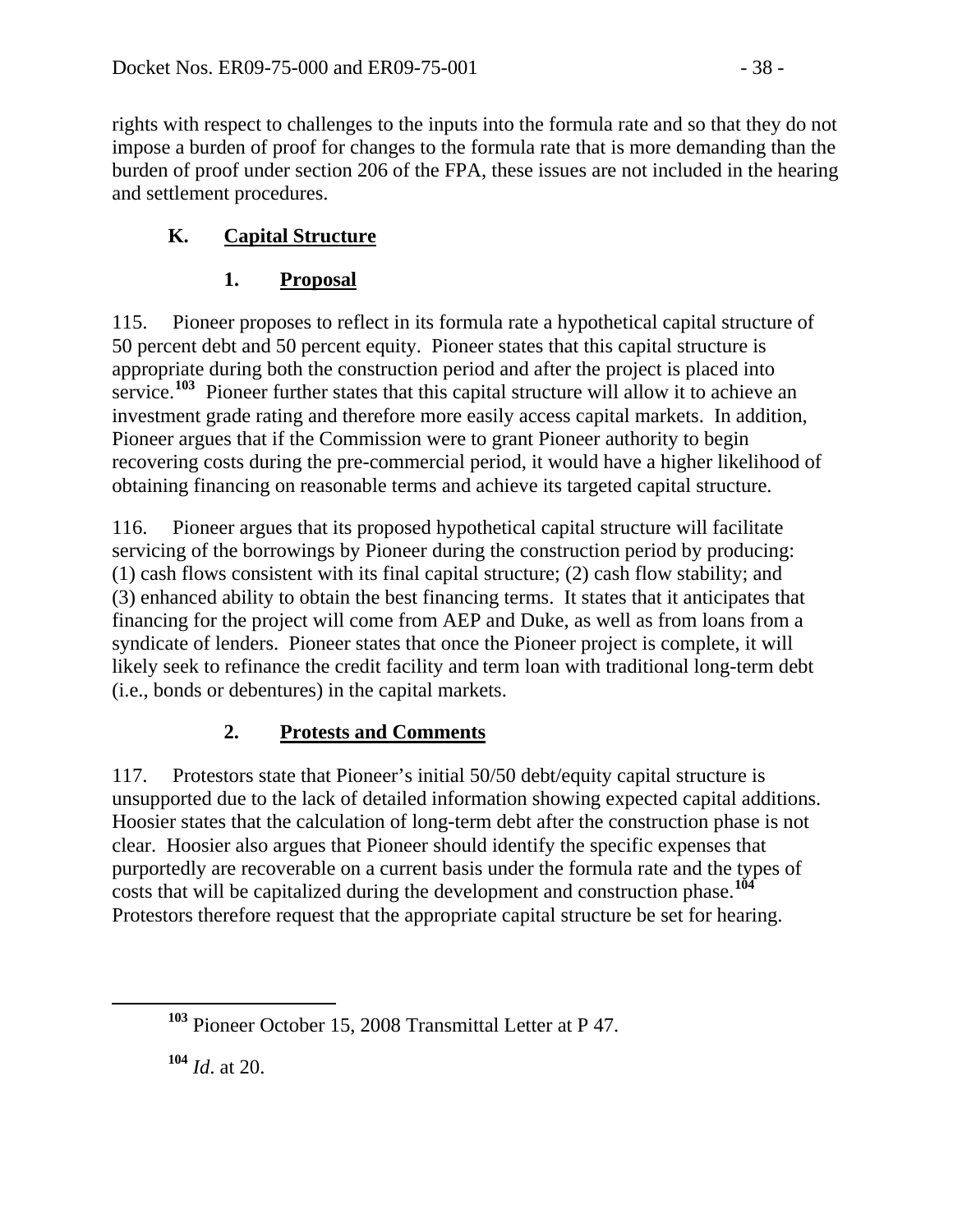### **3. Commission Determination**

118. As stated in Order No. 679, the use of hypothetical capital structures "can be an appropriate ratemaking tool for fostering new transmission in certain relatively narrow circumstances."**[105](#page-38-0)** The Commission found, however, that adoption of such a hypothetical capital structure would require a demonstration of the required nexus between the need for a hypothetical capital structure and the proposed investment project.**[106](#page-38-1)** We find that Pioneer has shown a nexus between its proposed hypothetical capital structure and it ability to borrow funds during the pre-commercial period for the project. Pioneer anticipates that it will be able to achieve an investment grade rating that will allow it easier access to capital markets.

119. Protestors note that Pioneer did not provide detailed information showing expected capital additions. However, during the construction period, Pioneer's capital structure is likely to fluctuate. Because Pioneer's proposed capital structure will permit it to vary its financing vehicles to accommodate the needs of the construction process, we find that the use of the proposed hypothetical capital structure during the construction period is a pragmatic approach to this issue.**[107](#page-38-2)** However, we find that Pioneer did not provide a sufficient nexus for the use of a hypothetical capital structure once the project is completed. Therefore, upon completion of the project, we direct Pioneer to adopt a capital structure based upon its actual financing presented in its Form No. 1.**[108](#page-38-3)** 

### **L. Income Taxes**

120. Pioneer is a limited liability company and is not subject to federal taxation. Instead, the tax obligations incurred through its operations are reported on the tax returns of its corporate parents, AEP and Duke.**[109](#page-38-4)** For ratemaking purposes, the Commission treats pass-through entities such as Pioneer as though they are corporations and allows them to receive an income tax allowance for the tax liability ultimately paid by their parents. Pioneer states that it will maintain its books of account based on the USofA as

<span id="page-38-0"></span>**<sup>105</sup>** Order No. 679-A, FERC Stats. & Regs. ¶ 31,236 at P 93.

**<sup>106</sup>** *Id.*

**<sup>107</sup>** *TrailCo*, 119 FERC ¶ 61,219 at P 74-76.

<span id="page-38-4"></span><span id="page-38-3"></span><span id="page-38-2"></span><span id="page-38-1"></span>**<sup>108</sup>** *See PATH*, 122 FERC ¶ 61,188 at P 56 (directing PATH to adopt a capital structure based upon its actual financing presented in its Form No. 1).

**<sup>109</sup>** Ex. PNR-500 at 3-6.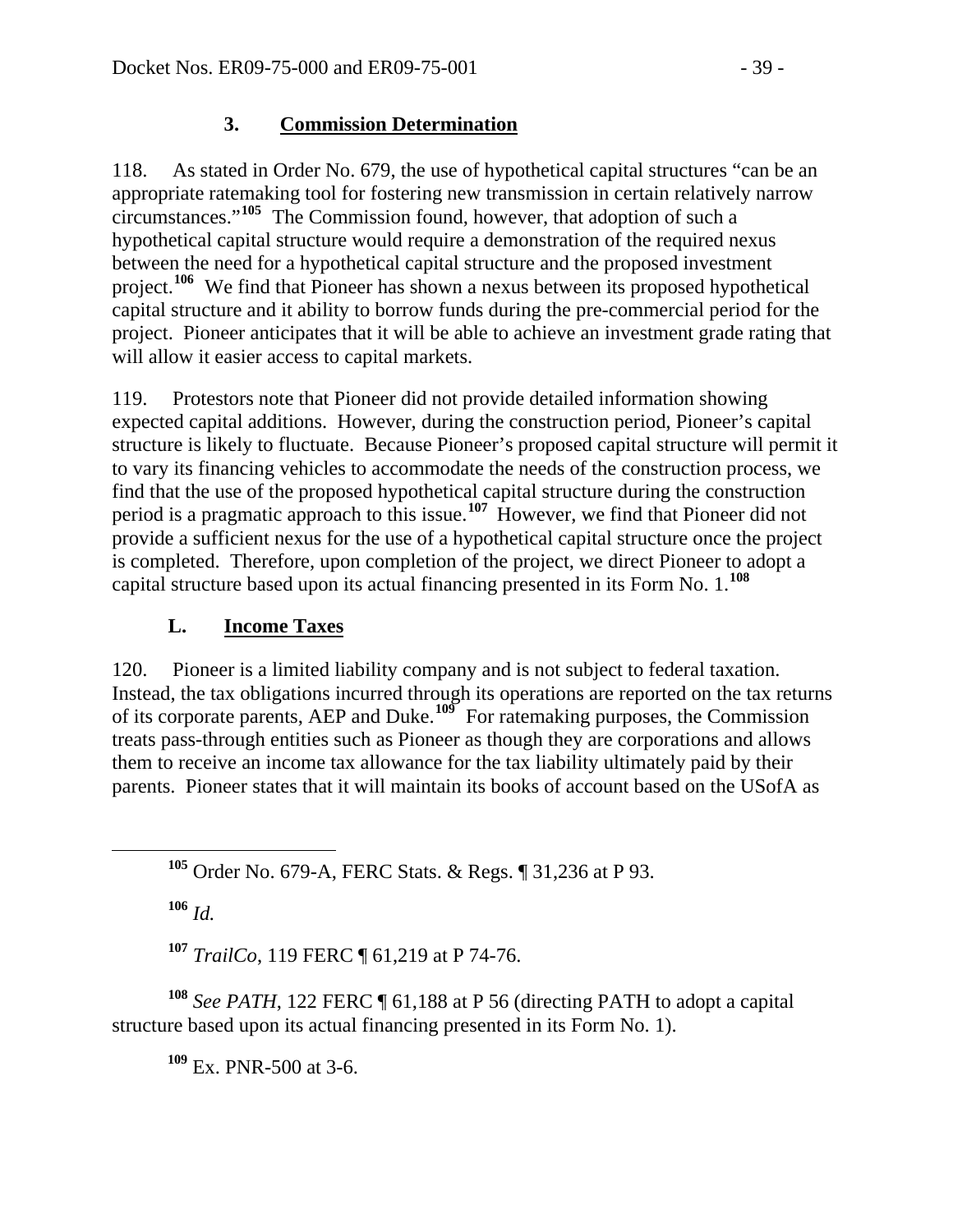though it was a corporation,**<sup>110</sup>** including the income tax accounting requirements of the USofA.**<sup>111</sup>** Pioneer's income tax accounting proposal is consistent with Commission policy and is approved.**<sup>112</sup>**

## **M. Allocation of Costs Between PJM and MISO**

### **1. Proposal**

121. As noted earlier, Pioneer requests that the effectiveness of its proposed formula rate be deferred until an appropriate Commission-approved cost allocation mechanism for the recovery of the cross-border PJM/MISO costs is in effect. Further, Pioneer notes that realistically, the formula rate cannot go into effect until the project has been approved by the regional transmission planning processes of PJM and MISO. Although Pioneer is not proposing a cost allocation methodology at this time, it has included a "placeholder" in its formulaic spreadsheet for such an allocation.**[113](#page-39-0)** Pioneer states that it proposes to adopt the cross-border cost recovery methodology proposed by PJM and MISO on January 28, 2009 in Docket No. ER05-6-108. However, if such a methodology is no t approved, Pioneer states that it may submit a section 206 filing proposing an allocation mechanism for the Pioneer project.<sup>114</sup>

## **2. Protests and Comments**

122. Protestors contend that the Commission should not approve the formula rate until a cost allocation methodology between PJM and MISO has been approved. They recommend that the formula rate proposal: (1) be dismissed without prejudice to re-filing once PJM and MISO have determined whether to include Pioneer's project in their regional expansion plans; (2) be deferred until the PJM/MISO cross-border allocation

**<sup>110</sup>** *Id.*

 $\overline{a}$ 

 **<sup>111</sup>** General Instructions No. 18, Comprehensive Interperiod Income Tax Allocation; and Text to Account 190, Accumulated Deferred Income Taxes, Account 236, Taxes Accrued, Account 281, Accumulated Deferred Income Taxes-Accelerated Amortization Property, Account 282, Accumulated Deferred Income Taxes-Other Property, and Account 283, Accumulated Deferred Income Taxes-Other, 18 C.F.R. Part 101 (2008).

**<sup>112</sup>** *PATH*, 122 FERC ¶ 61,188 at P 157.

<span id="page-39-0"></span>**<sup>113</sup>** *See* Pioneer October 15, 2008 Filing at Appendix A, Attachment H-20 to PJM's tariff at lines B and C.

**<sup>114</sup>** Pioneer October 15, 2008 Transmittal Letter at n.35.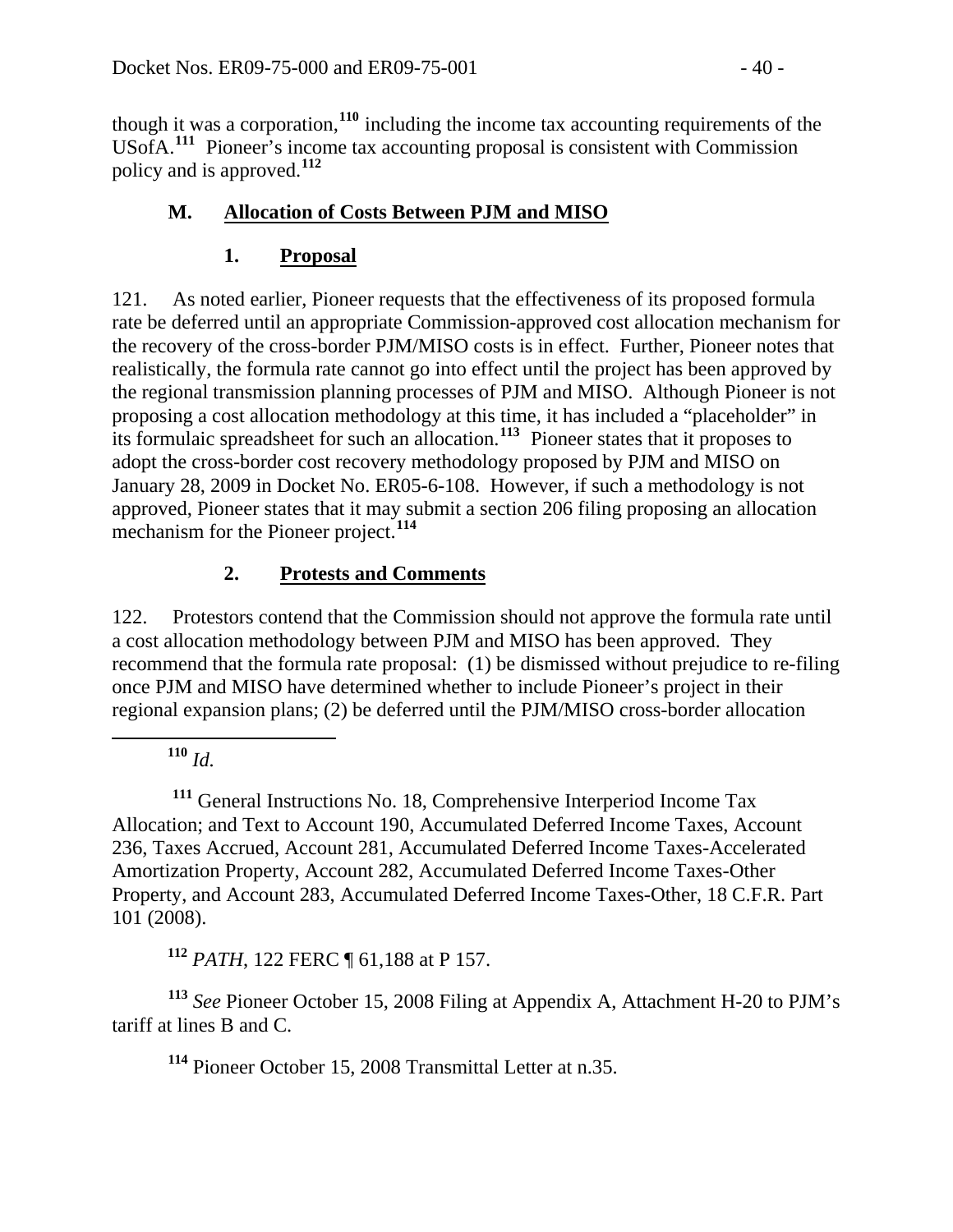filing is made; or (3) be made subject to the outcome of the cost allocation proceedings in Docket No. ER05-6-108.

123. The PJM Transmission Owners explain that recovery under schedule 12 of the PJM tariff<sup>[115](#page-40-0)</sup> is clearly and unambiguously limited to recovery of transmission projects that have been approved through the PJM regional transmission expansion planning process or as cross-border projects. They argue that because the Pioneer project has not yet been approved by either the PJM regional transmission planning process or as a crossborder project, the project is not yet eligible for recovery under schedule 12 of the PJM tariff. The PJM Transmission Owners further note the Commission may not preauthorize recovery of any costs associated with the Pioneer project from customers pursuant to schedule 12 of the PJM tariff without conditioning any such recovery on the project first being approved through the regional planning processes. Further, the PJM Transmission Owners state that schedule 6 of the PJM tariff provides that PJM must designate, for purposes of cost recovery, the customers that will be subject to a Transmission Enhancement Charge for each enhancement or expansion.**[116](#page-40-1)**

## **3. Commission Determination**

124. We agree with protestors that approval of the formula rate should be tied to the final outcome of a cross-border cost-allocation methodology established between PJM and MISO. Thus, as acknowledged by Pioneer, its proposed formula rates (which have been set for hearing for the resolution of other issues) may not become effective until: (1) the Pioneer project has been approved by the regional transmission planning processes of PJM and MISO; and (2) an appropriate Commission-approved cost allocation mechanism for the recovery of the cross-border PJM/MISO costs is in **<sup>117</sup>** effect.

## **N. Request for Waivers**

125. Pioneer requests waivers of section 35.13 of the Commission's regulations, including waiver of the full Period I-Period II data requirements and waiver of the requirements to determine if, and the extent to which, a proposed change constitutes a

<span id="page-40-0"></span> $\overline{a}$ **<sup>115</sup>** Schedule 12 of the PJM tariff sets forth the assignment of cost responsibility for transmission system enhancements and expansions pursuant to the regional transmission expansion planning process. PJM Interconnection, L.L.C., FERC Electric Tariff, Sixth Revised Volume No. 1, Schedule 12.

<span id="page-40-1"></span>**<sup>116</sup>** PJM Operating Agreement, Schedule 6 §§ 1.4(c), 1.5.6(g), 1.6(a) and 1.8.

**<sup>117</sup>** Pioneer October 15, 2008 Transmittal Letter at 12.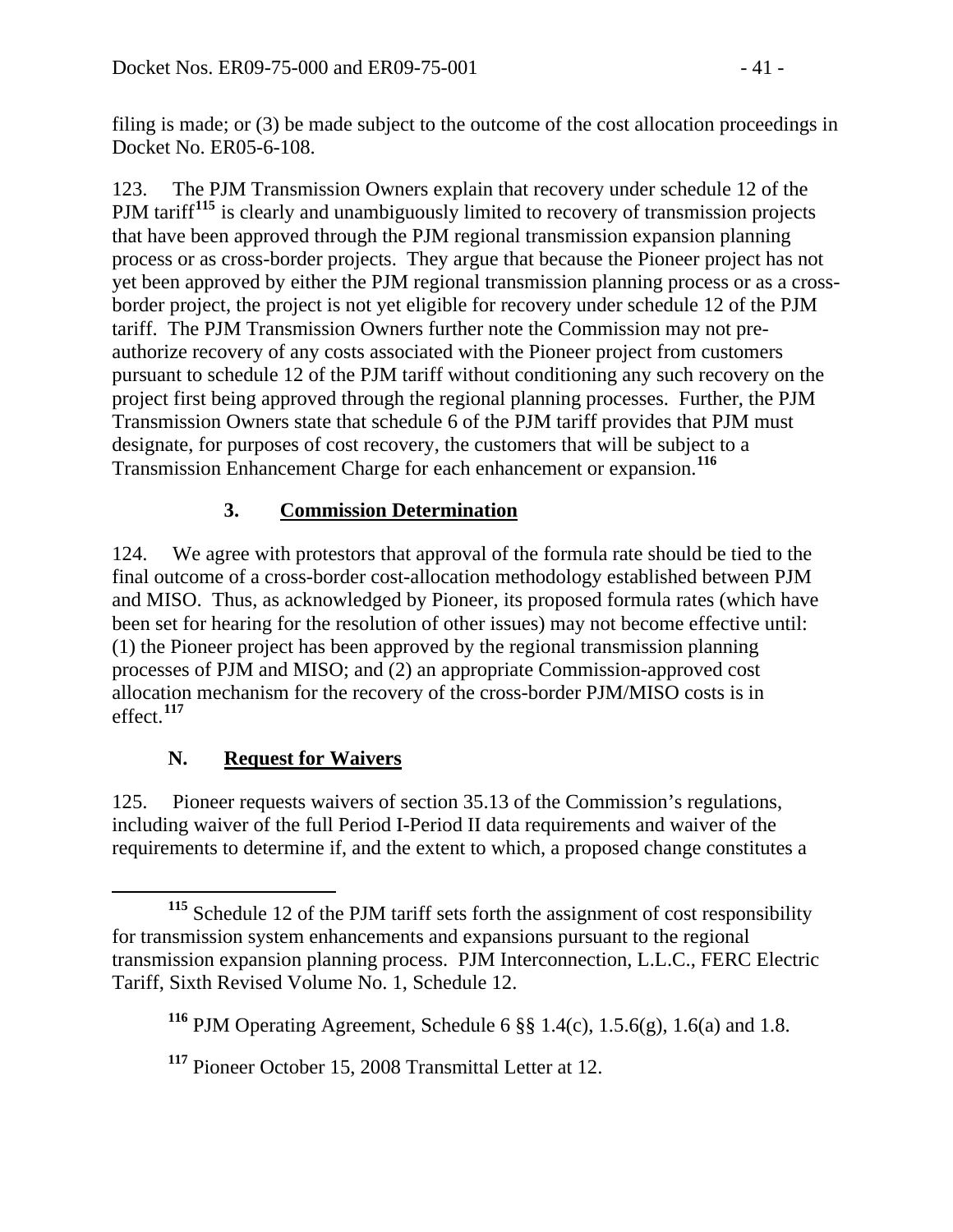rate increase based on Period I-Period II rates and billing determinants. Pioneer states that good cause exists for these waivers, as explained in its application. Additionally, Pioneer requests "waiver of any applicable regulations to allow the filing to take effect i n the manner described." While no parties commented on Pioneer's request for waivers, some parties raised related concerns that Pioneer is not yet a member of an R TO and is not yet considered a transmission owner by either PJM or MISO.

parties at the hearing procedures ordered herein can show the relevance of additional appropriate discovery of such information. With respect to the concerns raised by parties that Pioneer is not yet a member of an RTO and is not yet considered a transmission proposed formula rate may not become effective until (1) the project has been approved appropriate Commission-approved cost allocation mechanism for the recovery of the cross-border PJM/MISO costs is in effect. 126. We will grant Pioneer's requests for waiver of section 35.13 requirements, consistent with our prior approval of formula rates.**[118](#page-41-0)** Nonetheless, to the extent that information needed to evaluate this proposal, the presiding judge can provide for owner by either PJM or MISO, we reiterate that, as acknowledged by Pioneer, the by the regional transmission planning processes of PJM and MISO; and (2) an

#### The Commission orders:

(A) Pioneer's proposed tariff sheets to the tariffs of PJM and MISO are hereby accepted for filing, suspended, set for hearing, and subject to the compliance filing, as discussed more fully above.

(B) Pioneer's request for CWIP, abandonment, and regulatory asset incentives, points ROE adder for membership in an RTO are hereby granted, as discussed more fully above. and its request for a 150 basis point ROE adder for new transmission and a 50 basis

without prejudice, as more discussed more fully above. (C) Pioneer's request for an advanced technology adder is hereby denied

(D) Pioneer is hereby ordered to make a compliance filing within 30 days of the protocols for the formula rate, as discussed more fully above. date of this order that (1) reflects the appropriate ROE, and (2) contains revisions to the

<span id="page-41-0"></span> $\overline{a}$ **<sup>118</sup>** *Commonwealth Edison Company and Commonwealth Edison Company of Indiana, Inc*., 119 FERC ¶ 61,238, at P 94 (2007), *order on reh'g*, 122 FERC ¶ 61,037, *order on reh'g*, 124 FERC ¶ 61,231 (2008); *Oklahoma Gas & Electric Co*., 122 FERC ¶ 61,071, at P 41 (2008).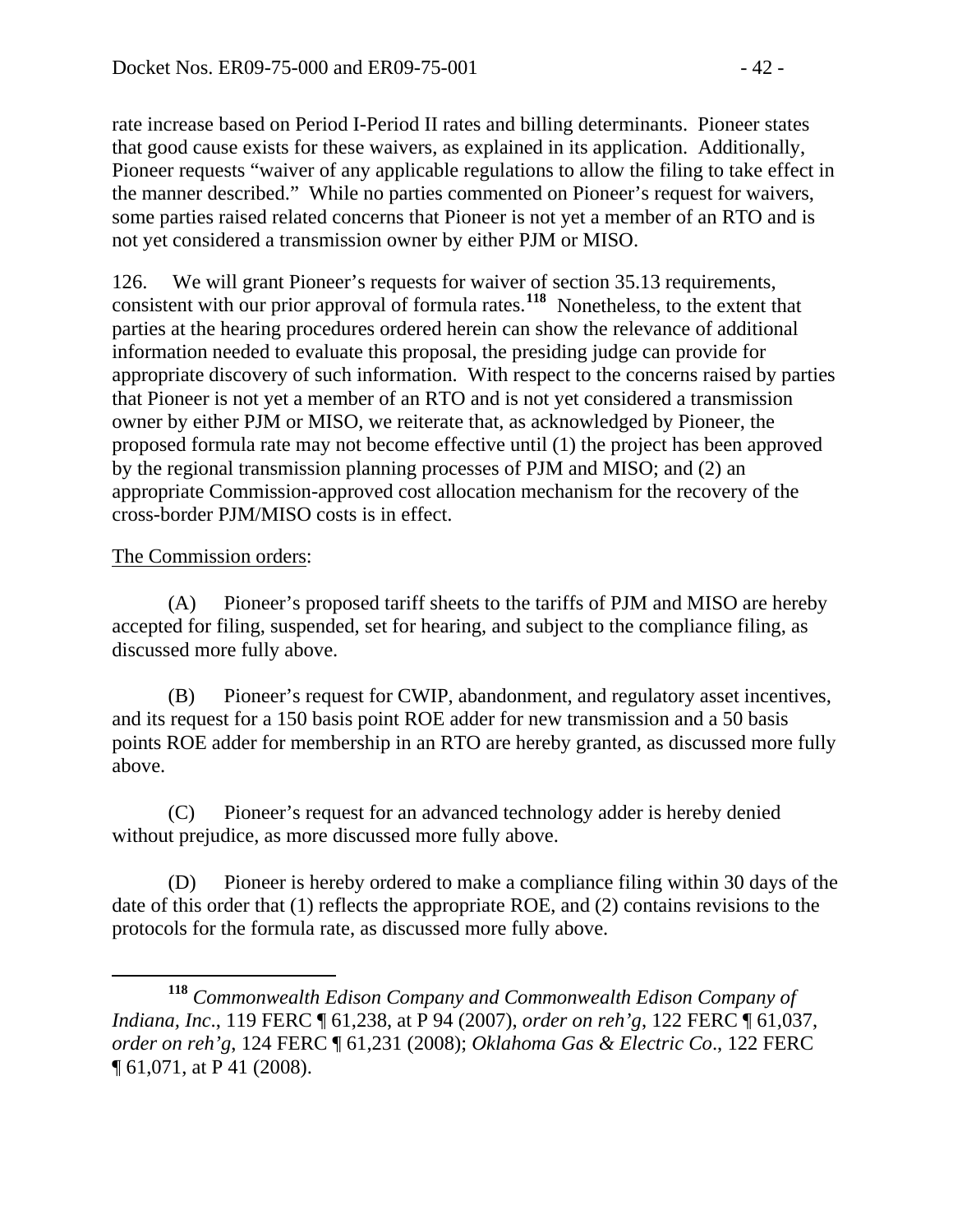(E) Pioneer's request for waivers of section 35.13 of the Commission's regulations is hereby granted, as more discussed more fully above.

206 thereof, and pursuant to the Commission's Rules of Practice and Procedure and the . concerning the issues outlined above in Docket Nos. ER09-75-000 and ER09-75-001 However, the hearing shall be held in abeyance to provide time for settlement judge procedures, as discussed in Ordering Paragraphs  $(G) - (I)$  below. (F) Pursuant to the authority contained in and subject to the jurisdiction conferred upon the Commission by section 402(a) of the Department of Energy Organization Act and by the Federal Power Act (FPA),**[119](#page-42-0)** particularly sections 205 and regulations under the FPA (18 C.F.R. Chapter I), a public hearing shall be held

(G) Pursuant to Rule 603 of the Commission's Rules of Practice and Procedure, order. Such Settlement Judge shall have all the powers and duties enumerated in Rule they must make their request to the Chief Judge in writing or by telephone within five (5) days of the date of this order. 18 C.F.R. § 385.603 (2008), the Chief Administrative Law Judge is hereby directed to appoint a Settlement Judge in this proceeding within fifteen (15) days of the date of this 603 and shall convene a settlement conference as soon as practicable after the Chief Judge designates the Settlement Judge. If the parties decide to request a specific judge,

(H) Within thirty (30) days of the date of this order, the Settlement Judge shall file a report with the Commission and the Chief Judge on the status of the settlement additional time to continue their settlement discussions, if appropriate, or assign this case thereafter, informing the Commission and the Chief Judge of the parties' progress toward settlement. discussions. Based on this report, the Chief Judge shall provide the parties with to a presiding judge for a trial-type evidentiary hearing, if appropriate. If settlement discussions continue, the Settlement Judge shall file a report at least every sixty (60) days

procedural schedule. The presiding judge is authorized to establish procedural dates and (I) If settlement judge procedures fail and a trial-type evidentiary hearing is to be held, a presiding judge, to be designated by the Chief Judge, shall, within fifteen (15) days of the date of the presiding judge's designation, convene a prehearing conference in this proceeding in a hearing room of the Commission, 888 First Street, NE, Washington, DC 20426. Such a conference shall be held for the purpose of establishing a

<span id="page-42-0"></span>

**<sup>119</sup>** 16 U.S.C. § 824e (2008).